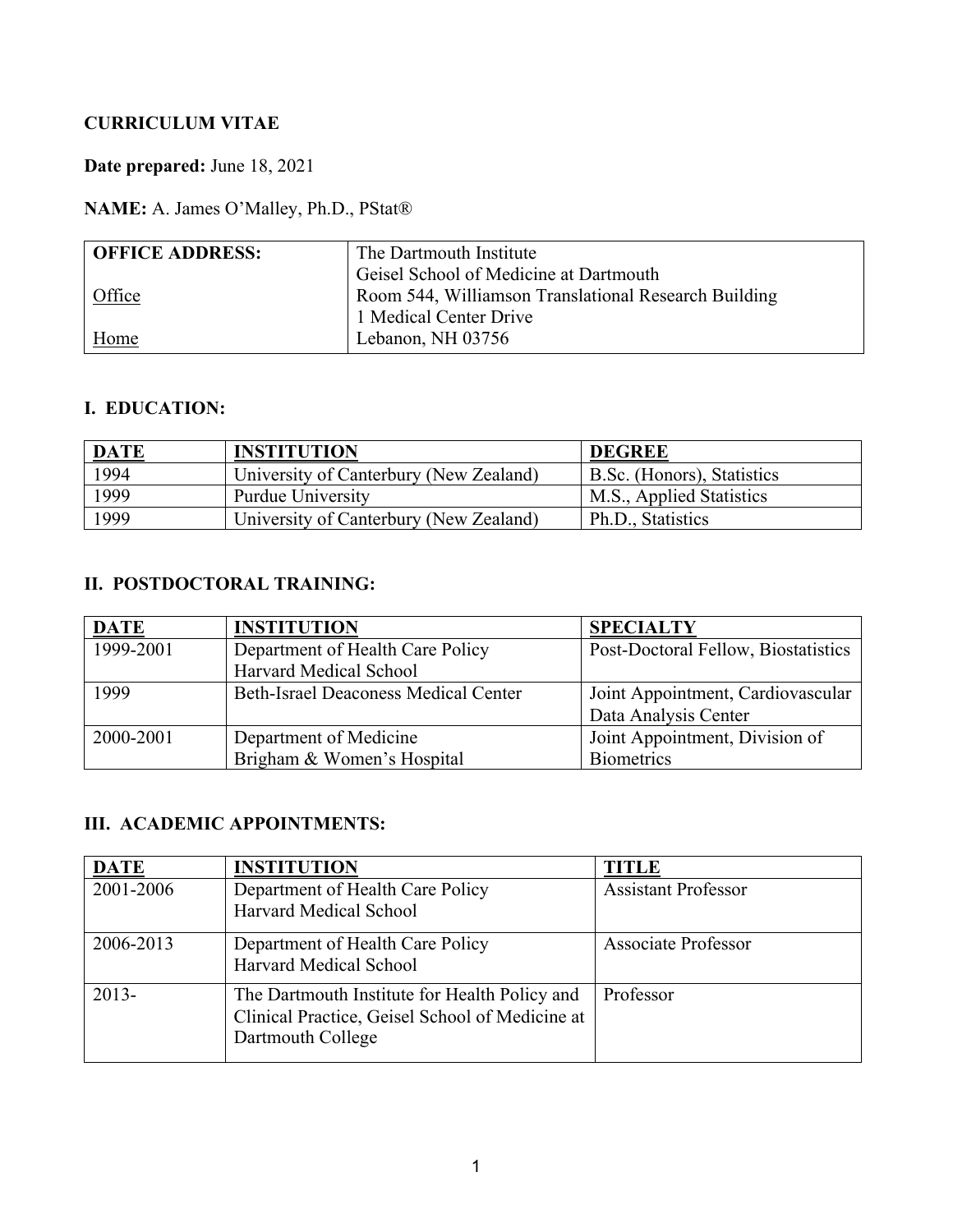| $2014 -$ | Department of Biomedical Data Science,<br>Geisel School of Medicine at Dartmouth<br>College | Professor                |
|----------|---------------------------------------------------------------------------------------------|--------------------------|
| 2018-    | Department of Mathematics, Dartmouth<br>College                                             | <b>Adjunct Professor</b> |
| 2018-    | Department of Computer Science, Dartmouth<br>College                                        | <b>Adjunct Professor</b> |

### **IV. DARTMOUTH INSTITUTIONAL LEADERSHIP ROLES:**

| <b>DATE</b> | <b>INSTITUTION</b>                                    | <b>TITLE</b>            |
|-------------|-------------------------------------------------------|-------------------------|
| $2013 -$    | Institute of Quantitative Biomedical Sciences, Geisel | Faculty                 |
|             | School of Medicine at Dartmouth                       |                         |
| $2014 -$    | Norris Cotton Cancer Center, Geisel School of         | Faculty                 |
|             | Medicine at Dartmouth                                 |                         |
| 2014-2016   | The Dartmouth Institute for Health Policy and         | <b>Faculty Council</b>  |
|             | Clinical Practice, Geisel School of Medicine at       |                         |
|             | Dartmouth                                             |                         |
| $2014 -$    | Dartmouth Interdisciplinary Network Research          | Organizer               |
|             | <b>Seminar Series</b>                                 |                         |
| 2014-       | Center for Technology and Behavioral Health           | Faculty                 |
| 2016        | Dartmouth Science Strategy Working Group              | Member                  |
| 2016-2018   | Program in Quantitative Biomedical Sciences (QBS)     | Associate Director      |
| 2018-2020   | Program in Quantitative Biomedical Sciences (QBS)     | Director                |
| 2019-2020   | PhD Program in Clinical and Evaluative Science        | <b>Interim Director</b> |
|             | (TDI)                                                 |                         |
| 2019        | Center for Technology and Behavioral Health and       | Member                  |
|             | Biomedical Data Science search committee              |                         |
| 2020-       | PhD Program in Clinical and Evaluative Science        | Director                |
|             | (TDI)                                                 |                         |

### **V. LICENSURE AND CERTIFICATION (IF APPLICABLE):**

| <b>DATE</b> | LICENSURE/CERTIFICATION                      |
|-------------|----------------------------------------------|
| 2012        | PStat®, Accredited Professional Statistician |
|             | <b>American Statistical Association</b>      |

# **VI. HOSPITAL APPOINTMENTS (IF APPLICABLE):**

| <b>TIRC</b><br>L.S | NCTITITION | <b>DOSITION/TITI F</b> |  |  |
|--------------------|------------|------------------------|--|--|
| N/A                |            |                        |  |  |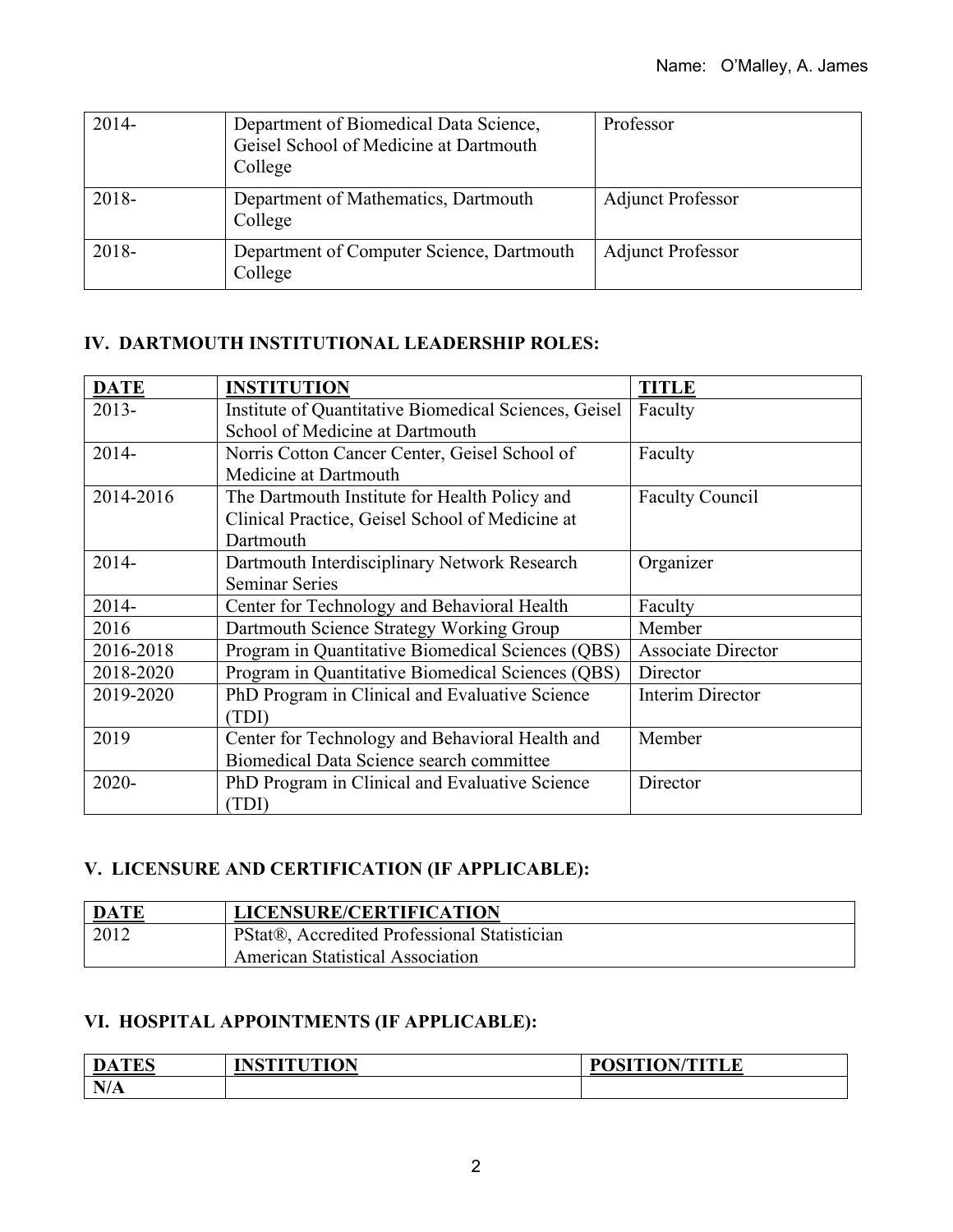| <b>DATES</b> | <b>INSTITUTION</b>                                       | <b>POSITION/TITLE</b>                                        |
|--------------|----------------------------------------------------------|--------------------------------------------------------------|
| 1993-2003    | Department of Corrections, Christchurch,<br>NZ           | <b>Statistical Consultant</b>                                |
| 1997         | Corporate Services, Health Benefits<br>Christchurch, NZ  | <b>Statistical Consultant</b>                                |
| 1997         | Purdue University                                        | <b>Recitation Instructor</b>                                 |
| 1998-1999    | Department of Statistics<br>Purdue University            | <b>Statistical Design and Software</b><br>Consultant         |
| 1998-1999    | <b>Technical Assistance Program</b><br>Purdue University | Internship                                                   |
| 2001-2011    | Harvard Clinical Research Institute                      | <b>Statistical Consultant</b>                                |
| 2003         | Becker and Associates                                    | <b>Statistical Consultant</b>                                |
| 2004-2007    | Policy and Analysis Incorporated                         | <b>Statistical Consultant</b>                                |
| 2007         | <b>Boston Life Sciences</b>                              | Data Analysis Monitoring<br>Committee                        |
| 2008-2009    | <b>Workers Compensation Research Institute</b>           | <b>Statistical Consultant</b>                                |
| 2008-2013    | <b>Blue Cross Blue Shield of Massachusetts</b>           | Scientific Advisory Committee<br>for Performance Measurement |
| 2011-2013    | Harvard Clinical Research Institute                      | <b>Faculty Advisor</b>                                       |
| 2011-2014    | Eastern Caribbean Health Outcomes                        | <b>Faculty Advisor</b>                                       |
|              | <b>Research Network Grant</b>                            |                                                              |
|              | <b>Yale University</b>                                   |                                                              |

# **VII. OTHER PROFESSIONAL POSITIONS (NON-DARTMOUTH):**

# **VIII. TEACHING ACTIVITIES:**

### **A. UNDERGRADUATE MEDICAL EDUCATION):**

| <b>DATES</b>              | <b>INSTITUTION</b>        | <b>NAME OF</b><br><b>COURSE/ACTIVITY</b>                                | <b>ROLE</b>            | <b>FREQUENCY</b> | <b>HOURS/YR</b> |
|---------------------------|---------------------------|-------------------------------------------------------------------------|------------------------|------------------|-----------------|
| $2001 -$<br>2002,<br>2007 | Harvard<br>Medical School | <b>Fundamental Methods</b><br>of Clinical Trials                        | Lecturer               | $1$ /year        |                 |
| 2007                      | Harvard<br>Medical School | Key Statistical<br>Methods for Clinical<br>Trials of Medical<br>Devices | Lecturer,<br>Organizer | $10$ /year       | 50              |
| $2010 -$<br>2011          | Harvard<br>Medical School | <b>Health Care Policy</b><br>(HC 750.0)                                 | Lecturer               | Yearly           |                 |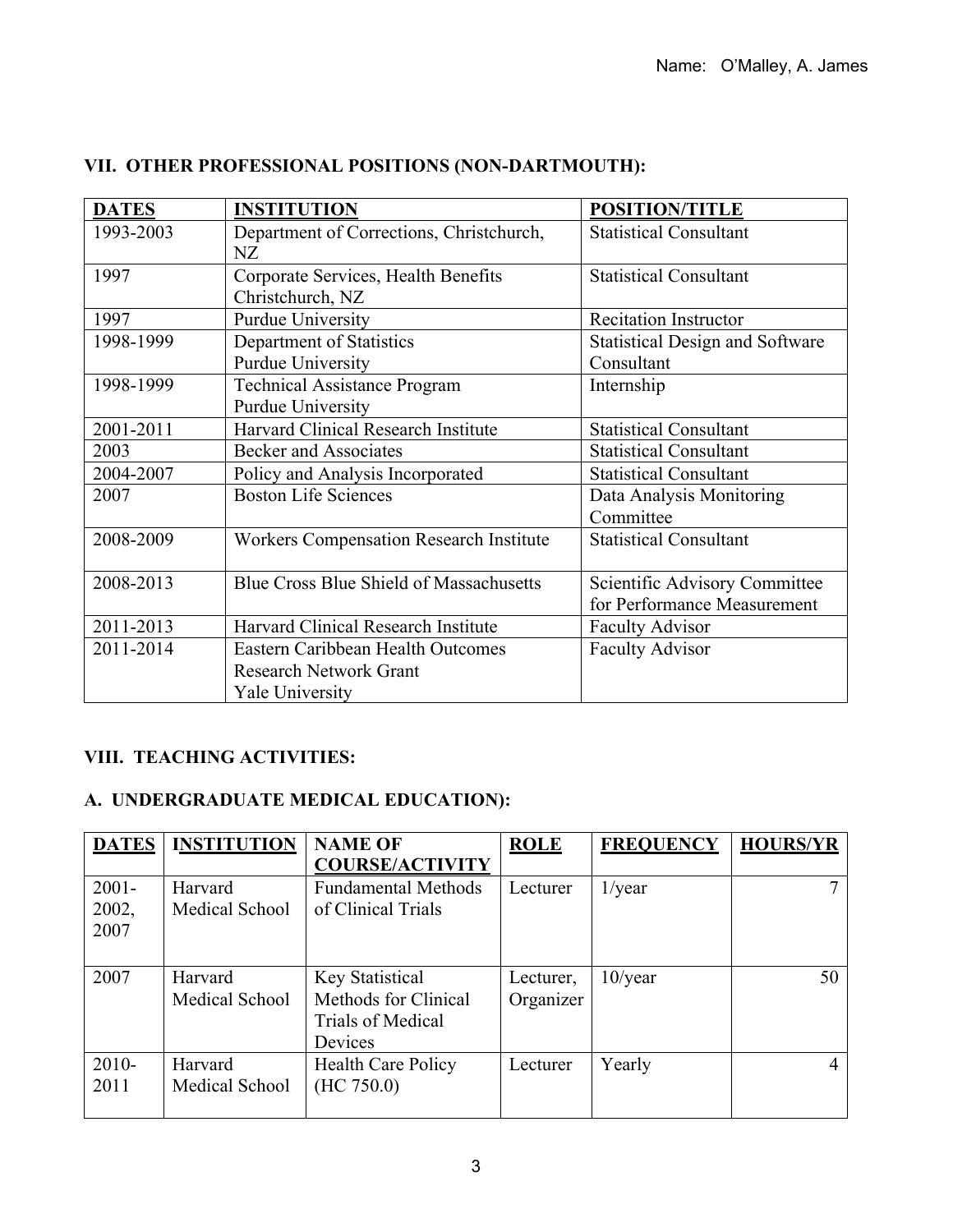# **B. GRADUATE EDUCATION:**

| <b>DATES</b>     | <b>INSTITUTION</b>                                                                                   | <b>NAME OF</b><br><b>COURSE/ACTIVITY</b>                                             | <b>ROLE</b> | <b>FREQUENCY</b> | <b>HOURS/YR</b> |
|------------------|------------------------------------------------------------------------------------------------------|--------------------------------------------------------------------------------------|-------------|------------------|-----------------|
| 2001             | Harvard School<br>of Public Health                                                                   | Multiple Regression<br>Analysis for Health<br>Policy and<br>Management (Bio<br>225c) | Lecturer    | $1$ /year        | 3               |
| $2001 -$<br>2003 | Harvard Medical<br>School,<br>Kennedy School<br>of Government,<br>Harvard School<br>of Public Health | Core seminar in Health<br>Policy (HPC 597)                                           | Lecturer    | $1$ /year        | 7               |
| 2007             | Harvard Medical<br>School                                                                            | Group Sequential and<br><b>Adaptive Design</b><br>(Bio276)                           | Lecturer    | Weekly           | 5               |
| 2016             | Thayer School<br>of Engineering<br>at Dartmouth                                                      | Data Assimilation<br>Techniques (ENGG<br>199)                                        | Lecturer    | Once             | 20              |
| 2018             | Thayer School<br>of Engineering<br>at Dartmouth                                                      | Big Data Analytics for<br>Biomarkers (ENGG<br>199-05 18S)                            | Lecturer    | Once             | 4               |

### **C. GRADUATE MEDICAL EDUCATION:**

| <b>DATES</b> | <b>INSTITUTION</b> | <b>NAME OF</b>                | <b>ROLE</b> | <b>FREQUENCY</b> | <b>HOURS/YR</b> |
|--------------|--------------------|-------------------------------|-------------|------------------|-----------------|
|              |                    | <b>COURSE/ACTIVITY</b>        |             |                  |                 |
| $2011 -$     | Harvard School     | Principles of Clinical        | Lecturer    | Yearly           | 8               |
| 2012         | of Public Health   | Trials                        |             |                  |                 |
| 2012         | Harvard            | Social Networks in            | Lecturer    | Yearly           | 9               |
|              | Clinical and       | Human Disease.                |             |                  |                 |
|              | Translational      | Introduction to               |             |                  |                 |
|              | Science Center     | Network Medicine              |             |                  |                 |
| $2013-$      | Geisel Medical     | The Practice of               | Lecturer    | Biweekly         | 300             |
| 2018         | School             | <b>Statistics in Medicine</b> |             |                  |                 |
|              |                    | (In 2013/14: Advanced)        |             |                  |                 |
|              |                    | <b>Statistical Methods</b> )  |             |                  |                 |
|              |                    | (ECS.245.1-TFA13)             |             |                  |                 |
| $2013-$      | Geisel Medical     | Integrative Biomedical        | Lecturer    | Yearly           | 16              |
|              | School             | Sciences I (QBS 110)          |             |                  |                 |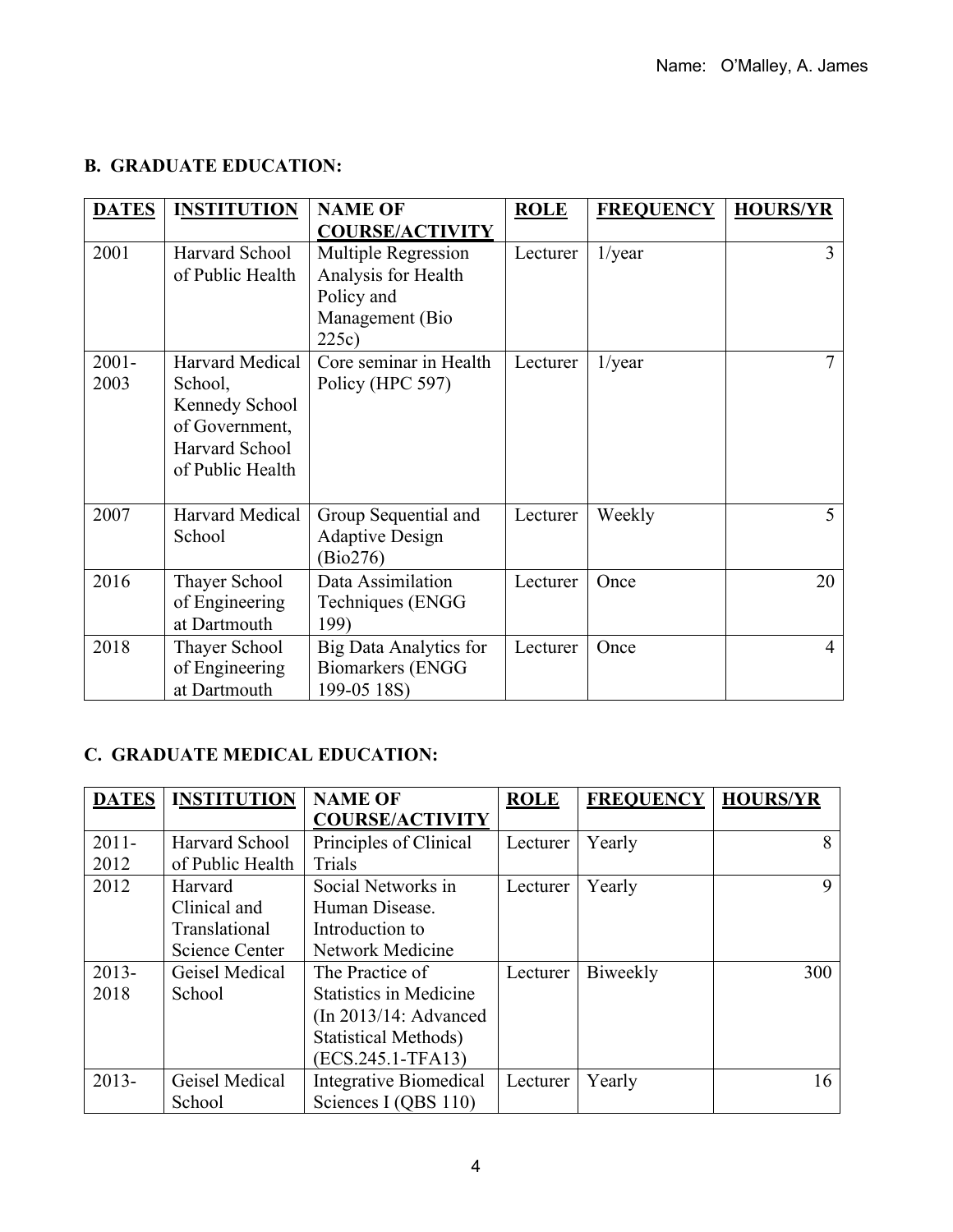| 2014-15  | Geisel Medical<br>School | Foundations of<br><b>Biostatistics II:</b> | Lecturer | Once          | 16  |
|----------|--------------------------|--------------------------------------------|----------|---------------|-----|
|          |                          | Regression (QBS 121)                       |          |               |     |
| 2015     | Geisel Medical           | Foundations of                             | Lecturer | Once          | 16  |
|          | School                   | Epidemiology I (QBS<br>130)                |          |               |     |
| $2015 -$ | Geisel Medical           | Algorithms for Data                        | Lecturer | Once          | 16  |
| 2017     | School                   | Science (QBS 177)                          |          |               |     |
| 2016-    | Geisel Medical           | Foundations of                             | Lecturer | Once          | 16  |
| 2017     | School                   | <b>Biostatistics I:</b>                    |          |               |     |
|          |                          | <b>Statistical Theory for</b>              |          |               |     |
|          |                          | Quantitative                               |          |               |     |
|          |                          | <b>Biomedical Science</b>                  |          |               |     |
|          |                          | (QBS 120)                                  |          |               |     |
| 2018,    | Geisel Medical           | <b>Biostatistics III:</b>                  | Lecturer | Twice per     | 300 |
| $2020 -$ | School                   | Modeling Complex                           |          | week          |     |
|          |                          | Data (QBS 122)                             |          |               |     |
| 2019     | Geisel Medical           | Journal Club:                              | Lecturer | Once per week | 150 |
|          | School                   | Modeling Complex                           |          |               |     |
|          |                          | Data (QBS 193)                             |          |               |     |

# **D. UNDERGRADUATE COLLEGE:**

| <b>DATES</b> | <b>INSTITUTION</b> | <b>NAME OF</b>                | <b>ROLE</b> | <b>FREQUENCY</b> | <b>HOURS/</b> |
|--------------|--------------------|-------------------------------|-------------|------------------|---------------|
|              |                    | <b>COURSE/ACTIVITY</b>        |             |                  | <b>YR</b>     |
| 1997         | University of      | Introduction to               | Instructor  | Weekly           | 72            |
|              | Canterbury         | Statistics (Stat 111)         |             |                  |               |
| 1997         | University of      | <b>Applied Probability</b>    | Instructor  | Weekly           | 180           |
|              | Canterbury         | (Stat 231)                    |             |                  |               |
| 1997         | Purdue             | Calculus for Engineers        | Instructor  | Weekly           | 128           |
|              | University         | (Math $161$ )                 |             |                  |               |
| 1999         | Purdue             | <b>Statistics and Society</b> | Instructor  | Weekly           | 160           |
|              | University         | (Stat 113)                    |             |                  |               |
| 2011         | Harvard            | Design and Analysis of        | Instructor  | Weekly           | 9             |
|              | University         | Sample Surveys (Stat          |             |                  |               |
|              |                    | 260)                          |             |                  |               |
| 2020         | Dartmouth          | Applications of Data          | Guest       | Once             | $\mathbf Q$   |
|              | College            | Science (CS $69/169$ )        | lecturer    |                  |               |

# **E. COMMUNITY EDUCATION:** *List activities relevant to your professional roles.*

| <b>DATES</b> | OF<br>NAME             | <b>ROLE</b> | <b>FREQUENCY</b> | <b>HOURS/YR</b> |
|--------------|------------------------|-------------|------------------|-----------------|
|              | <b>'OURSE/ACTIVITY</b> |             |                  |                 |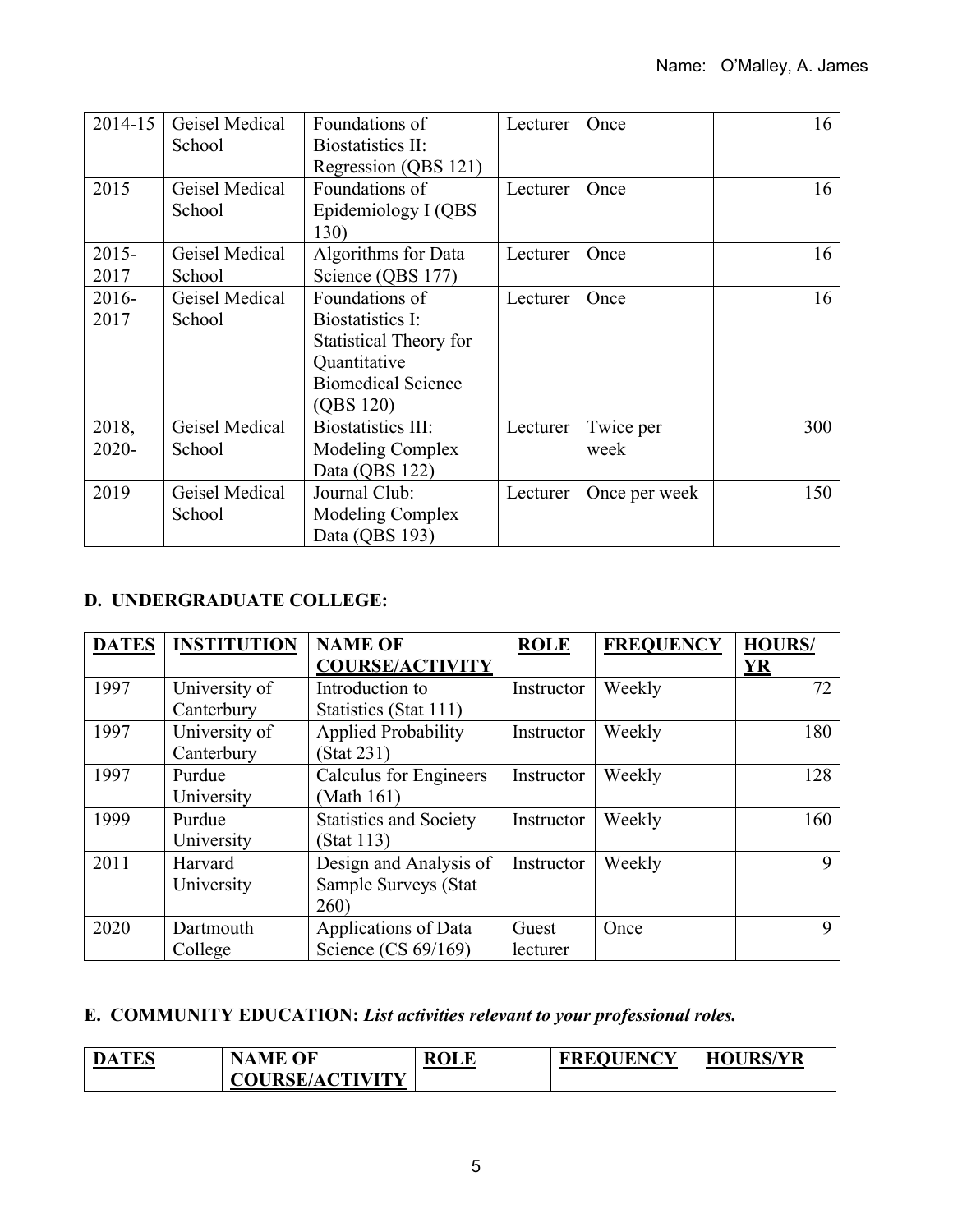| 2005      | Taught lesson on data   | <b>Guest Teacher</b> | Once | 5.5 |
|-----------|-------------------------|----------------------|------|-----|
|           | analysis to Grade 4     |                      |      |     |
|           | class                   |                      |      |     |
| 2007      | Taught lesson on        | <b>Guest Teacher</b> | Once | 5.5 |
|           | fractions and bar       |                      |      |     |
|           | graphs to Grade 4 class |                      |      |     |
| 2009-2012 | Youth Advocacy          | Group                | Once | 10  |
|           | Project, abstract       | Supervisor           |      |     |
|           | information from case   |                      |      |     |
|           | files                   |                      |      |     |

# **F. INVITED SHORT COURSES AND TUTORIALS**

| <b>DATES</b>        | <b>NAME OF</b><br><b>COURSE/ACTIVITY</b>                                            | <b>VENUE</b>                                                                              | <b>LENGTH</b><br><b>AND</b><br><b>STUDENTS</b> | <b>PREPARATION</b><br><b>TIME (HOURS)</b> |
|---------------------|-------------------------------------------------------------------------------------|-------------------------------------------------------------------------------------------|------------------------------------------------|-------------------------------------------|
| 2015, 2018,<br>2020 | Social Network<br>Analysis with<br>Applications to<br>Medicine and Health<br>Policy | International<br>Conference on<br><b>Health Policy</b><br><b>Statistics</b>               | Two hours, 20<br>participants                  | 100                                       |
| 2017                | Workshop on Bayesian<br>Analysis                                                    | Center for<br>Medicare and<br>Medicaid<br>Innovation<br>(CMMI)/CMS<br>in Baltimore,<br>MD | $6$ hours, $40$<br>participants                | 80                                        |

# **IX. ADVISING AND MENTORING**

## **A. GRADUATE STUDENT ADVISING:**

| <b>DATE</b> | <b>NAME OF</b><br><b>STUDENT</b> | <b>ROLE</b>                         | <b>PROGRAM</b>             |
|-------------|----------------------------------|-------------------------------------|----------------------------|
| 2001-2002   | Laura Mauri                      | Advisor<br>(unofficial<br>capacity) | Brigham & Women's Hospital |
| 2001-2003   | Douglas Levy                     | Advisor<br>(unofficial<br>capacity) | Harvard Medical School     |
| 2001-2005   | Stephanie<br>Shimada             | Advisor<br>(unofficial<br>capacity) | Veterans Administration    |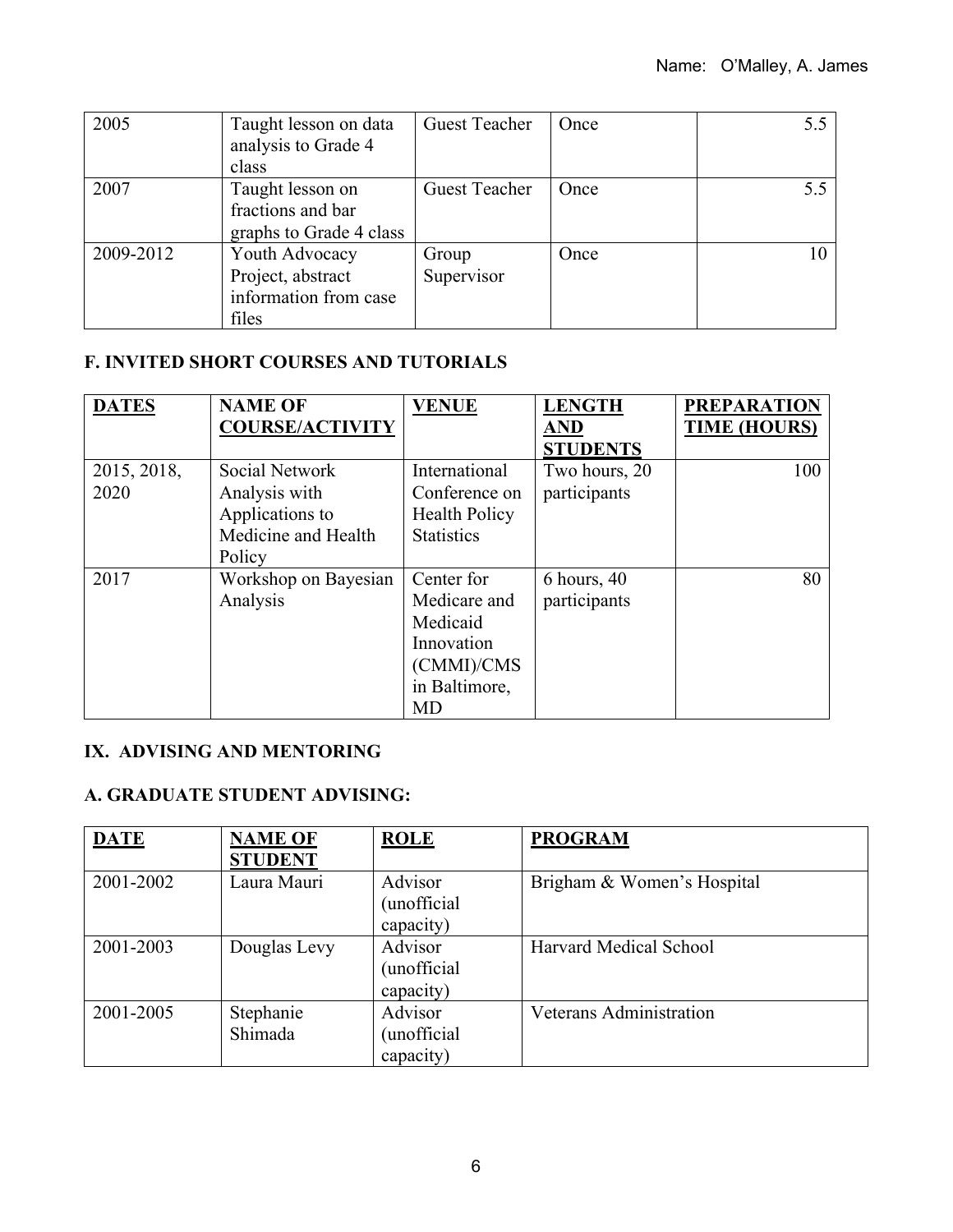| 2002-2007    | Melitta Jakab            | Advisor<br>(unofficial                                           | World Health Organization, Barcelona,<br>Spain                                 |  |
|--------------|--------------------------|------------------------------------------------------------------|--------------------------------------------------------------------------------|--|
| 2003-2008    | Zhaojing Gong            | capacity)<br>Member Ph.D.<br>Advisory<br>Committee<br>(External) | University of Canterbury                                                       |  |
| 2008-2010    | Lindsay Sabik            | Member Ph.D.<br>Advisory<br>Committee                            | Virginia Commonwealth University                                               |  |
| 2009-2011    | Sebastian<br>Bauhoff     | Advisor<br>(unofficial<br>capacity)                              | <b>RAND</b> Corporation                                                        |  |
| 2009-2011    | <b>Michael Barnett</b>   | Advisor<br>(unofficial<br>capacity)                              | Brigham & Women's Hospital                                                     |  |
| 2010-2011    | Weihua An                | Member Ph.D.<br>Advisory<br>Committee                            | Indiana University                                                             |  |
| 2011-present | Jessica Perkins          | Member Ph.D.<br>Advisory<br>Committee                            | Harvard University                                                             |  |
| 2011-2013    | Rebecca Cadigan          | Member Ph.D.<br>Advisory<br>Committee                            | Harvard University                                                             |  |
| 2011-2013    | Alison Hwong             | Advisor<br>(unofficial<br>capacity)                              | Harvard University                                                             |  |
| 2011-present | David Kim                | Advisor<br>(unofficial<br>capacity)                              | Harvard University                                                             |  |
| 2011-2012    | Sae Takada               | Advisor<br>(unofficial<br>capacity)                              | Harvard University                                                             |  |
| 2013-2014    | Alison Luciano           | Advisor<br>(unofficial<br>capacity)                              | Health Policy and Clinical Practice, Geisel<br>School of Medicine at Dartmouth |  |
| 2013-2014    | <b>Byounggug</b><br>Kwon | Ph.D. Committee<br>qualifying exam<br>member                     | Quantitative Biomedical Sciences, Geisel<br>School of Medicine at Dartmouth    |  |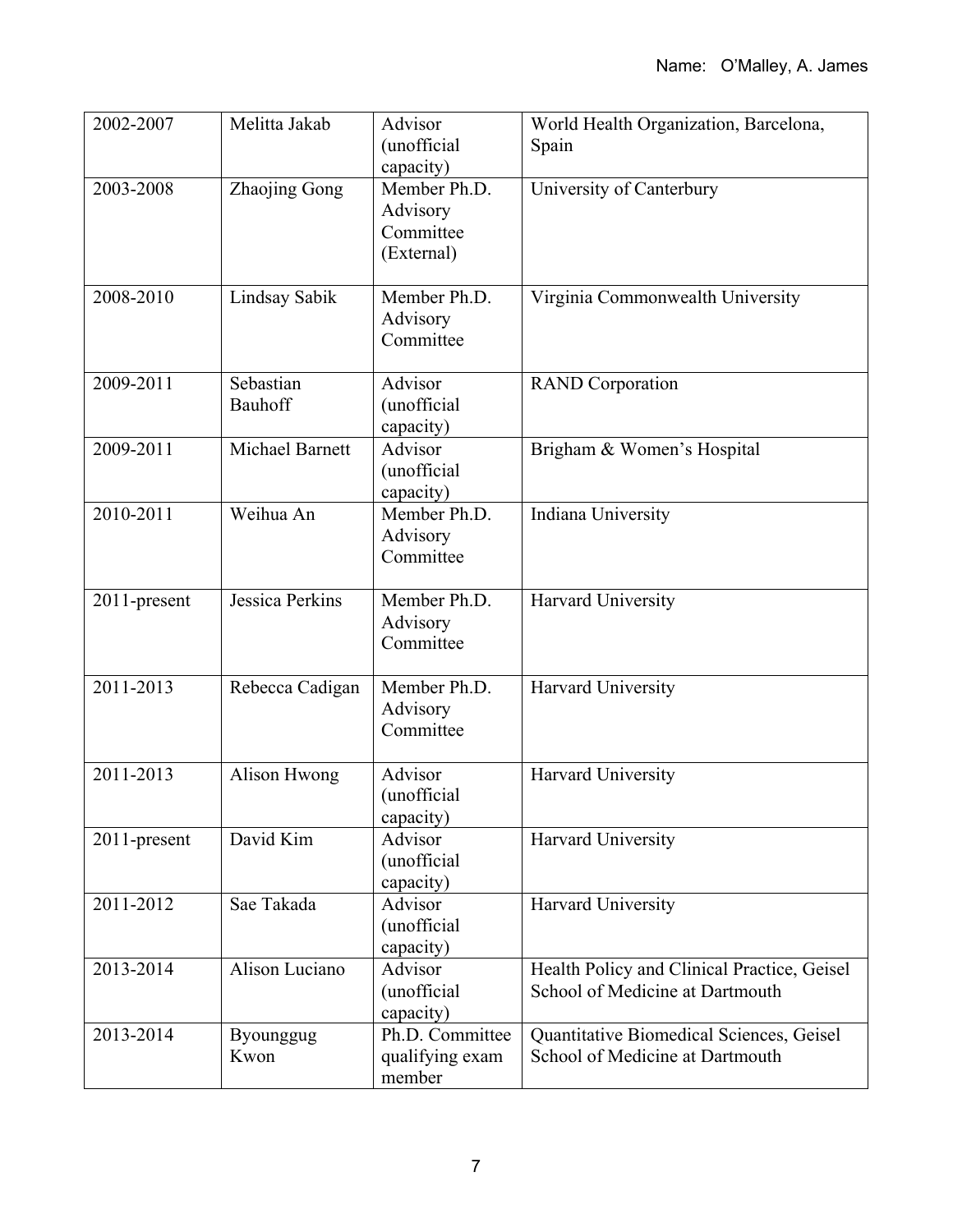| 2014-2017 | Elizabeth Nichols     | Ph.D. Committee     | Health Policy and Clinical Practice, Geisel |  |
|-----------|-----------------------|---------------------|---------------------------------------------|--|
|           |                       | member              | School of Medicine at Dartmouth             |  |
| 2015      | Lia Harrington        | QBS rotation        | Quantitative Biomedical Sciences, Geisel    |  |
|           |                       |                     | School of Medicine at Dartmouth             |  |
| 2016      | Guanqing Chen         | <b>QBS</b> rotation | Quantitative Biomedical Sciences, Geisel    |  |
|           |                       |                     | School of Medicine at Dartmouth             |  |
| 2017      | Carly Bobak           | <b>QBS</b> rotation | Quantitative Biomedical Sciences, Geisel    |  |
|           |                       |                     | School of Medicine at Dartmouth             |  |
| 2017-2020 | Chuankai An           | Co-Advisor          | Computer Science, Dartmouth College         |  |
|           |                       | Ph.D.               |                                             |  |
| 2017-     | Guanqing Chen         | Advisor Ph.D.       | Quantitative Biomedical Sciences, Geisel    |  |
|           |                       |                     | School of Medicine at Dartmouth             |  |
| 2017-     | Carly Bobak           | Co-Advisor          | Quantitative Biomedical Sciences, Geisel    |  |
|           |                       | Ph.D.               | School of Medicine at Dartmouth             |  |
| 2018      | Benjamin Ricard       | <b>QBS</b> rotation | Quantitative Biomedical Sciences, Geisel    |  |
|           |                       |                     | School of Medicine at Dartmouth             |  |
| 2018-2020 | Helen Newton          | Ph.D. Committee     | Health Policy and Clinical Practice, Geisel |  |
|           |                       | member              | School of Medicine at Dartmouth             |  |
| 2018      | Xin Ran               | QBS rotation        | Quantitative Biomedical Sciences, Geisel    |  |
|           |                       |                     | School of Medicine at Dartmouth             |  |
| 2018-     | Xin Ran               | Advisor Ph.D.       | Quantitative Biomedical Sciences, Geisel    |  |
|           |                       |                     | School of Medicine at Dartmouth             |  |
| 2019      | Joshua Levy           | <b>QBS</b> Rotation | Quantitative Biomedical Sciences, Geisel    |  |
|           |                       |                     | School of Medicine at Dartmouth             |  |
| 2019-     | Renata West Yen       | Ph.D. Committee     | Health Policy and Clinical Practice, Geisel |  |
|           |                       | member              | School of Medicine at Dartmouth             |  |
| 2020      | Shuai Jiang           | <b>QBS</b> Rotation | Quantitative Biomedical Sciences, Geisel    |  |
|           |                       |                     | School of Medicine at Dartmouth             |  |
| 2020-     | <b>Reed Bratches</b>  | Ph.D. Committee     | Health Policy and Clinical Practice, Geisel |  |
|           |                       | member              | School of Medicine at Dartmouth             |  |
| 2020-     | Catherine Pollack     | Ph.D. Committee     | Quantitative Biomedical Sciences, Geisel    |  |
|           |                       | member              | School of Medicine at Dartmouth             |  |
| 2020-     | Joshua Levy           | Ph.D. Committee     | Quantitative Biomedical Sciences, Geisel    |  |
|           |                       | member              | School of Medicine at Dartmouth             |  |
| 2020      | <b>Timothy Renier</b> | <b>QBS</b> Rotation | MD/PhD Program, Geisel School of            |  |
|           |                       |                     | Medicine at Dartmouth                       |  |
| 2020-     | Devin Parker          | Ph.D. Committee     | Health Policy and Clinical Practice, Geisel |  |
|           |                       | member              | School of Medicine at Dartmouth             |  |

# **B. POSTDOCTORAL FELLOWS OR MEDICAL FELLOWS**

| <b>DATE</b> | <b>NAME OF</b><br><b>FELLOW</b> | <b>ROLE</b>                   | <b>PROGRAM</b>                |
|-------------|---------------------------------|-------------------------------|-------------------------------|
| 2005-2007   | Kirsten Smith                   | Advisor (unofficial capacity) | <b>Harvard Medical School</b> |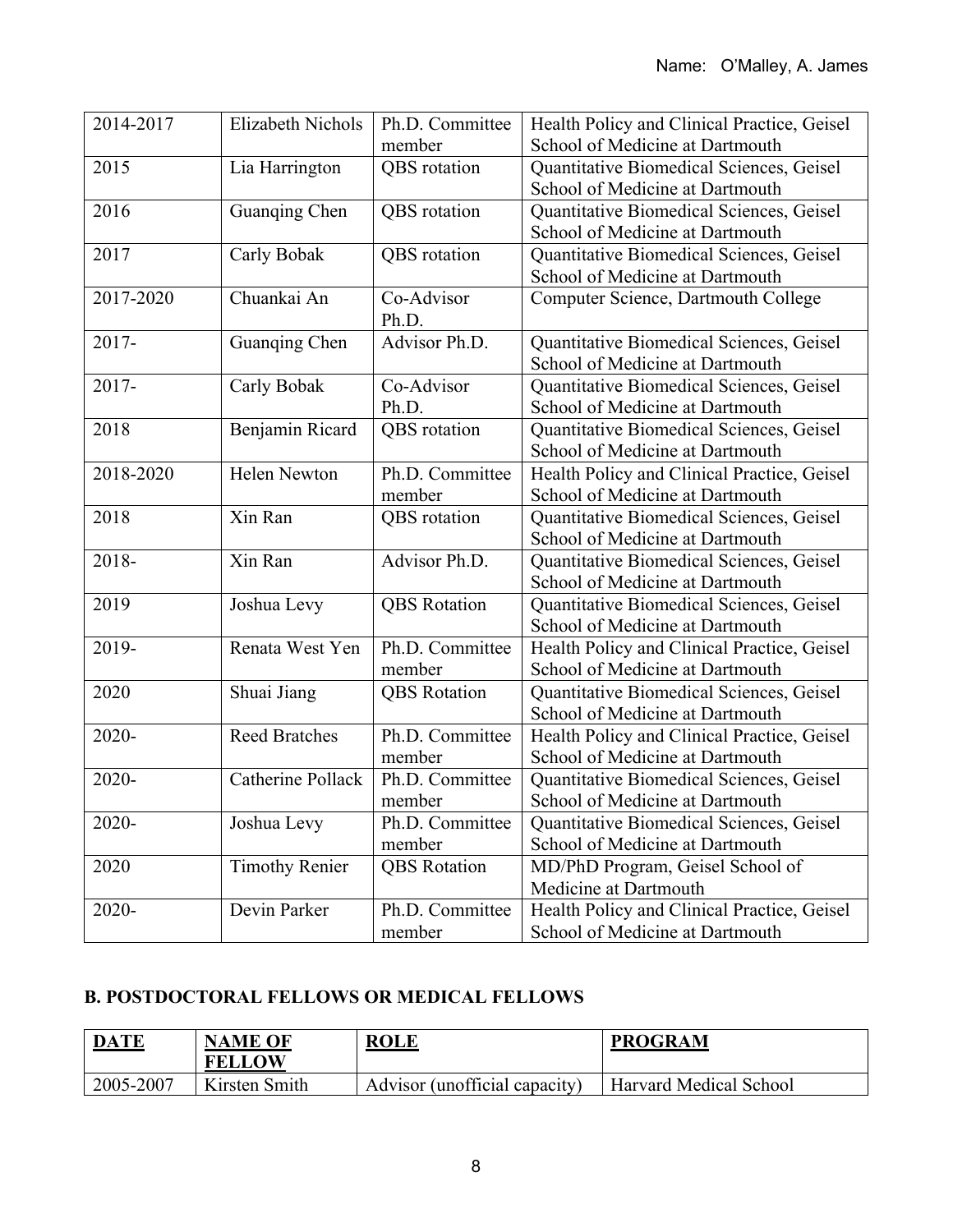| 2006-2007 | Alanna Coolong      | Advisor (unofficial capacity)     | Brigham & Women's Hospital    |
|-----------|---------------------|-----------------------------------|-------------------------------|
| 2007-2009 | Jason Block         | Advisor (unofficial capacity)     | Harvard Medical School        |
| 2007-2009 | <b>Brian Neelon</b> | Mentor, Postdoctoral Fellow       | Duke University               |
| 2010-2012 | Sudeshna Paul       | Mentor, Postdoctoral Fellow       | <b>Emory University</b>       |
| 2011-2013 | Jaeun Choi          | <b>Mentor Postdoctoral Fellow</b> | <b>Harvard Medical School</b> |
| 2012-2013 | Hirokazu Shirado    | Advisor (unofficial capacity)     | Harvard Medical School        |
| 2014-2018 | Erika Moen          | Mentor R25 Postdoctoral           | Geisel School of Medicine at  |
|           |                     | Fellow                            | Dartmouth                     |
| 2015-2017 | <b>Weston Viles</b> | Co-Mentor R25 Postdoctoral        | Geisel School of Medicine at  |
|           |                     | Fellow                            | Dartmouth                     |
| 2016-2018 | Pablo Martinez-     | Mentor, Postdoctoral Fellow       | Geisel School of Medicine at  |
|           | Camblor             |                                   | Dartmouth                     |
| 2018-2020 | Seho Park           | Mentor, Postdoctoral Fellow       | Geisel School of Medicine at  |
|           |                     |                                   | Dartmouth                     |

# **C. FACULTY:**

| <b>DATE</b> | <b>NAME OF FACULTY</b>               | <b>ROLE</b>    | <b>PROGRAM</b>            |
|-------------|--------------------------------------|----------------|---------------------------|
|             |                                      |                |                           |
| 2014-18     | Valerie Lewis (Sociology)            | Advisor        | K01-award from NIH        |
| 2015-20     | Hildreth Frost (Biomedical Data      | Advisor        | K01-award from NIH        |
|             | Science)                             |                |                           |
| 2016-17     | Annie Hoen (Epidemiology)            | Advisor        | COBRE-award               |
| 2017-18     | Zhigang Li (Biomedical Data Science) | Senior faculty | Departmental mentoring    |
|             |                                      | mentor         | program                   |
| $2018 -$    | Jennifer Emond (Biomedical Data      | Advisor        | K01-award from NIH        |
|             | Science)                             |                |                           |
| 2018-       | Erika Moen (Biomedical Data          | Advisor        | COBRE-award               |
|             | Science)                             |                |                           |
| 2019-       | Lauren Gilstrap                      | Advisor        | K01-award (moved partway) |
| $2020 -$    | Jesse Columbo                        | Advisor        | K-award prep              |

## **X. RESEARCH FUNDING:**

# **A. Current:**

| <b>DATES</b> | <b>PROJECT TITLE/NUMBER</b>                                                                       | <b>ROLE/</b><br><b>%EFFORT</b>                     | <b>SPONSOR</b> | <b>ANNUAL</b><br><b>DIRECT</b><br><b>COSTS</b> |
|--------------|---------------------------------------------------------------------------------------------------|----------------------------------------------------|----------------|------------------------------------------------|
| 2019         | Center for Quantitative Biology: A<br>focus on "omics", from organisms to<br>single cells (COBRE) | Data Core<br>Director, Co-<br>investigator,<br>10% | <b>NIH</b>     | \$1,800,000                                    |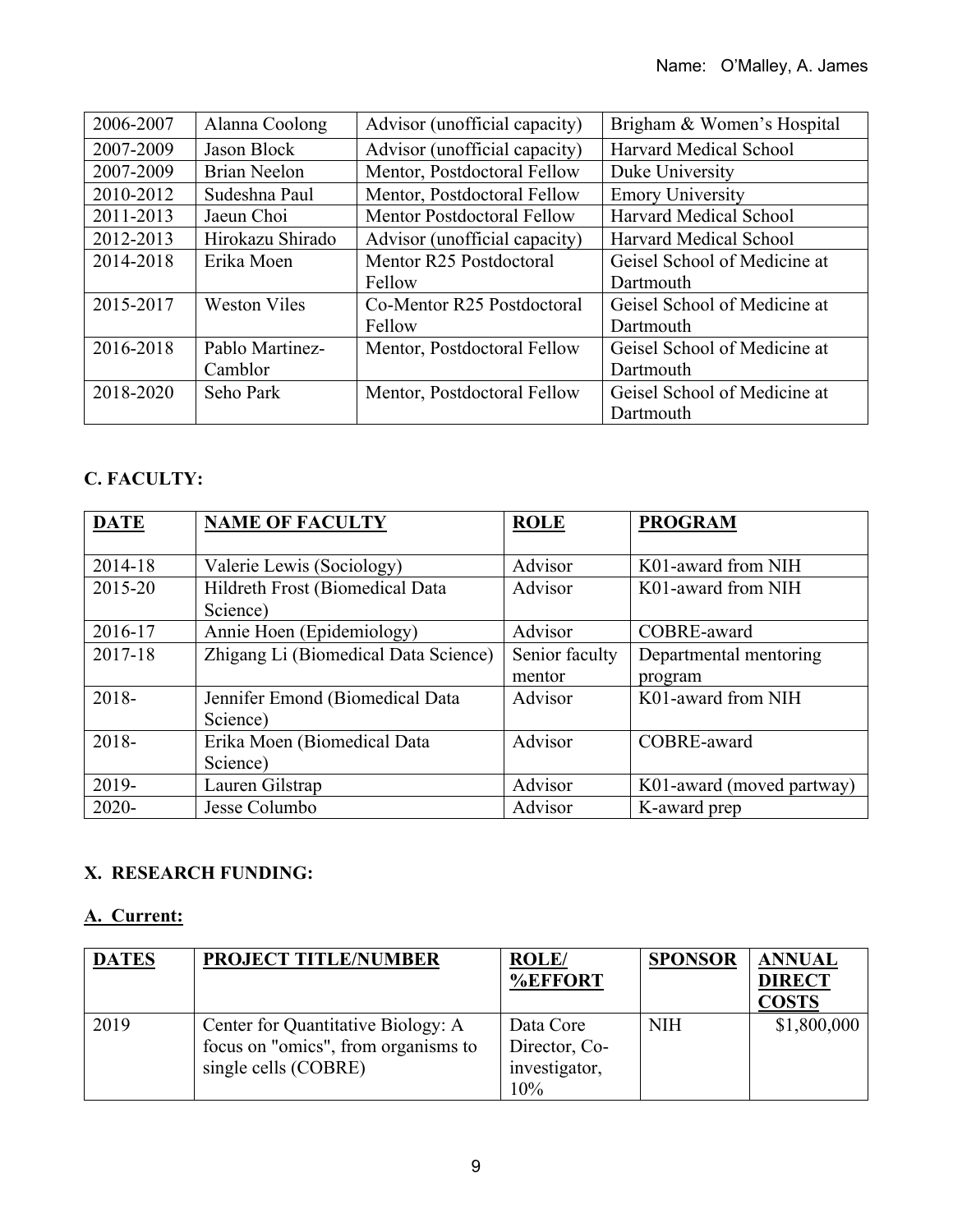| 2019      | Comparative Effectiveness of Direct<br>Admission & Admission through          | Principal<br>investigator      | <b>PCORI</b>           | \$696,328   |
|-----------|-------------------------------------------------------------------------------|--------------------------------|------------------------|-------------|
|           | <b>Emergency Departments for Children</b>                                     | (sub-contract),<br>10%         |                        |             |
| 2018-2023 | <b>IMPROVE AKI: A Cluster-</b>                                                | Co-investigator,               | NIH/NDDK               | \$563,708   |
|           | Randomized Trial of Team-Based                                                | 5%                             |                        |             |
|           | Coaching Interventions to IMPROVE                                             |                                |                        |             |
| 2018-2021 | Acute Kidney Injury<br>Multi-Component Implementation of                      | Co-investigator,               | <b>PCORI</b>           | \$517,490   |
|           | Shared Decision Making for Uterine                                            | $5\%$                          |                        |             |
|           | Fibroids Across Socioeconomic Strata                                          |                                |                        |             |
| 2017-2021 | <b>Improving Patient and Caregiver</b>                                        | Co-investigator,               | NIH/NLM                | \$217,500   |
|           | Engagement through the Application                                            | 2.5%                           |                        |             |
|           | of Data Science Methods to Audio                                              |                                |                        |             |
|           | Recorded Clinic Visits Stored in                                              |                                |                        |             |
| 2017-2022 | <b>Personal Health Libraries</b>                                              |                                | <b>NIH</b>             | \$400,000   |
|           | Mediation Analysis Methods to Model<br>Human Microbiome Mediating             | Co-investigator,<br>17%        |                        |             |
|           | Disease-Leading Causal Pathways in                                            |                                |                        |             |
|           | Children, 1R01 GM123014                                                       |                                |                        |             |
| 2017-2019 | Predicting SNP priors for Cancer                                              | Co-investigator,               | <b>NIH</b>             | \$125,000   |
|           | GWASs, 1R01 LM012720-01                                                       | 2.5%                           |                        |             |
| 2017-2021 | Identifying Predictors of Hospital                                            | Principal                      | <b>AHRQ</b>            | \$17,427    |
|           | Admission from the ED Among the                                               | investigator                   |                        |             |
|           | Elderly                                                                       | (Sub-contract),<br>7.5%        |                        |             |
| 2017-2021 | Influence of an Expanded Bundled                                              | Co-investigator                | <b>AHRQ</b>            | \$36,095    |
|           | Payment Program on Patient-Reported                                           | (Sub-contract),                |                        |             |
|           | Outcomes, Episode-of-Care Costs,                                              | 5%                             |                        |             |
|           | Procedure Volume, and Safety, R01                                             |                                |                        |             |
|           | HS024714                                                                      |                                |                        |             |
| 2016-2019 | Comparative Effectiveness of                                                  | Co-investigator,               | <b>PCORI</b>           | \$469,686   |
|           | <b>Encounter Decision Aids for Early</b><br><b>Stage Breast Cancer Across</b> | 10%                            |                        |             |
|           | Socioeconomic Strata                                                          |                                |                        |             |
| 2016-2020 | Mental Health Care Under New                                                  | Co-investigator,               | NIH/NIMH               | \$473,549   |
|           | Payment Strategies, R01 MH109531                                              | 2.5%                           |                        |             |
| 2014-     | Center for Molecular Epidemiology                                             | Co-investigator,               | <b>NIH</b>             | \$2,255,242 |
|           | (COBRE)                                                                       | $5\%$                          |                        |             |
| 2018-2023 | Causes and Consequences of                                                    | Co-investigator,               | NIH/NIA                | \$1,625,280 |
|           | Healthcare Efficiency,                                                        | 10%                            |                        |             |
|           | 2P01AG019783-16 (Skinner)                                                     |                                |                        |             |
| 2013-2019 | National Implementation of Medicare<br>Advantage and Prescription Drug Plan   | Co-investigator,<br>$5 - 10\%$ | CMS and<br><b>RAND</b> | \$13,744    |
|           | CAHPS Survey, #9920120015                                                     |                                |                        |             |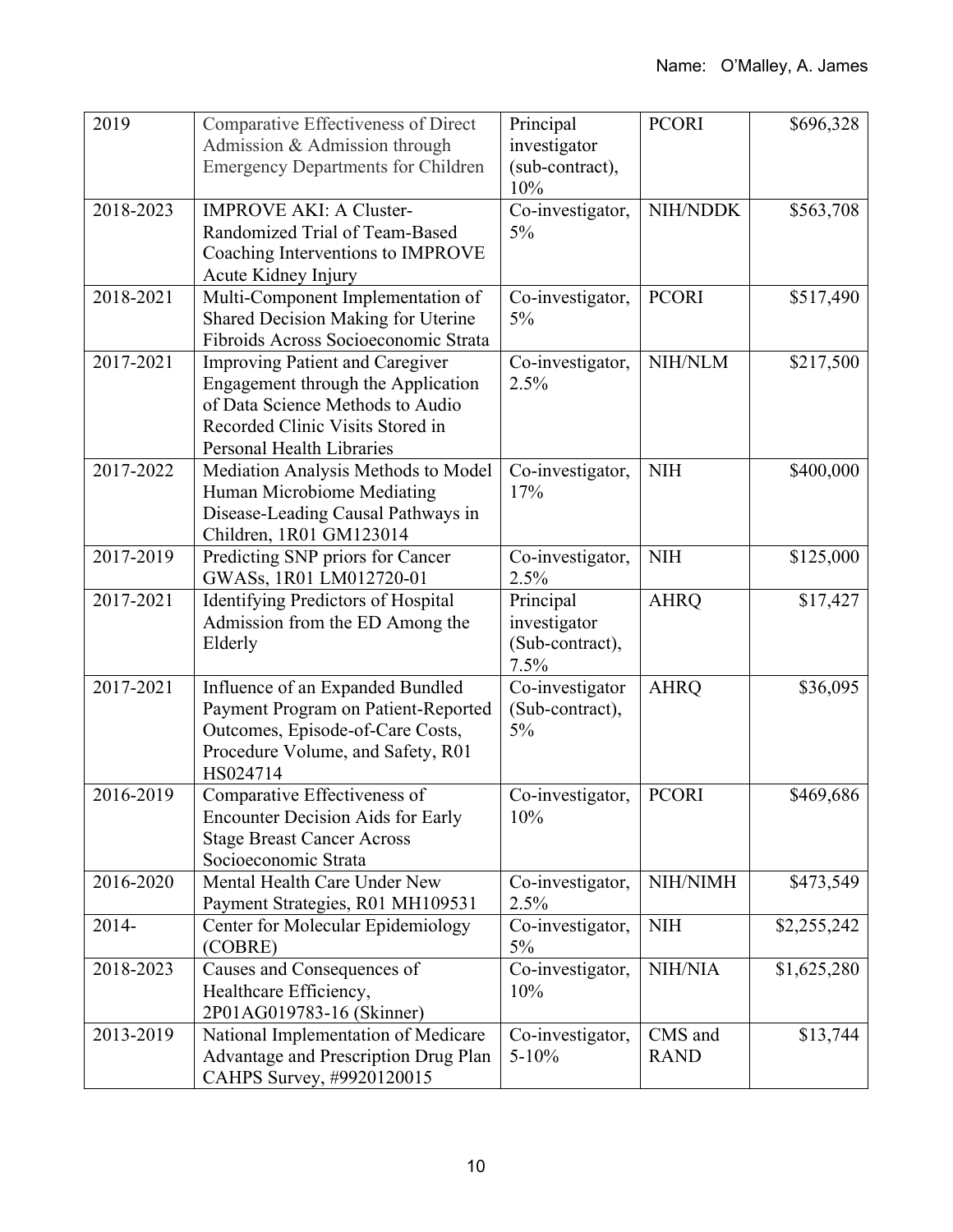| 2015-2020 | Accelerating the Use of Evidence-<br>based Innovation in Healthcare<br>Systems, U19                                       | Data Core<br>Director, Co-<br>investigator,<br><b>20%</b> | <b>AHRQ</b>  | \$2,341,654 |
|-----------|---------------------------------------------------------------------------------------------------------------------------|-----------------------------------------------------------|--------------|-------------|
| 2016-2020 | Advancing PCOR Methods in<br>Survival Data with Unmeasured<br>Confounding to Improve Patient Risk<br>Communication, PCORI | Principle<br>Investigator,<br>20%                         | <b>PCORI</b> | \$250,000   |
| 2016-2021 | Center for Technology and Behavioral<br>Health, P30                                                                       | Co-investigator,<br>2.5%                                  | <b>NIH</b>   | \$719,612   |
| 2019-2023 | Integrated Physical and Mental Health<br>Self-management Compared to<br>Chronic Disease Self-management                   | Principal<br>investigator<br>(sub-contract),<br>$5\%$     | <b>PCORI</b> | \$1,199,898 |

# **B. Past**

| <b>DATES</b>     | <b>PROJECT</b><br><b>TITLE/NUMBER</b>                                                               | <b>ROLE</b><br><b>%EFFORT</b>     | <b>SPONSOR</b>                                                      | <b>ANNUAL</b><br><b>DIRECT</b><br><b>COSTS</b> |
|------------------|-----------------------------------------------------------------------------------------------------|-----------------------------------|---------------------------------------------------------------------|------------------------------------------------|
| $2001 -$<br>2003 | <b>Implementation of Medicare</b><br>CAHPS, HCF-98-C-00057-<br>0043                                 | Co-Investigator,<br>$5\%$         | <b>Bearing Point</b>                                                | \$858,250                                      |
| $2001 -$<br>2003 | Modeling Clinical and<br>Angiographic Outcomes of<br>Coronary-Artery Stents,<br>Billing arrangement | Principal<br>Investigator,<br>10% | Division of Clinical<br>Biometrics, Brigham<br>and Women's Hospital | \$19,713                                       |
| $2001 -$<br>2005 | <b>Structuring Markets and</b><br>Competition in Health Care,<br>HS10803-2                          | Co-Investigator,<br>10%           | Agency for Healthcare<br>Quality and Research                       | \$539,484                                      |
| $2001 -$<br>2005 | <b>Hospitalization of Nursing</b><br>Facility Residents, 1 R01<br>HS10645-01A1                      | Co-Investigator,<br>15%           | Agency for Healthcare<br>Quality and Research                       | \$417,762                                      |
| $2001 -$<br>2005 | Modeling Treatment Use<br>and Effectiveness in Mental<br>Illness,<br>1 R01 MH61434-01A1             | Co-Investigator,<br>20%           | National Institutes of<br>Mental Health                             | \$292,154                                      |
| 2002-<br>2006    | Impact of the HRSA Health<br>Disparities Collaboratives,<br>U01 HS13653                             | Co-Investigator,<br>10%           | Agency for Healthcare<br>Quality and Research                       | \$388,003                                      |
| 2002-<br>2007    | CAHPS II, 1 U18 HS13190-<br>01                                                                      | Co-Investigator,<br>20%           | Agency for Healthcare<br>Quality and Research                       | \$989,181                                      |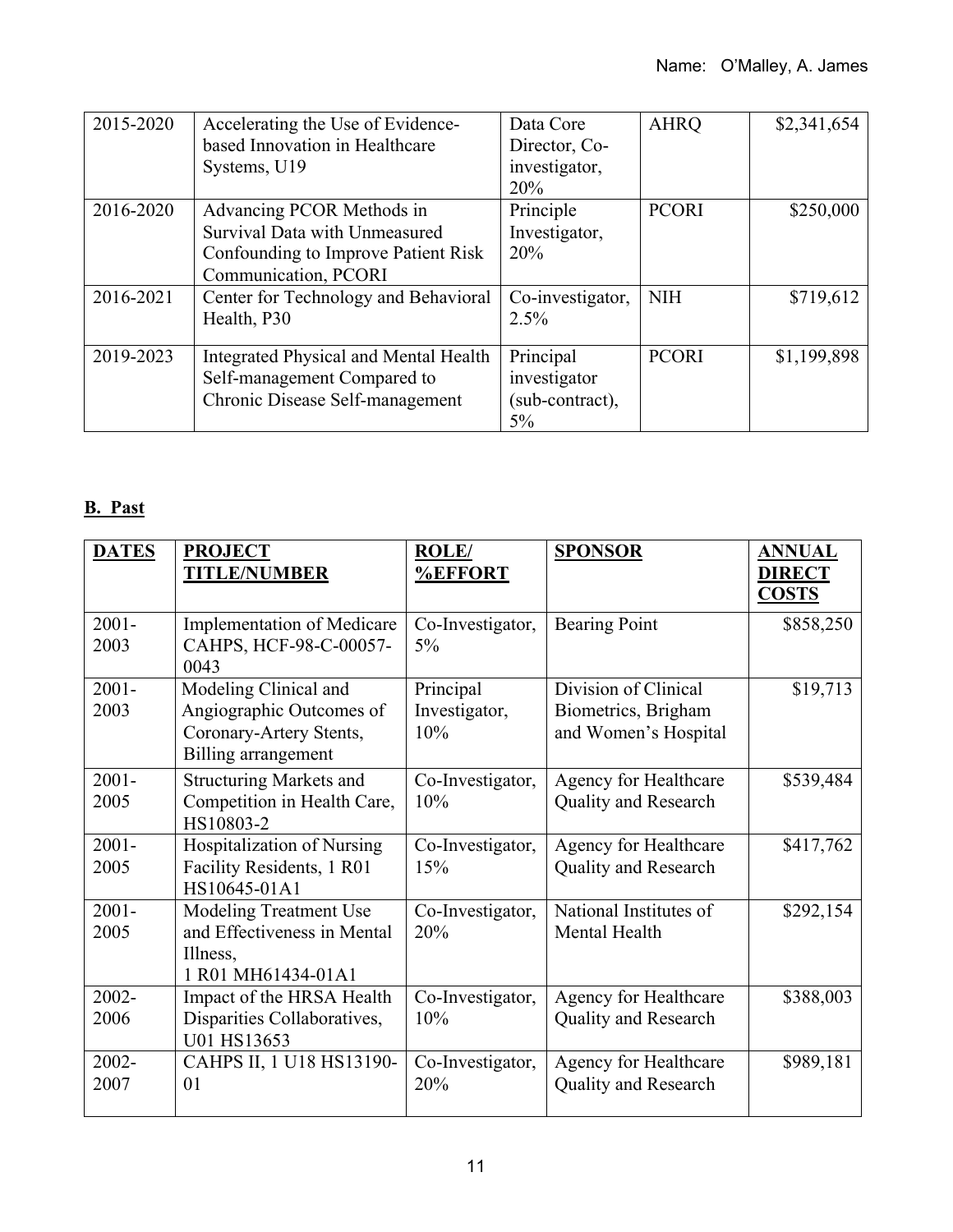| 2003-<br>2006    | Impact of the HRSA Health<br>Disparities Collaboratives,<br>0030185                                                                                             | Co-Investigator,<br>7%   | Commonwealth/HRSA<br>(Co-Funded)                       | \$144,495 |
|------------------|-----------------------------------------------------------------------------------------------------------------------------------------------------------------|--------------------------|--------------------------------------------------------|-----------|
| 2004-<br>2005    | Evaluation of generic drug<br>promotion efforts by BCBS<br>of Michigan                                                                                          | Co-Investigator,<br>20%  | <b>Blue Cross Blue Shield</b><br>Association           | \$92,593  |
| 2004-<br>2005    | Cancer Therapy-Induced<br>Bone Loss (CTIBL) and<br>Fracture Risk in Men with<br><b>Prostate Cancer: SEER</b><br>Medicare Linked Database<br>Study, ZOL446G US94 | Co-investigator,<br>20%  | Novartis<br>Pharmaceuticals<br>Corporation             | \$141,602 |
| 2004-<br>2007    | <b>Implementation of Medicare</b><br>CAHPS - MMC Survey,<br>500-01-0020                                                                                         | Co-investigator,<br>20%  | Westat                                                 | \$286,043 |
| $2004 -$<br>2008 | Social Network Study of<br>Health Effects in Aging,<br>R01 AG024448                                                                                             | Co-Investigator,<br>5%   | National Institute on<br>Aging                         | \$451,248 |
| 2005-<br>2006    | Improving Systems for<br><b>Colorectal Cancer</b><br>Screening, R01 CA112367                                                                                    | Co-investigator,<br>6%   | National Cancer<br>Institute                           | \$94,137  |
| $2005 -$<br>2007 | Use of incentive-based<br>payment system to reduce<br>hospitalization rates of<br>nursing home residents                                                        | Co-investigator,<br>7.5% | Commonwealth Fund                                      | \$72,398  |
| 2005-<br>2008    | Modeling Treatment Use<br>and Effectiveness in Mental<br>Health, 2 R01 MH061434                                                                                 | Co-investigator,<br>20%  | National Institutes of<br>Mental Health                | \$292,154 |
| 2006-<br>2008    | Community, Health Center,<br>and Academic Medicine<br>Partnership Project                                                                                       | Co-investigator,<br>10%  | National Heart, Lung<br>and Blood Institute<br>(NHLBI) | \$175,000 |
| 2006-<br>2011    | Design and Data Analysis<br>of the Medicare Health Plan<br><b>CAHPS Survey's</b>                                                                                | Co-investigator,<br>20%  | <b>Subcontract RAND</b>                                | \$386,726 |
| 2007-<br>2010    | Development of Network<br>Data and Methods for Study<br>of Health and Health Care,<br>Award #58729                                                              | Co-investigator,<br>10%  | Robert Wood Johnson<br>Foundation                      | \$158,466 |
| 2007-<br>2011    | Financial Incentives and<br>Variations in the Care of<br>Medicare Beneficiaries. R01                                                                            | Co-Investigator,<br>10%  | National Institute on<br>Aging                         | \$277,355 |
| 2008-<br>2011    | Fractures, Heart Disease,<br>Stroke on Aromatase<br>Inhibitors,<br>R01 CA127652                                                                                 | Co-Investigator,<br>20%  | National Cancer<br>Institute                           | \$275,533 |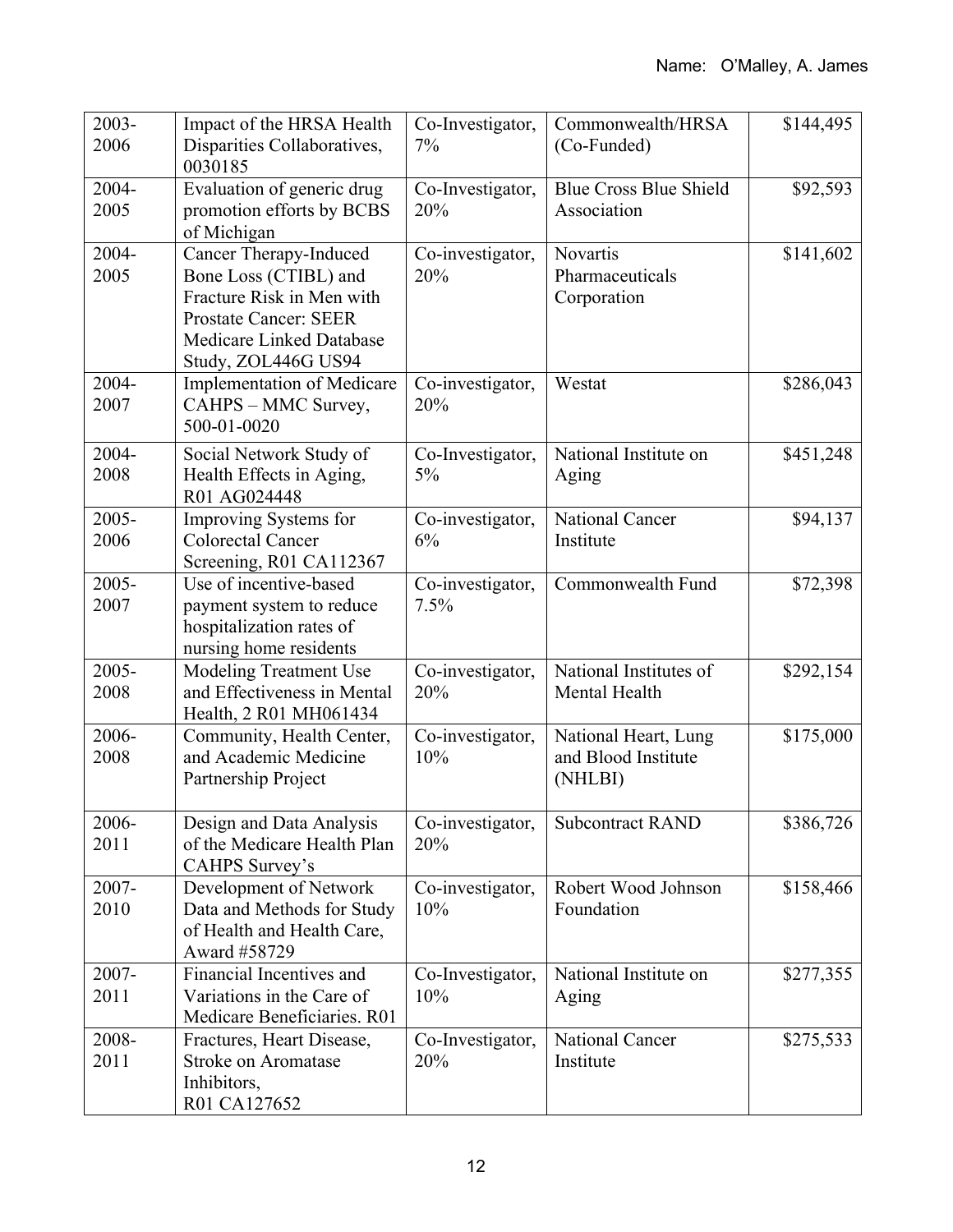| 2008-    | Fractures, Heart Disease,        | Co-Investigator, | Prostate Cancer         | \$100,000   |
|----------|----------------------------------|------------------|-------------------------|-------------|
| 2011     | Stroke on Androgen               | 10%              | <b>Foundation Grant</b> |             |
|          | Deprivation                      |                  |                         |             |
| 2008-    | Leveraging Medicare              | Co-Investigator, | National Institute on   | \$184,500   |
| 2011     | Payment and Reporting            | 10%              | Aging                   |             |
|          | Policies to Improve Nursing      |                  |                         |             |
|          | Home Quality, R01                |                  |                         |             |
| 2008-    | Social Networks and              | Project Leader,  | National Institute on   | \$1,253,932 |
| 2014     | Neighborhoods, P01               | 23%              | Aging                   |             |
|          | AG0309301                        |                  |                         |             |
| 2008-    | Evaluation of the Nursing        | Co-Investigator, | LLC/Centers for         | \$46,303    |
| 2013     | Home Value Based                 | 1.50%            | Medicare & Medicaid     |             |
|          | Purchasing Demonstration,        |                  | Services                |             |
|          | HHSM-500-2006-00009I             |                  |                         |             |
| 2008-    | Prevention of Treatment and      | Co-Investigator, | Prostate Cancer         | \$225,000   |
| 2013     | Disease-Related Morbidity        | 10%              | Foundation              |             |
|          | During Androgen                  |                  |                         |             |
|          | Deprivation Therapy: A           |                  |                         |             |
|          | Multicenter Proposal.            |                  |                         |             |
| 2009-    | Medicare Part D Plan             | Co-Investigator, | National Institute on   | \$247,190   |
| 2013     | Generosity & Dual-Eligible       | 8.75%            | Aging                   |             |
|          | Nursing                          |                  |                         |             |
|          | Home Residents, R01              |                  |                         |             |
|          | AG034085                         |                  |                         |             |
| 2009-    | Telemedicine and Nursing         | Co-Investigator, | Commonwealth Fund       | \$166,895   |
| 2013     | Home Hospitalizations,           | 2.50%            |                         |             |
|          | 69032                            |                  |                         |             |
| 2010-    | Accounting for                   | Principal        | NIH/NIMH                | \$908,612   |
| 2013     | Confounding Bias and             | Investigator,    |                         |             |
|          | Heterogeneity in                 | 23%              |                         |             |
|          | <b>Comparative Effectiveness</b> |                  |                         |             |
|          | Research, 1RC4MH092717-          |                  |                         |             |
|          | 01                               |                  |                         |             |
| $2011 -$ | Health care expenditures for     | Co-Investigator, | Hebrew Senior Life      | \$69,700    |
| 2013     | nursing home residents with      | 5%               |                         |             |
|          | advanced dementia. 1R21          |                  |                         |             |
|          | AG039658-01                      |                  |                         |             |
| $2011 -$ | Comparing the Green House        | Co-Investigator, | Robert Wood Johnson     | \$166,895   |
| 2013     | Model with Traditional           | 2.5%             | Foundation              |             |
|          | Nursing Homes on Cost and        |                  |                         |             |
|          | Quality of Care                  |                  |                         |             |
| 2012-    | Influences on Psychiatrist       | Co-Investigator, | NIH/NIMH                | \$359,699   |
| 2013     | Prescribing of                   | 10%              |                         |             |
|          | Antipsychotics, R01              |                  |                         |             |
|          | MH093359                         |                  |                         |             |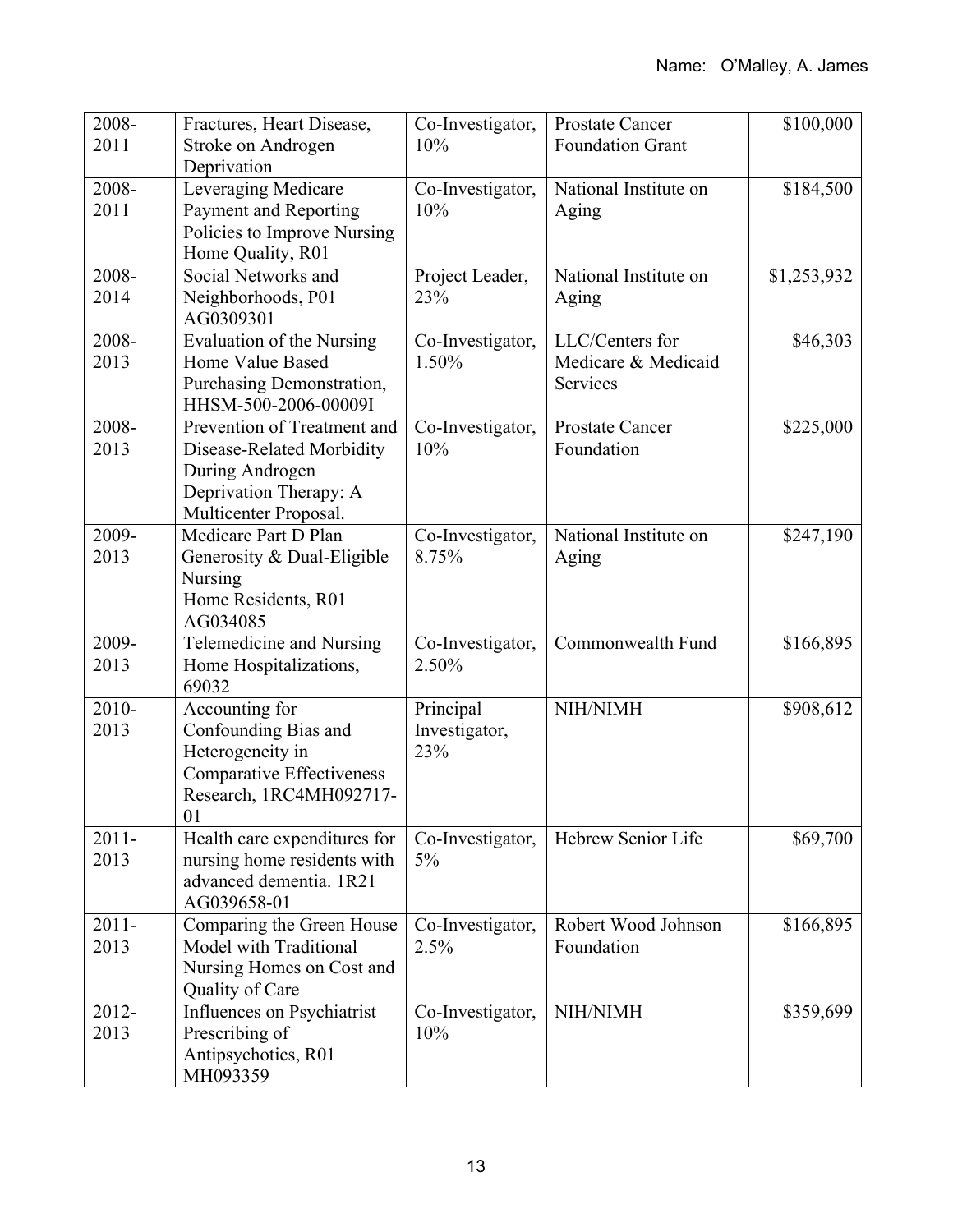| $2011 -$         | Using Social Networks to                        | Co-Investigator,          | Robert Wood Johnson        | \$2,608,842 |
|------------------|-------------------------------------------------|---------------------------|----------------------------|-------------|
| 2014             | Understand and Improve                          | 18.75%                    | Pioneer Grant              |             |
|                  | Health, #67919                                  |                           |                            |             |
| $2011 -$         | Long term Outcomes of                           | Co-Investigator,          | NIH/NHLBI                  | \$443,919   |
| 2015             | Open Versus Endovascular                        | 15%                       |                            |             |
|                  | AAA Repair,                                     |                           |                            |             |
|                  | 5R01HL105453-02                                 |                           |                            |             |
| $2015 -$         | Examining the Early Effects                     | Co-investigator,          | Commonwealth               |             |
| 2016             | of Accountable Care                             | 5%                        |                            |             |
|                  | Organizations on Primary                        |                           |                            |             |
|                  | Care for Vulnerable Patients                    |                           |                            |             |
| 2012-            | Proximity to Food                               | Co-Principal              | NIH/NHLBI                  | \$281,838   |
| 2016             | Establishments and BMI in                       | Investigator              |                            |             |
|                  | the Framingham Heart<br>Study, R01 HL109263-    | (Subramanian),<br>10%     |                            |             |
|                  | 01A1                                            |                           |                            |             |
| 2015-16          | <b>Translating Basic Social</b>                 | Co-Principal              | <b>SYNERGY</b>             | \$0         |
|                  | Network Science                                 | Investigator              | <b>Translational Pilot</b> |             |
|                  | Discoveries to Enhance                          | (Aschbrenner              | Program, Geisel School     |             |
|                  | Interventions to Promote                        | and Brunette),            | of Medicine at             |             |
|                  | <b>Smoking Cessation Among</b>                  | No salary                 | Dartmouth                  |             |
|                  | <b>Adults with Serious Mental</b>               | support                   |                            |             |
|                  | <b>Illness</b>                                  |                           |                            |             |
| $2015 -$         | Evaluating the Formation                        | Co-investigator,          | NIH/NIA                    | \$298,110   |
| 2017             | and Performance of ACOs:                        | $5\%$                     |                            |             |
|                  | Does Primary Care for Poor                      |                           |                            |             |
|                  | and Minority Patients                           |                           |                            |             |
|                  | Improve under ACOs?                             |                           |                            |             |
| $2015 -$         | <b>NIA Mentored Career</b>                      | Mentor                    | K-award                    | In-kind     |
| 2020             | Development Award (K01)                         |                           |                            |             |
|                  | for Valerie Lewis                               |                           |                            |             |
| $2015 -$         | <b>Translation of Lung Cancer</b>               | Co-investigator,          | Commonwealth Fund          | \$99,962    |
| 2017             | Screening from Trial to                         | 5%                        |                            |             |
|                  | <b>Everyday Practice</b>                        |                           |                            |             |
| $2015 -$<br>2017 | Challenges to effective                         | Co-investigator,<br>$5\%$ | <b>NCI</b>                 |             |
|                  | implementation of lung                          |                           |                            |             |
| 2016-17          | cancer screening<br>Worksite social connections | Consultant                | R21, NHH                   | \$1000      |
|                  | and food choice: identifying                    |                           |                            |             |
|                  | opportunities for obesity                       |                           |                            |             |
|                  | prevention                                      |                           |                            |             |
| $2013 -$         | <b>Causes and Consequences</b>                  | Co-investigator,          | NIH/NIA                    | \$1,249,726 |
| 2018             | of Healthcare Efficiency,                       | 10%                       |                            |             |
|                  | P01AG019783                                     |                           |                            |             |
| $2013 -$         | Diffusion of Medical                            | Co-investigator,          | NIH/NIA                    | \$522,322   |
| 2018             | Technology and Effects on                       | 10%                       |                            |             |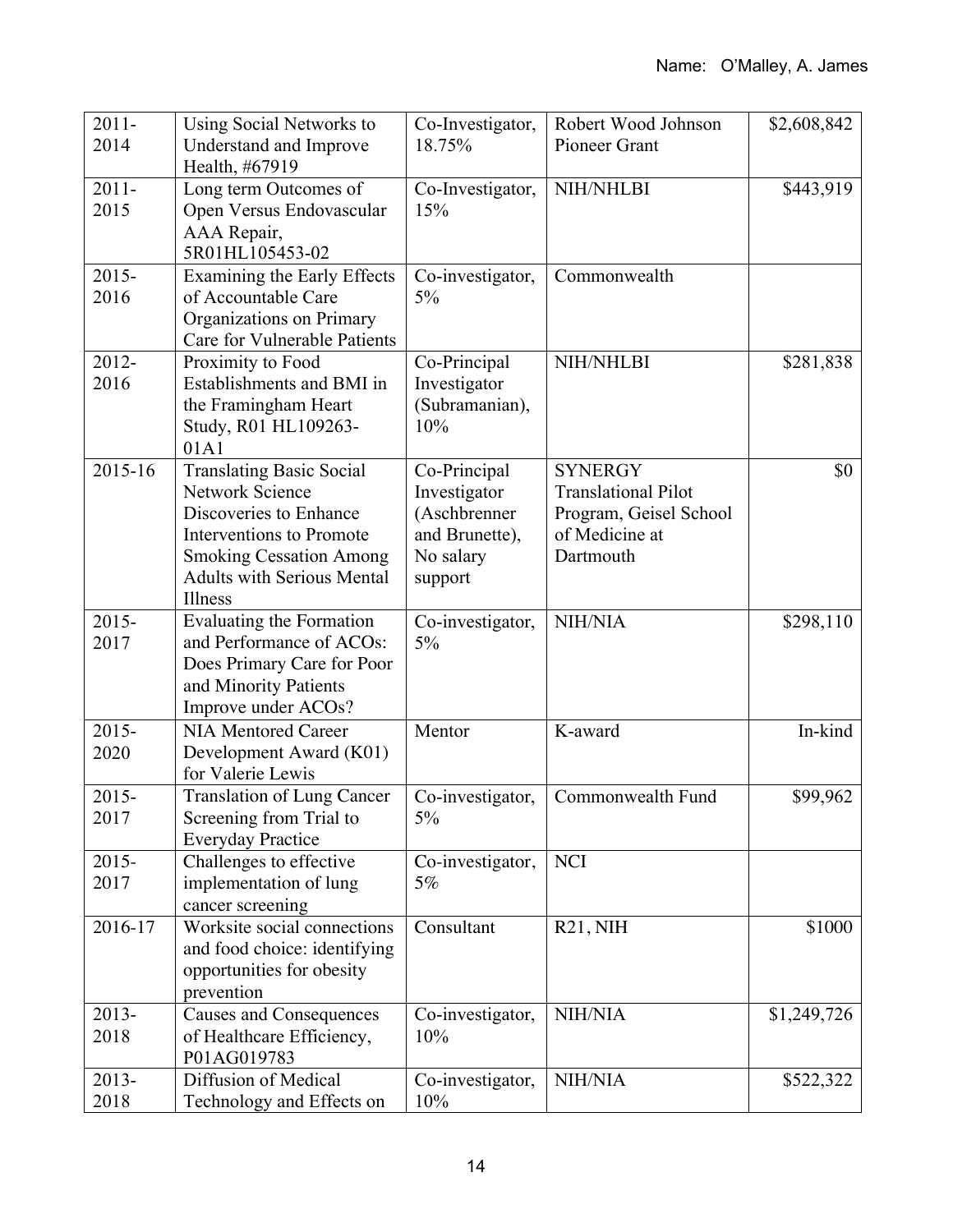|                 | Outcomes and<br>Expenditures, 1U01<br>AG046830                                   |                                                                  |                                                                                                       |          |
|-----------------|----------------------------------------------------------------------------------|------------------------------------------------------------------|-------------------------------------------------------------------------------------------------------|----------|
| $2013-$<br>2018 | Social Networks and the<br>Spread of Cancer Care<br>Practices, 1R01 CA174468     | Principle<br>investigator<br>(sub-contract),<br>10%              | NIH/NCI                                                                                               | \$14,917 |
| 2018-19         | Urban-Rural Disparities in<br>Healthcare for Children<br>with Medical Complexity | Co-Principle<br>Investigator<br>(Leyenaar), No<br>salary support | <b>SYNERGY</b><br><b>Translational Pilot</b><br>Program, Geisel School<br>of Medicine at<br>Dartmouth | \$0      |

#### **XI. PROGRAM DEVELOPMENT (List any educational, clinical or research entities at Dartmouth that were created or notably advanced by your efforts):**

| <b>DATE</b> | <b>INSTITUTION</b>                     | <b>TITLE</b>                                                                  |
|-------------|----------------------------------------|-------------------------------------------------------------------------------|
| 2018-2020   | Geisel School of Medicine at Dartmouth | Director, Program in Quantitative<br><b>Biomedical Sciences</b>               |
| 2019-2020   | Geisel School of Medicine at Dartmouth | Interim Director, Ph.D. program in<br><b>Clinical and Evaluative Sciences</b> |
| $2020 -$    | Geisel School of Medicine at Dartmouth | Director, Ph.D. program in Clinical<br>and Evaluative Sciences                |

### **XII. ENTREPRENEURIAL ACTIVITIES: N/A**

# **XII. MAJOR COMMITTEE ASSIGNMENTS:**

#### **National/international**

| <b>DATES</b> | <b>COMMITTEE</b>                        | <b>ROLE</b> | <b>INSTITUTION</b>                      |
|--------------|-----------------------------------------|-------------|-----------------------------------------|
| 2005, 2008,  | Scientific Planning Committee           | Member      | International Conference on Health      |
| 2010         |                                         |             | <b>Policy Statistics</b>                |
| 2006/2008    | Scientific Planning Committee           | Member      | <b>International Biometric Society</b>  |
|              |                                         |             | Eastern North                           |
|              |                                         |             | American Region (ENAR)                  |
| 2009-2015    | Methods Council                         | Member      | AcademyHealth                           |
| 2011         | International Conference on             | Co-Chair    | International Conference on Health      |
|              | <b>Health Policy Statistics</b>         |             | <b>Policy Statistics</b>                |
| 2013, 2015,  | International Conference on             | Advisory    | International Conference on Health      |
| 2018         | <b>Health Policy Statistics</b>         | Committee   | <b>Policy Statistics</b>                |
| 2012-2014    | <b>Health Policy Statistics Section</b> | Member      | <b>American Statistical Association</b> |
|              | <b>ASA Fellows Committee</b>            |             |                                         |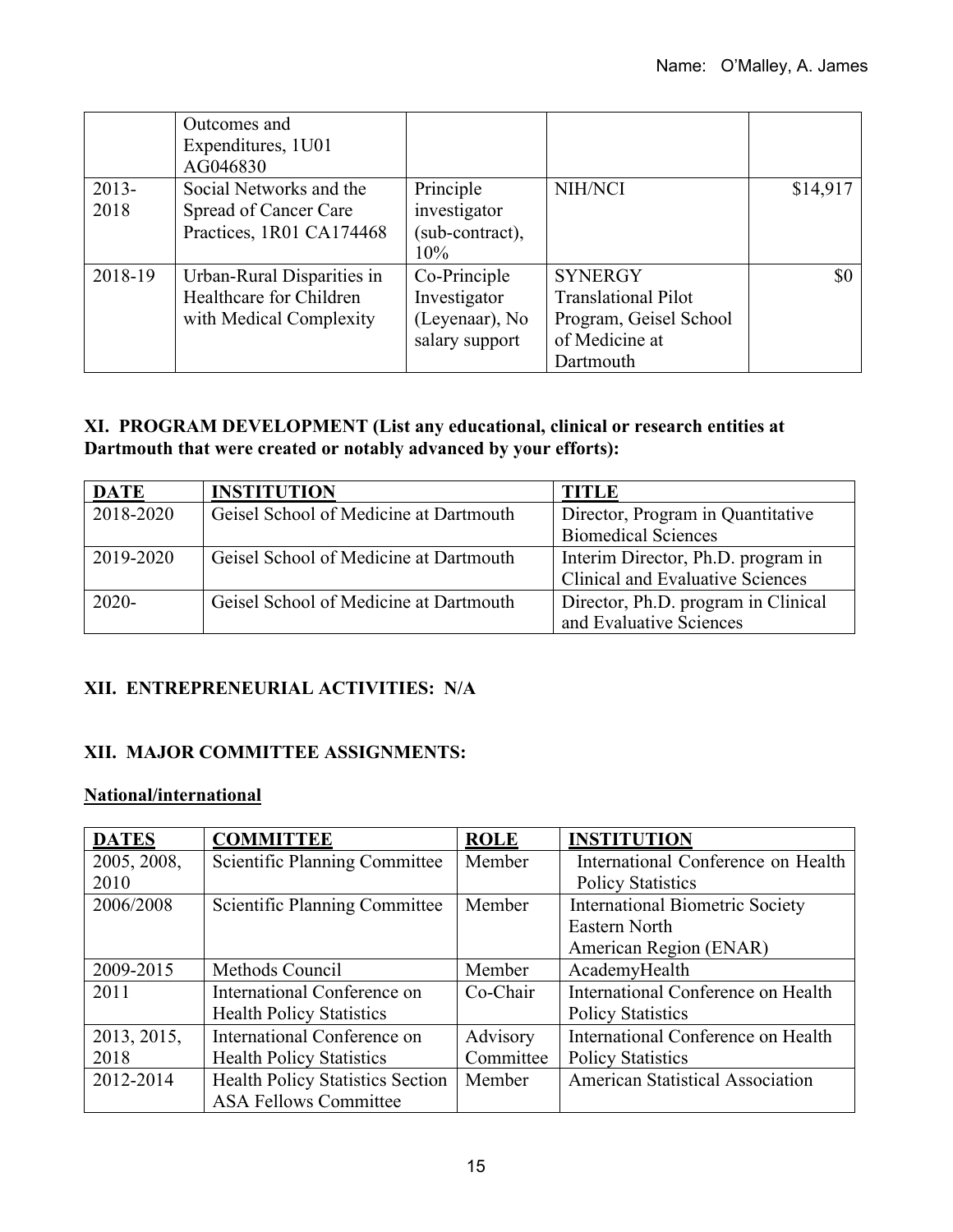| 2014-2016 | Health Policy Statistics Section   Chair | <b>American Statistical Association</b> |
|-----------|------------------------------------------|-----------------------------------------|
|           | ASA Fellows Committee                    |                                         |

# **Regional**

| <b>TIRC</b><br>DA<br>/ I L'O | 'OMMITTEE | DOI E<br>பட | INSTITUTION |
|------------------------------|-----------|-------------|-------------|
| T<br>N/A                     |           |             |             |

### **Institutional**

| <b>DATES</b> | <b>COMMITTEE</b>                                       | <b>ROLE</b>        | <b>INSTITUTION</b>        |
|--------------|--------------------------------------------------------|--------------------|---------------------------|
| 2007-2008    | Tools and Technology Strategic                         | Member             | Harvard Medical School    |
| 2011-2013    | <b>Institutional Review Board</b>                      | Member (Alternate) | Harvard Medical School    |
| 2011-2013    | Committee on Higher Degrees                            | Member             | <b>Harvard University</b> |
| 2012-2013    | <b>Faculty Fellowship Committee</b><br>(Health Policy) | Member             | <b>Harvard University</b> |
| $2014 -$     | Quantitative Biomedical                                | Member             | Geisel School of          |
|              | <b>Sciences Program Admissions</b>                     |                    | Medicine at Dartmouth     |
|              | Committee                                              |                    |                           |
| 2016         | Dartmouth Science Strategy                             | Member             | Dartmouth College         |
|              | <b>Working Group</b>                                   |                    |                           |
| 2016-2017    | <b>Biomedical Data Science</b>                         | Member             | Geisel School of          |
|              | Master's Degree Formation                              |                    | Medicine at Dartmouth     |
|              | Committee                                              |                    |                           |
| 2018         | <b>Team Science Committee</b>                          | Member             | Geisel School of          |
|              |                                                        |                    | Medicine at Dartmouth     |
| 2018-2020    | <b>Geisel Faculty Space</b>                            | Member             | Geisel School of          |
|              | Committee                                              |                    | Medicine at Dartmouth     |

### **XIV. MEMBERSHIPS, OFFICE AND COMMITTEE ASSIGNMENTS IN PROFESSIONAL SOCIETIES:**

| <b>DATES</b> | <b>SOCIETY</b>                             | <b>ROLE</b>                   |
|--------------|--------------------------------------------|-------------------------------|
| 1994-present | The New Zealand Statistical Association    | Member                        |
|              | (NZSA)                                     |                               |
| 1995-present | The New Zealand Mathematical Society       | Member                        |
|              | (NZMS)                                     |                               |
| 1998-present | The American Statistical Association (ASA) | Member                        |
| 2003-present | Health Policy Statistics Section, American | Assistant Editor (2003-2006), |
|              | <b>Statistical Association</b>             | Chair-Elect (2007),           |
|              |                                            | Chair (2008),                 |
|              |                                            | Past-Chair (2009)             |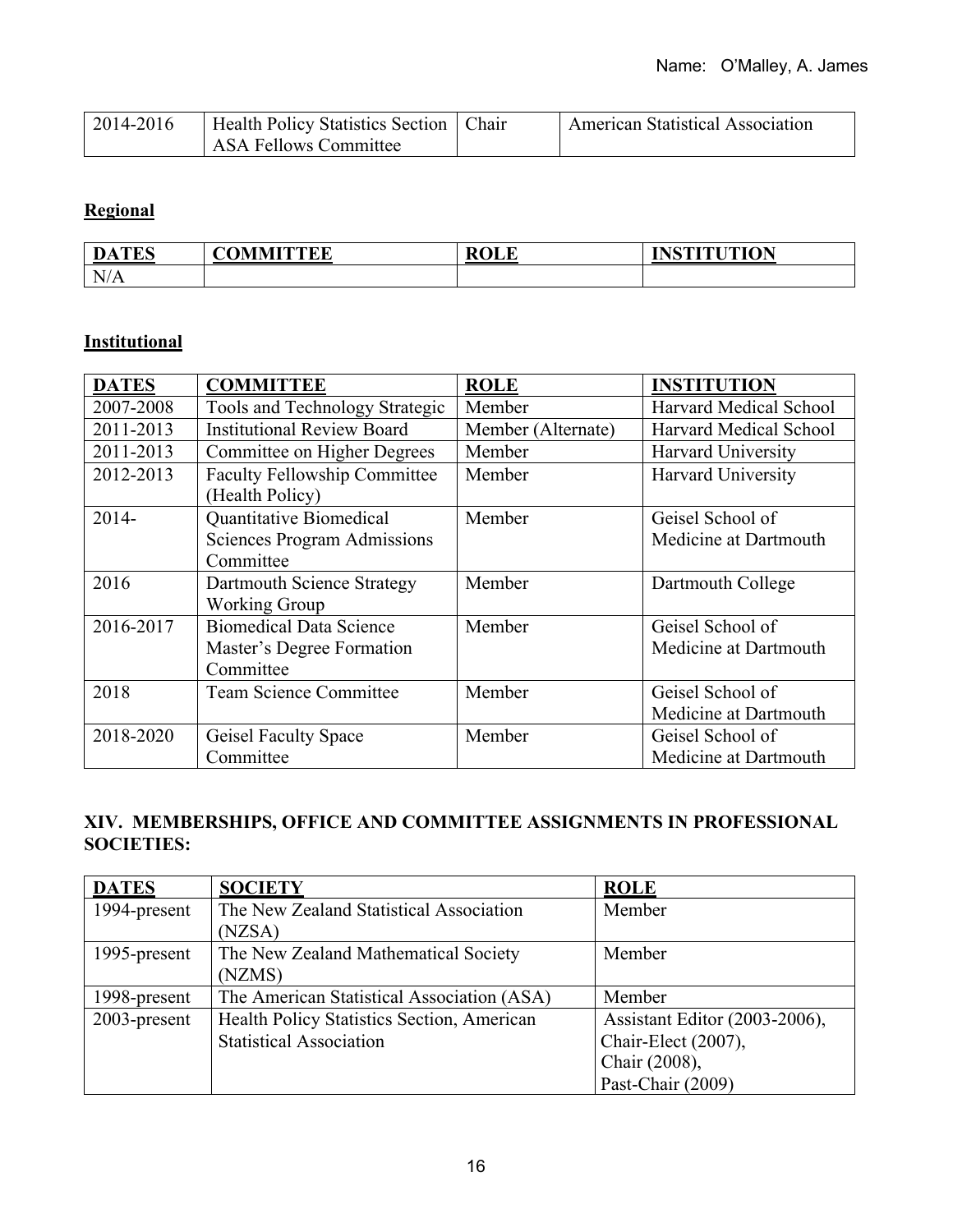| 2003, 2004,<br>2006 | Special Emphasis Panel, National Institute of<br>Mental Health                                                                                      | Panel Member |
|---------------------|-----------------------------------------------------------------------------------------------------------------------------------------------------|--------------|
| 2004-present        | AcademyHealth                                                                                                                                       | Member       |
| 2005-present        | <b>International Biometric Society</b>                                                                                                              | Member       |
| 2006-present        | <b>International Network for Social Network</b>                                                                                                     | Member       |
|                     | Analysis (INSNA)                                                                                                                                    |              |
| 2007,<br>2006,      | Mental Health Services in Mental Health                                                                                                             | Panel Member |
| 2008                | Specialty Settings, National Institute of Mental<br>Health                                                                                          |              |
| 2007                | Special Emphasis Panel, Transition to Adulthood<br>RFA, National Institute of Mental Health                                                         | Panel Member |
| 2007                | Special Emphasis Panel, National Institute of<br>Mental health and National Institute on Alcohol<br>abuse and Alcoholism                            | Panel Member |
| 2008                | Use of Pooled Administrative Data for Policy<br>Relevant Health Services Research, National<br>Institute of Mental Health                           | Panel Member |
| 2009                | Methodology and Measurement in Behavioral<br>and Social Sciences, Biobehavioral (BBBP),<br>Integrated Review Group, National Institute of<br>Health | Panel Member |
| 2009                | Special Emphasis Panel, Health Care Delivery<br>and Methodologies, National Institute of Mental<br>Health                                           | Panel Member |
| 2010                | Developing and Advanced Mental Health<br>Centers, National Institute of Mental Health                                                               | Panel Member |
| 2011                | Mental Health Services in Criminal Justice<br>Settings, National Institute of Mental Health                                                         | Panel Member |
| 2011                | Optimizing Fidelity of Empirically-Supported<br>Behavioral Treatments for Mental Disorders,<br>National Institute of Mental Health                  | Panel Member |
| 2011                | International Conference on Health Policy<br><b>Statistics, American Statistical Association</b>                                                    | Co-Chair     |
| $2011$ -present     | Institute of Mathematical Statistics (IMS)                                                                                                          | Life Member  |
| 2011-present        | International Society of Bayesian Analysis                                                                                                          | Member       |
| 2012                | Mechanisms Explaining Differences in                                                                                                                | Panel Member |
|                     | Depressive and Anxiety Disorders Across                                                                                                             |              |
|                     | Racial/Ethnic Groups, National Institute of                                                                                                         |              |
|                     | Mental Health                                                                                                                                       |              |
| 2014                | <b>PCORI</b>                                                                                                                                        | Panel Member |
| 2015                | <b>PCORI</b>                                                                                                                                        | Panel Member |
| 2015                | PCORI consultation                                                                                                                                  | Panel Member |
| 2015                | <b>Biostatistical Methods and Research Design</b><br>Study Section (BMRD)                                                                           | Panel Member |
| 2016                | Clinical Trials to Test the Effectiveness of<br>Treatment, Preventive, and Services                                                                 | Panel Member |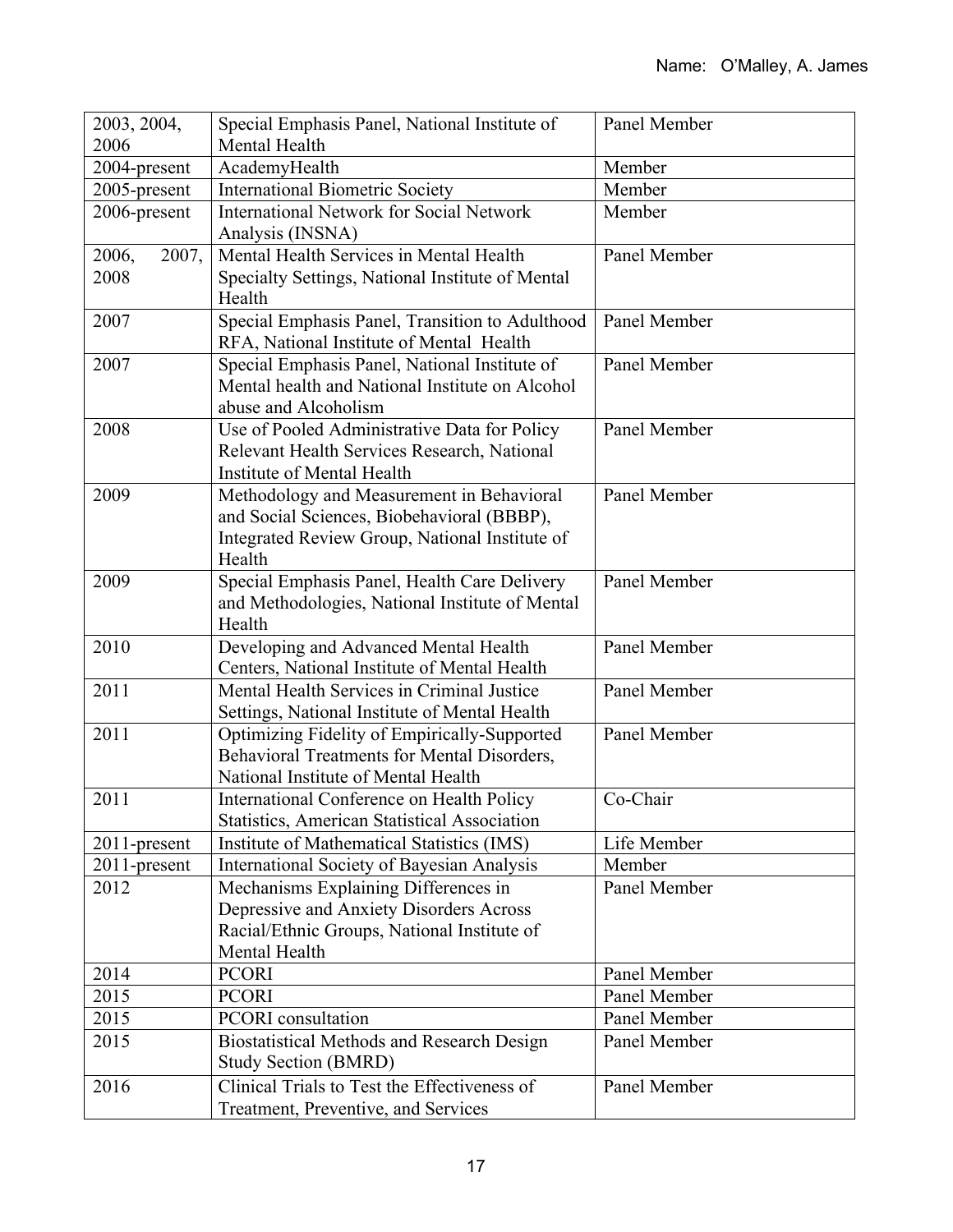|      | Interventions, National Institutes of Mental<br>Health                                                                                                                                                                                             |                                                                                           |
|------|----------------------------------------------------------------------------------------------------------------------------------------------------------------------------------------------------------------------------------------------------|-------------------------------------------------------------------------------------------|
| 2016 | National Institutes of Health, National Institute<br>of Child and Human Development (NICHD),<br>Division of Intramural Population Health<br>Research (DIPHR).                                                                                      | Reviewer, Quadrennial review<br>of quality of scientific work<br>done by the NICHD, DIPHR |
| 2017 | Mental Health Services Review meeting: Special<br>Emphasis Panel/Scientific Review Group<br>2017/10 ZMH1 ERB-K (07) S                                                                                                                              | Panel Member                                                                              |
| 2018 | Pilot Effectiveness Trials for Treatment,<br>Preventive and Services Interventions (R34).<br>2018/05 ZMH1 ERB-K (03) S                                                                                                                             | Panel Member                                                                              |
| 2018 | Clinical Trials to Test the Effectiveness of<br>Treatment, Preventive, and Services<br>Interventions (R01). 2018/05 ZMH1 ERB-K<br>$(04)$ S                                                                                                         | Panel Member                                                                              |
| 2018 | New England Statistical Society                                                                                                                                                                                                                    | Life Member                                                                               |
| 2019 | NIMH Clinical Trials to Test the Effectiveness<br>of Treatment, Preventive, and Services<br>Interventions (R01). 2019/10 ZMH1 ERB-B<br>$(05)$ S                                                                                                    | Panel Member                                                                              |
| 2019 | NIMH Advanced Laboratories for Accelerating<br>the Reach and Impact of Treatments for Youth<br>and Adults with Mental Illness (ALACRITY)<br>Research Centers (P50). Special Emphasis<br>Panel/Scientific Review Group 2020/01 ZMH1<br>ERB-K $(01)$ | Panel Member                                                                              |
| 2021 | NIMH Clinical Trials to Test the Effectiveness<br>of Treatment, Preventive, and Services<br>Interventions (R01, Collaborative RO1). Special<br>Emphasis Panel/Scientific Review Group<br>2021/05 ZMH1 ERB-B (04) R                                 | Panel Member                                                                              |

# **XV. EDITORIAL BOARDS:**

| <b>DATES</b> | <b>SOCIETY</b>                               | <b>ROLE</b>             |
|--------------|----------------------------------------------|-------------------------|
| 2002-2003    | <b>Current Index of Statistics</b>           | <b>Assistant Editor</b> |
| 2009-present | <b>Statistics in Medicine</b>                | Associate Editor        |
| 2010-2015    | Health Services and Outcomes Research        | Associate Editor        |
|              | Methodology                                  |                         |
| 2011-2012    | Health Services and Outcomes Research        | <b>Guest Editor</b>     |
|              | Methodology (Special issue for International |                         |
|              | Conference on Health Policy Statistics)      |                         |
| 2019-        | <b>Observational Studies</b>                 | Associate Editor        |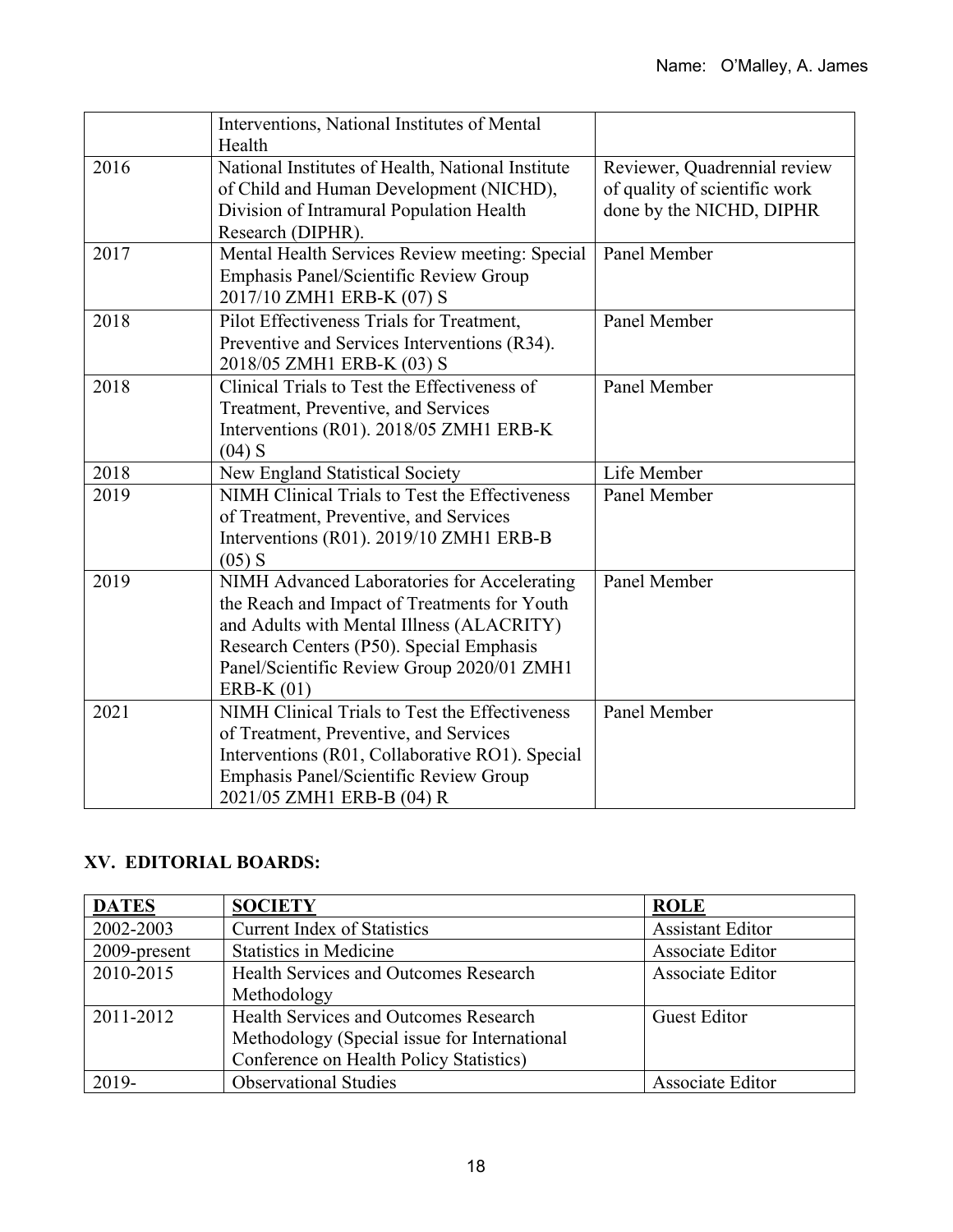# **XVI. JOURNAL REFEREE ACTIVITY:**

| <b>DATES</b>     | <b>JOURNAL NAME</b>                                               |
|------------------|-------------------------------------------------------------------|
| 2000-present     | <b>Statistics in Medicine</b>                                     |
| 2001-present     | The Journal of Health Economics                                   |
| 2002-present     | Health Services and Outcomes Research Methodology                 |
| 2002-present     | The Australian and New Zealand Journal of Statistics              |
| 2003-present     | Weather and Forecasting Journal                                   |
| 2003-present     | <b>BMC Medical Research Methodology</b>                           |
| 2003-present     | Journal of Biopharmaceutical Statistics                           |
| 2004-present     | <b>Medical Decision Making</b>                                    |
| 2004-present     | <b>Biometrics</b>                                                 |
| 2004-present     | International Journal for Quality in Health Care                  |
| $2005$ - present | Bayesian Analysis                                                 |
| 2005-present     | Journal of Agricultural, Biological, and Environmental Statistics |
| 2005-present     | <b>Biostatistics</b>                                              |
| 2005-present     | <b>Health Services Research</b>                                   |
| 2007- present    | Journal of Statistical Planning and Inference                     |
| 2007- present    | Journal of Official Statistics                                    |
| 2008- present    | Journal of Quantitative Analysis in Sports                        |
| 2008-present     | Journal of the Royal Statistical Society                          |
| 2009- present    | Circulation                                                       |
| 2009- present    | Journal of the American Statistical Association                   |
| $2010$ - present | Social Science and Medicine                                       |
| $2011$ - present | <b>Clinical Trials</b>                                            |
| $2011$ - present | Journal of Statistical Computation and Data Analysis              |
| $2012$ - present | Cardiovascular Quality and Outcomes                               |
| 2012- present    | <b>Health Economics</b>                                           |
| $2013$ - present | American Journal of Epidemiology                                  |
| $2013$ - present | Journal of Causal Inference                                       |
| 2014-present     | <b>Medical Care</b>                                               |
| 2017-            | Sociological Methodology                                          |

# **XVII. AWARDS AND HONORS:**

| <b>DATES</b> | <b>DESCRIPTION</b>                                                                |
|--------------|-----------------------------------------------------------------------------------|
| 1990         | Bickerton-Widdowson Memorial Trust Fund Award, Christchurch Boys' High School,    |
|              | University of Canterbury                                                          |
| 1990         | John Wilson Scholarship, Christchurch Boys' High School, University of Canterbury |
| 1992         | Page Memorial Prize for Mathematics, University of Canterbury                     |
| 1993         | University of Canterbury Senior Scholarship, University of Canterbury             |
| 1993         | Cook Memorial Prize for Mathematics, University of Canterbury                     |
| 1994         | University of Canterbury Doctoral Scholarship                                     |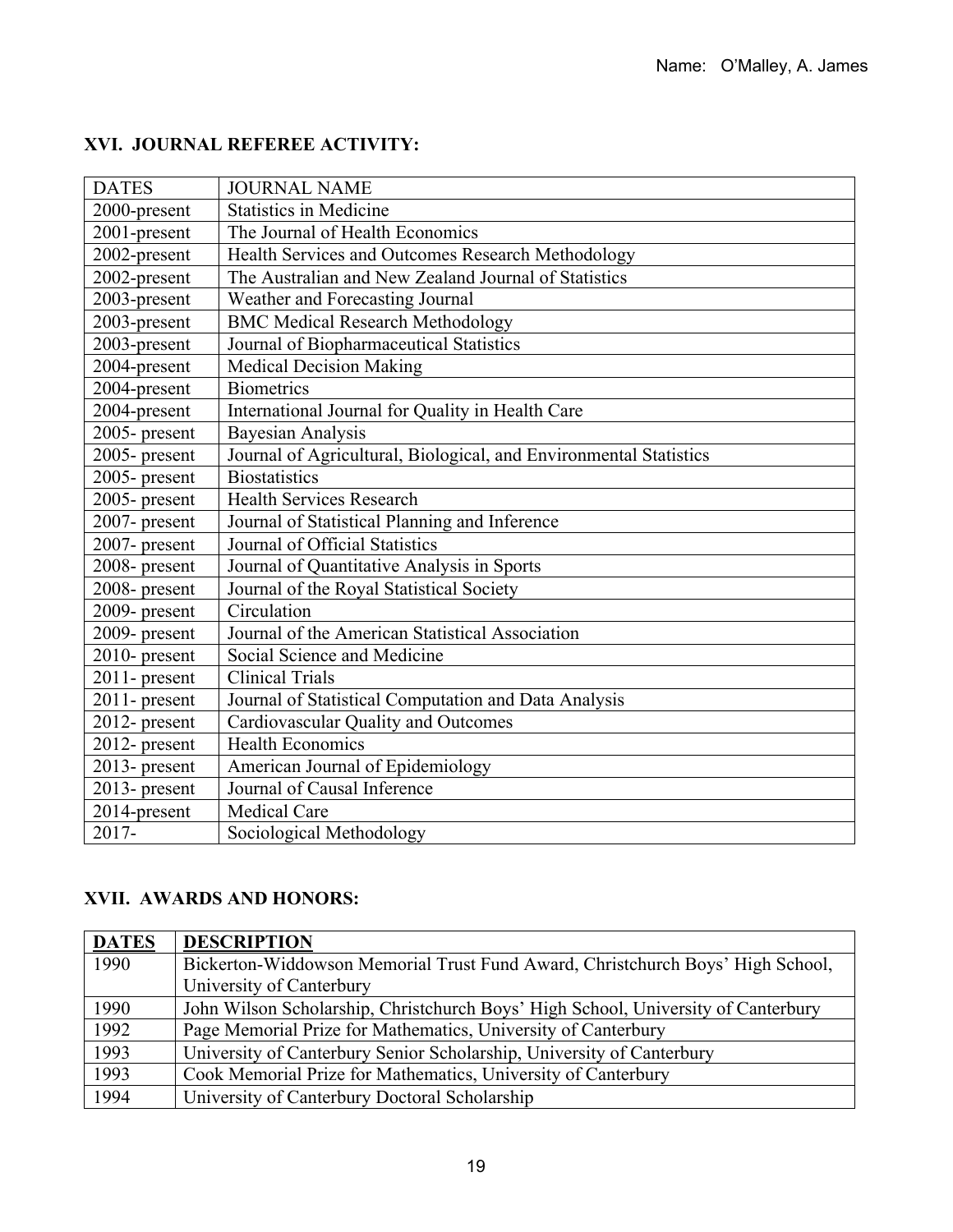| 1996 | Second Place, Students' Paper Competition, New Zealand Statistical Association             |
|------|--------------------------------------------------------------------------------------------|
|      | Conference                                                                                 |
| 1997 | Charles Cook, Warwick House Memorial Scholarship, University of Canterbury                 |
| 1999 | L.J. Cote Award for Excellence in Statistics, Purdue University                            |
| 2002 | Young Investigator Travel Award, 4 <sup>th</sup> Scientific Forum on Quality of Care and   |
|      | Outcomes Research in Cardiovascular Disease and Stroke                                     |
| 2011 | Mid-Career Excellence Award, American Statistical Association Health Policy Statistics     |
|      | Section                                                                                    |
| 2012 | Elected Fellow, American Statistical Association for "novel use of Bayesian statistics,    |
|      | multivariate-hierarchical modeling, causal inference and social network analysis to        |
|      | solve problems in health policy and health services research, for improving evaluation     |
|      | of treatments and quality of health care, and for leadership in health policy statistics." |
| 2019 | International Society for Pharmacoeconomics and Outcomes Research (ISPOR) Award            |
|      | for Excellence in Health Economics and Outcomes Research Methodology.                      |

# **XVIII. INVITED PRESENTATIONS:**

# **International location:**

| <b>DATE</b> | <b>TOPIC/TITLE</b>                                                                                                                   | <b>ORGANIZATION</b>                                                    | <b>LOCATION</b>              |
|-------------|--------------------------------------------------------------------------------------------------------------------------------------|------------------------------------------------------------------------|------------------------------|
| 1999        | Modeling Recidivism                                                                                                                  | Department of Mathematics &<br>Statistics, University of<br>Canterbury | Christchurch,<br>New Zealand |
| 2004        | <b>Accounting for Treatment</b><br>Noncompliance and Nonresponse in<br>Randomized Trials: Sensitivity to<br><b>Model Assumptions</b> | School of Public Health,<br>University of Queensland                   | Queensland,<br>Australia     |
| 2007        | Bayesian Approaches to Multilevel<br>Covariance Analysis                                                                             | University of Canterbury,<br>Symposium in Honor of John<br>Deely       | Christchurch,<br>New Zealand |
| 2007        | Optimal Survey Design When<br>Nonrespondents are Sub-sampled for<br>Follow-up                                                        | <b>New Zealand Statistical</b><br><b>Association Conference</b>        | Christchurch,<br>New Zealand |
| 2010        | Using Genes as Instrumental<br>Variables in Analyses of Social<br>Network Data (Presented by Niels<br>Rosenquist)                    | <b>American Statistical</b><br>Association                             | Vancouver,<br>Canada         |
| 2018        | Social Networks Analysis:<br><b>Explanations for Health Care</b><br>Variation                                                        | Wennberg International<br>Collaborative                                | Zurich,<br>Switzerland       |
| 2018        | An instrumental variable procedure<br>for overcoming unmeasured<br>confounding in Cox Proportional<br>Hazard regression models       | Department of Mathematics &<br>Statistics, University of<br>Canterbury | Christchurch,<br>New Zealand |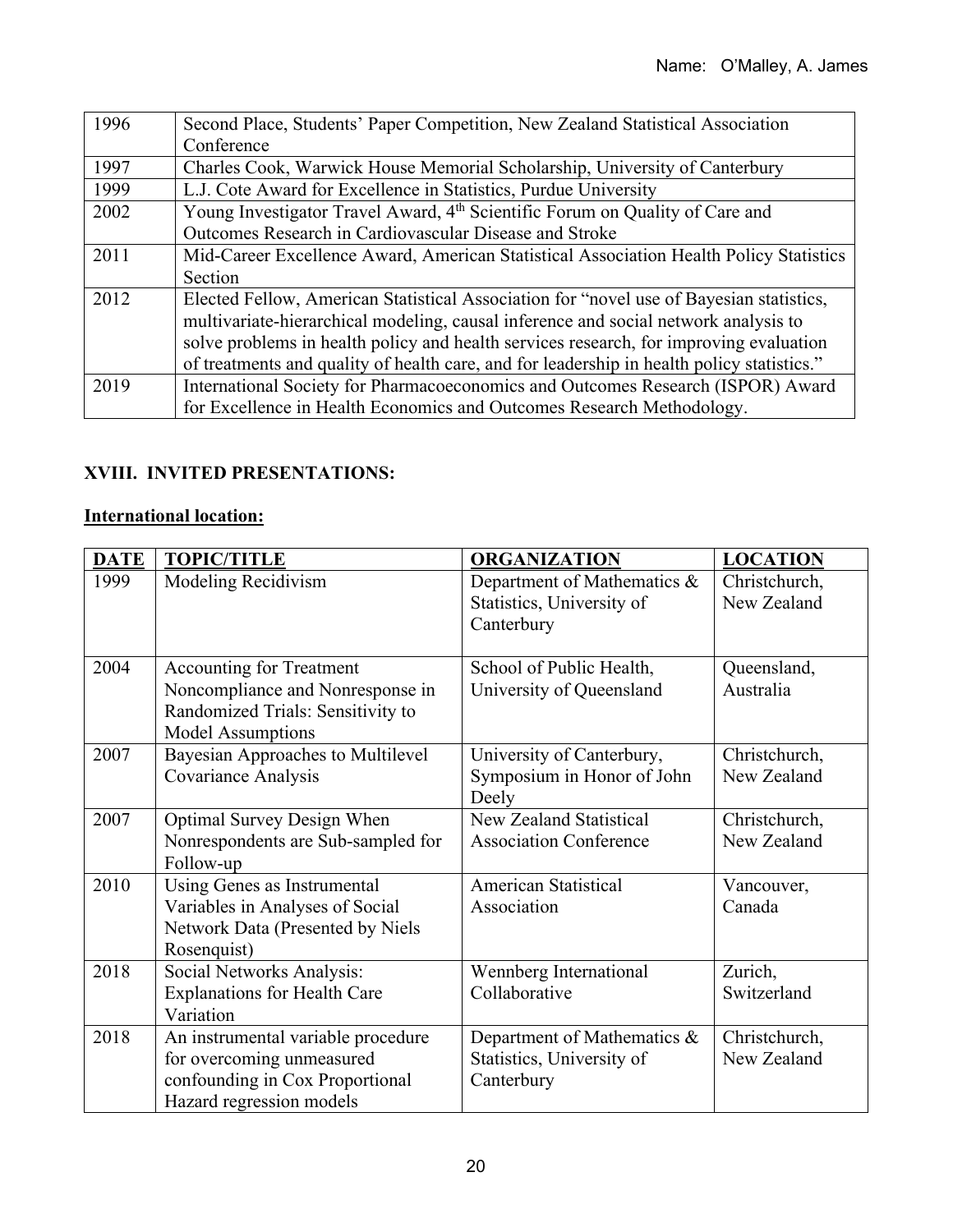| 2019 | Relationships between health and  | Zi Congress in Health Services   Berlin, Germany |  |
|------|-----------------------------------|--------------------------------------------------|--|
|      | social networks in the context of | Research                                         |  |
|      | network analyses                  |                                                  |  |

### **National location:**

| <b>DATE</b> | <b>TOPIC/TITLE</b>                                                                                                                                                   | <b>ORGANIZATION</b>                                                            | <b>LOCATION</b>            |
|-------------|----------------------------------------------------------------------------------------------------------------------------------------------------------------------|--------------------------------------------------------------------------------|----------------------------|
| 1995        | The Application of Predictive<br>Models of Recidivism to Parole<br><b>Board Decision Making</b>                                                                      | New Zealand Parole Board                                                       | Auckland, New<br>Zealand   |
| 1996        | High Risk Offenders: A Step<br><b>Toward More Accurate Prediction</b>                                                                                                | Australasian Criminological<br>Conference                                      | Wellington, New<br>Zealand |
| 1999        | The Minimum Detectable<br>Concentration of an Assay                                                                                                                  | National Center for<br>Atmospheric Research                                    | Boulder, CO                |
| 1999        | The Minimum Detectable<br>Concentration of an Assay                                                                                                                  | Division of Biostatistics,<br>Department of Medicine,<br>Indiana University    | Indianapolis, IN           |
| 2000        | Status Report on the Development of<br>an Objective Performance Criterion<br>for Medical Devices                                                                     | <b>Advanced Medical</b><br><b>Technology Association</b>                       | Washington DC              |
| 2000        | On the use of Prior Information in<br><b>Medical Device Testing: Methods</b><br>and Examples                                                                         | Center for Devices and<br>Radiological Health, Food<br>and Drug Administration | Rockville, MD              |
| 2001        | Section on Design & Analysis of<br>Medical Device Trials: Regulatory,<br>Industry, and Clinical Perspectives                                                         | <b>International Biometric</b><br>Society Eastern North<br>American Region     | Charlotte, NC              |
| 2001        | <b>Bayesian Sample Size Calculations</b><br>for Historically-Controlled Clinical<br>Trials with Adjustment for<br>Covariates                                         | Division of Biostatistics,<br>Department of Medicine,<br>Indiana University    | Indianapolis, IN           |
| 2002        | <b>Historical Controlled Medical</b><br>Device Clinical Trials: Design,<br>Analysis, and Communicating with<br>the FDA and Industry                                  | <b>Purdue University</b>                                                       | West Lafayette,<br>IN      |
| 2002        | Bayesian Hierarchical<br><b>Transformation Models for Receiver</b><br><b>Operating Characteristic Curve</b><br>Analysis                                              | <b>American Statistical</b><br>Association                                     | New York, NY               |
| 2002        | Modeling Treatment Use &<br>Effectiveness in Mental Illness,<br><b>Accounting for Treatment</b><br>Noncompliance and Missing<br><b>Outcomes in Randomized Trials</b> | <b>International Biometric</b><br>Society Eastern North<br>American Region     | Pittsburgh, PA             |
| 2004        | Accounting for Treatment-<br>Noncompliance and Missing                                                                                                               | Worcester Polytechnic<br>Institute                                             | Worcester, MA              |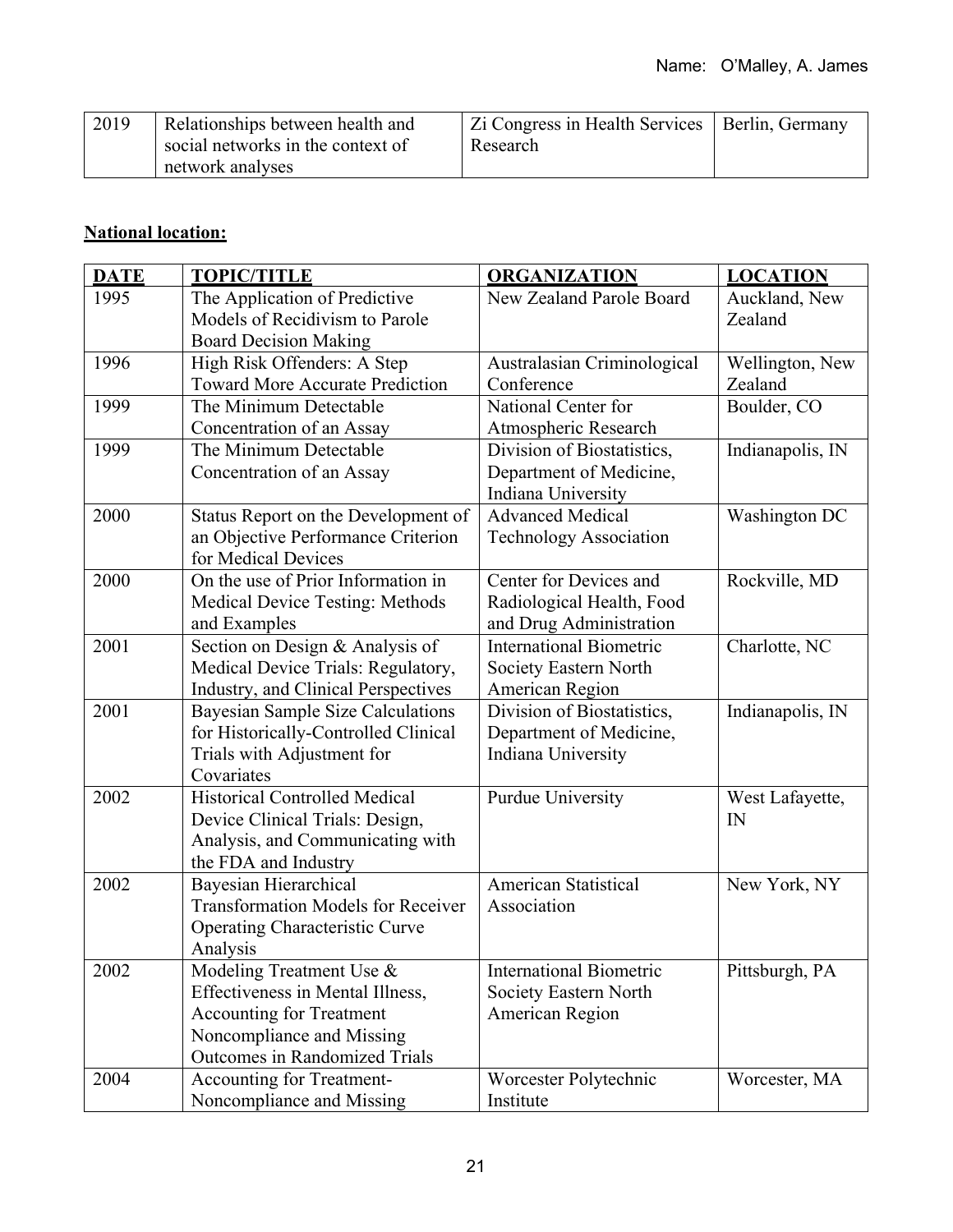|      | <b>Outcomes in Randomized Trials:</b>        |                                |                  |
|------|----------------------------------------------|--------------------------------|------------------|
|      | Sensitivity to Model Assumptions             |                                |                  |
| 2005 | Session on Multiple Imputation in            | <b>American Statistical</b>    | Minneapolis, MN  |
|      | Mental Health Services Research              | Association                    |                  |
| 2005 | Hierarchical Factor Analysis for             | International Conference on    | Boston, MA       |
|      | <b>Survey Data with Structured</b>           | <b>Health Policy Research</b>  |                  |
|      | Nonresponse                                  |                                |                  |
| 2005 | Session on Causal Inference with             | International Conference on    | Boston, MA       |
|      | Longitudinal Data                            | <b>Health Policy Research</b>  |                  |
| 2006 | A Tiered Treatment Design for a              | <b>American Statistical</b>    | Seattle, WA      |
|      | <b>Historical Controlled Medical</b>         | Association                    |                  |
|      | Device Clinical Trial                        |                                |                  |
| 2006 | <b>Statistical Trending with Application</b> | <b>CAHPS</b>                   | Baltimore, MD    |
|      | to the Hospital CAHPS Survey                 |                                |                  |
| 2006 | Hierarchical Factor Analysis for             | <b>International Biometric</b> | Tampa, FL        |
|      | Survey Data with Structured                  | Society Eastern North          |                  |
|      | Nonresponse                                  | American Region                |                  |
| 2007 | Optimal Survey Design When                   | <b>American Statistical</b>    | Salt Lake City,  |
|      | Nonrespondents are Sub-sampled for           | Association                    | UT               |
|      | Follow-up                                    |                                |                  |
| 2007 | The Tennis Formula: How it can be            | New England Symposium on       | Cambridge, MA    |
|      | used in Professional Tennis                  | <b>Statistics in Sports</b>    |                  |
| 2008 | The Role of Health Behaviors in the          | <b>Brown University</b>        | Providence, RI   |
|      | Formation and Dissolution of                 |                                |                  |
|      | Friendship Ties                              |                                |                  |
| 2008 | Optimal Survey Design When                   | <b>International Biometric</b> | Washington, DC   |
|      | Nonrespondents are Sub-sampled for           | Society Eastern North          |                  |
|      | Follow-up                                    | American Region                |                  |
| 2008 | <b>Recent Experiences Applying</b>           | <b>Medical Technology</b>      | Bethesda, MD     |
|      | Bayesian Analysis to Medical                 | Learning Institute             |                  |
|      | <b>Device Trials</b>                         |                                |                  |
| 2009 | <b>Traditional Instrumental Variables</b>    | <b>Bayesian Biostatistics</b>  | Houston, TX      |
|      | Methods versus Likelihood and                | Conference                     |                  |
|      | Bayesian Approaches for Comparing            |                                |                  |
|      | <b>Antipsychotic Medications</b>             |                                |                  |
| 2009 | The Role of Health and Health                | <b>International Biometric</b> | San Antonio, TX  |
|      | Behaviors in the Formation and               | Society Eastern North          |                  |
|      | Dissolution of Friendship Ties               | American Region                |                  |
| 2009 | Causal Inference in Observational            | 49 <sup>th</sup> Annual NCDEU  | Hollywood, FL    |
|      | <b>Studies</b>                               | Meeting                        |                  |
| 2010 | Using Genes as Instrumental                  | New England Statistical        | Cambridge, MA    |
|      | Variables in Analyses of Peer                | Symposium                      |                  |
|      | Effects                                      |                                |                  |
| 2010 | Novel Bayesian Multivariate                  | <b>International Chinese</b>   | Indianapolis, IN |
|      | Hierarchical Models of Random                | <b>Statistical Association</b> |                  |
|      |                                              |                                |                  |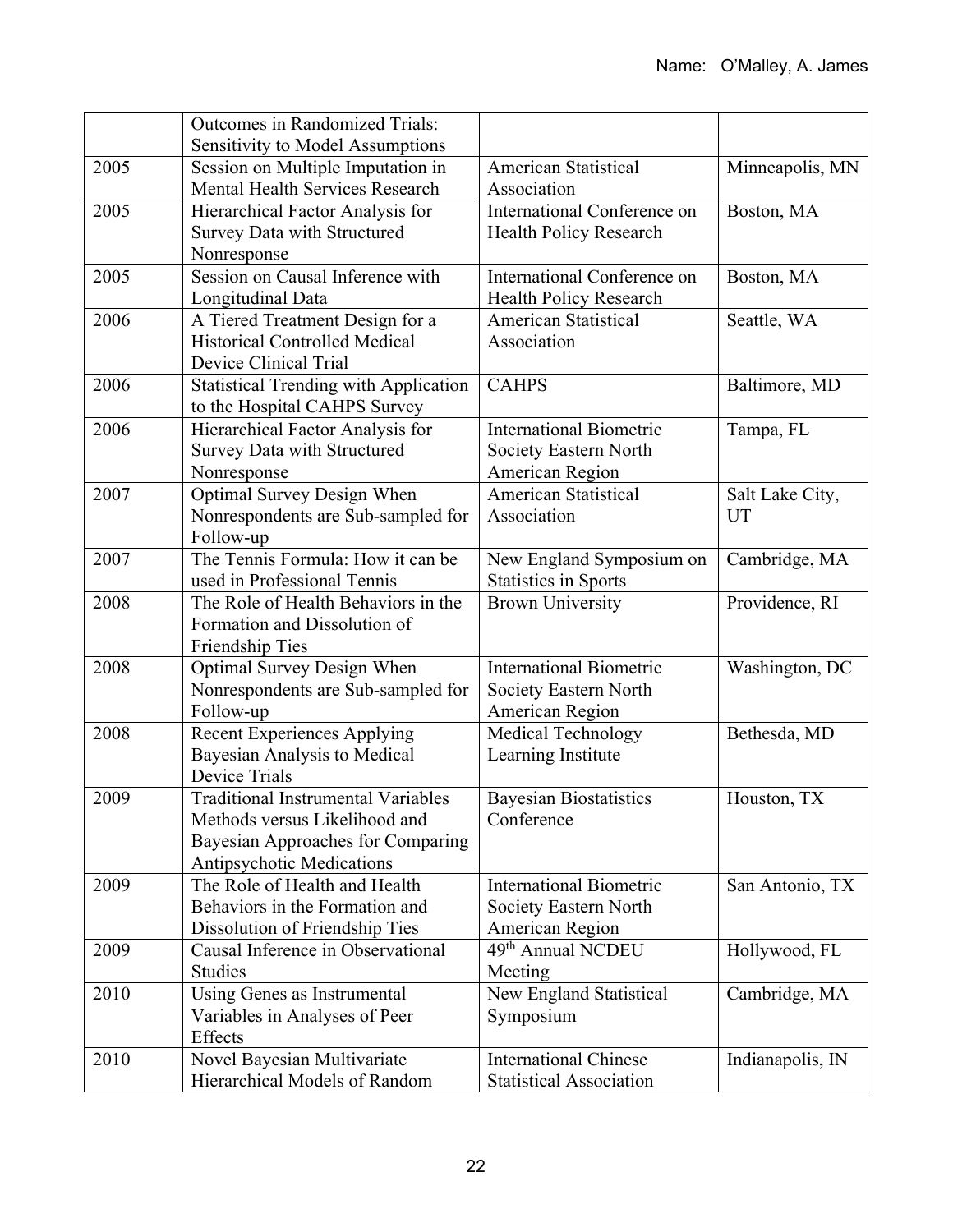|      | <b>Coefficients of Regression Models</b>                               | <b>Applied Statistics</b>                                      |                  |
|------|------------------------------------------------------------------------|----------------------------------------------------------------|------------------|
|      | for Survey Data                                                        | Symposium                                                      |                  |
| 2010 | Network Meta Analysis Design<br>Adapted to a Historically Controlled   | <b>International Chinese</b><br><b>Statistical Association</b> | Indianapolis, IN |
|      | Clinical Trial                                                         | <b>Applied Statistics</b>                                      |                  |
|      |                                                                        | Symposium                                                      |                  |
| 2011 | Application of instrumental variables                                  | Columbia University                                            | New York, NY     |
|      | methods to longitudinal analyses.                                      |                                                                |                  |
|      | CHPS Methods Workshop:                                                 |                                                                |                  |
|      | Application of Instrumental Variable<br>Methods in Health Services     |                                                                |                  |
|      | Research                                                               |                                                                |                  |
| 2011 | Methods Workshop: Observational                                        | AcademyHealth                                                  | Seattle, WA      |
|      | Data Analysis for Comparative                                          |                                                                |                  |
|      | <b>Effectiveness Research</b>                                          |                                                                |                  |
| 2011 | Conditionally Dyadic Independent                                       | American Statistical                                           | Miami, FL        |
|      | Models for Longitudinal Analysis of                                    | Association                                                    |                  |
|      | Relationships of the Effects of<br>Health Traits on Relationships in a |                                                                |                  |
|      | <b>Social Network</b>                                                  |                                                                |                  |
| 2011 | Using Genetic Alleles as                                               | University of Illinois                                         | Chicago, IL      |
|      | Instrumental Variables with                                            |                                                                |                  |
|      | Longitudinal Data for Estimating                                       |                                                                |                  |
|      | Peer Effects                                                           |                                                                |                  |
| 2011 | Application of Instrumental                                            | Veteran's Administration                                       | Durham, NC       |
|      | Variables Methodology to the<br><b>Estimation of Peer Effects</b>      |                                                                |                  |
| 2011 | Longitudinal Analysis of the Effect                                    | Department of Biostatistics,                                   | Durham, NC       |
|      | of Health Traits on Relationships in                                   | Duke University                                                |                  |
|      | a Social Network                                                       |                                                                |                  |
| 2011 | The use of Instrumental Variables                                      | Department of Statistics,                                      | Durham, NC       |
|      | for the Estimation of Peer Effects in                                  | Duke University                                                |                  |
| 2011 | <b>Social Networks</b><br><b>Estimation of Peer Effects in Social</b>  |                                                                | Storrs, CT       |
|      | <b>Networks Using Instrument</b>                                       | Department of Statistics,<br>University of Connecticut         |                  |
|      | Variables                                                              |                                                                |                  |
| 2012 | Using Retrospective Sampling to                                        | <b>International Biometric</b>                                 | Washington, DC   |
|      | <b>Study Factors Affecting</b>                                         | Society Eastern North                                          |                  |
|      | Relationships in Large Longitudinal                                    | American Region                                                |                  |
| 2012 | <b>Social Networks</b>                                                 |                                                                |                  |
|      | Network Mega Analysis:<br>Applications to Historically                 | New England Statistical<br>Symposium                           | Boston, MA       |
|      | <b>Controlled Clinical Trials</b>                                      |                                                                |                  |
| 2012 | Methods Workshop Organization:                                         | AcademyHealth Annual                                           | Orlando, FL      |
|      | Observational Data Analysis for                                        | <b>Research Meeting</b>                                        |                  |
|      | <b>Comparative Effectiveness Research</b>                              |                                                                |                  |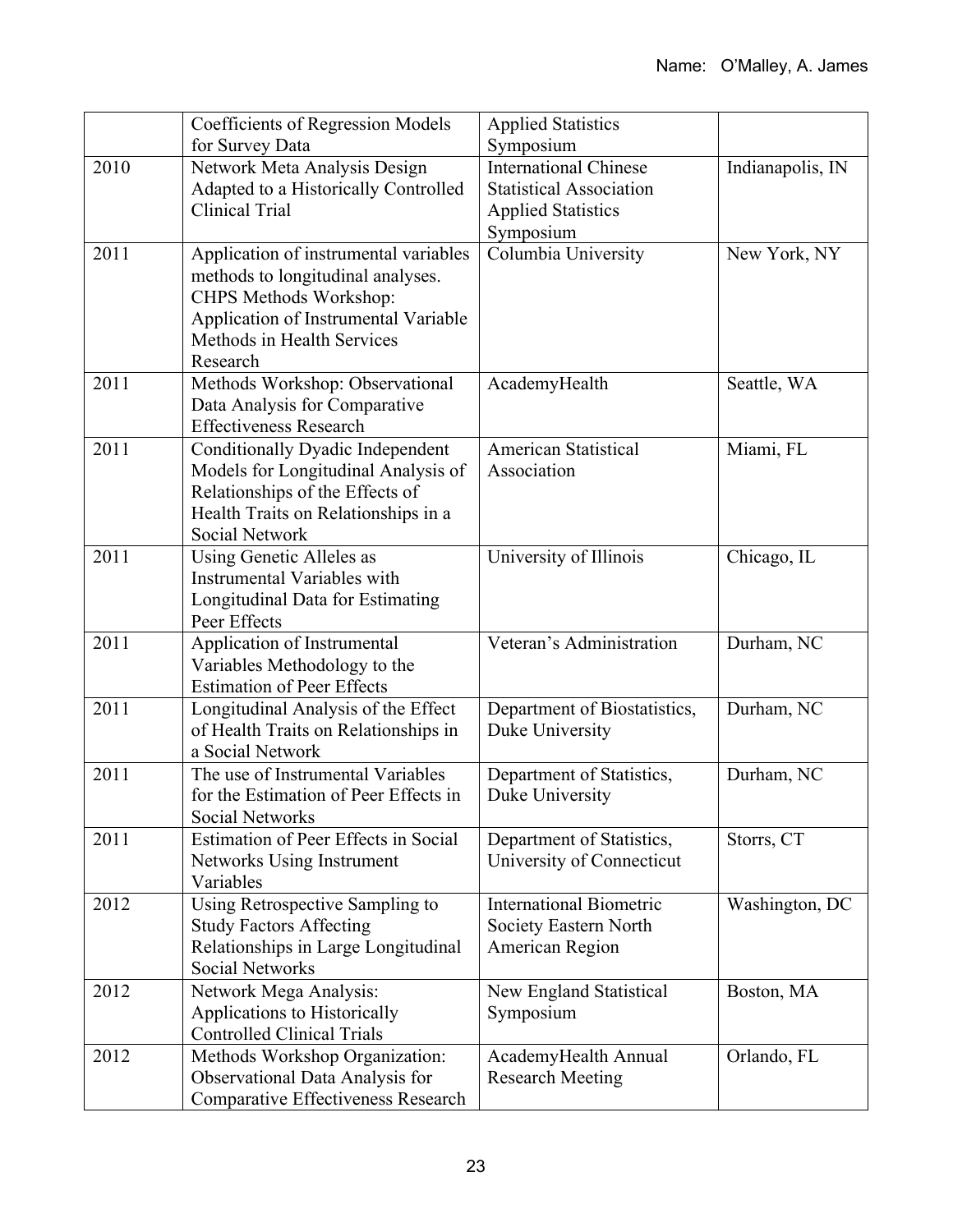| 2012 | Longitudinal Analysis of the Effect<br>of Health Traits on Relationships in<br>a Social Network                                                               | The Dartmouth Institute,<br>Geisel School of Medicine at<br>Dartmouth                                                                                    | Hanover, NH                                       |
|------|---------------------------------------------------------------------------------------------------------------------------------------------------------------|----------------------------------------------------------------------------------------------------------------------------------------------------------|---------------------------------------------------|
| 2012 | Utilizing External Theory and<br>Historical Data to Enable More<br>Justifiable Comparisons of<br>Treatments                                                   | <b>American Statistical</b><br>Association                                                                                                               | San Diego, CA                                     |
| 2012 | Using Instrumental Variables,<br>Structural Equations and Genetics to<br><b>Enhance Comparative Effectiveness</b><br>Research                                 | Geisel School of Medicine at<br>Dartmouth, Dartmouth<br>College                                                                                          | Hanover, NH                                       |
| 2012 | Social Network Analysis and<br>Methodology; Two Problems: Two<br>Sides of a Bumpy Road                                                                        | NIH/NIAAA                                                                                                                                                | Rockville, MD                                     |
| 2012 | Longitudinal Analysis of the Effect<br>of Health Traits on Relationships in<br>a Social Network                                                               | University of Massachusetts<br>Medical School                                                                                                            | Worcester, MA                                     |
| 2013 | Methods to jointly account for<br>unmeasured confounding of<br>treatment and censoring of time-to-<br>event outcomes in comparative<br>effectiveness research | <b>International Chinese</b><br><b>Statistical Association</b><br><b>Applied Statistics</b><br>Symposium                                                 | Bethesda, MD                                      |
| 2014 | Accounting for unmeasured<br>confounding and censoring in the<br>analysis of survival-time outcomes<br>in comparative effectiveness<br>research               | New England Statistics<br>Conference                                                                                                                     | Boston, MA                                        |
| 2015 | Causal Estimation of Peer Effects in<br>Longitudinal Dyadic Data Using<br><b>Instrumental Variables</b>                                                       | Department of Biostatistics,<br><b>Brown University</b>                                                                                                  | Providence, RI                                    |
| 2015 | Accounting for unmeasured<br>confounders in the analysis of time-<br>to-event data in vascular surgery                                                        | Department of Biostatistics,<br>John Hopkins Bloomberg<br>School of Public Health                                                                        | Baltimore, MD                                     |
| 2015 | <b>Expert Panel Discussion: Vital</b><br>Collaborations<br>among Academia, Industry,<br>and Government                                                        | American Statistical<br>Association                                                                                                                      | Seattle, WA                                       |
| 2015 | Discussant: "Social Interaction<br>Effects in Duration Models" by<br>Georgios Effraimidis                                                                     | The Joint Annual Health<br><b>Econometrics Workshop</b><br>(AHEW) and the 7th<br>Australasian Workshop on<br><b>Econometrics and Health</b><br>Economics | University of<br>Hawaii, Manoa,<br>H <sub>I</sub> |
| 2016 | Causal Estimation of Peer Effects in<br>Longitudinal Dyadic Data Using<br><b>Instrumental Variables</b>                                                       | <b>International Biometric</b><br>Society Eastern North<br>American Region                                                                               | Austin, TX                                        |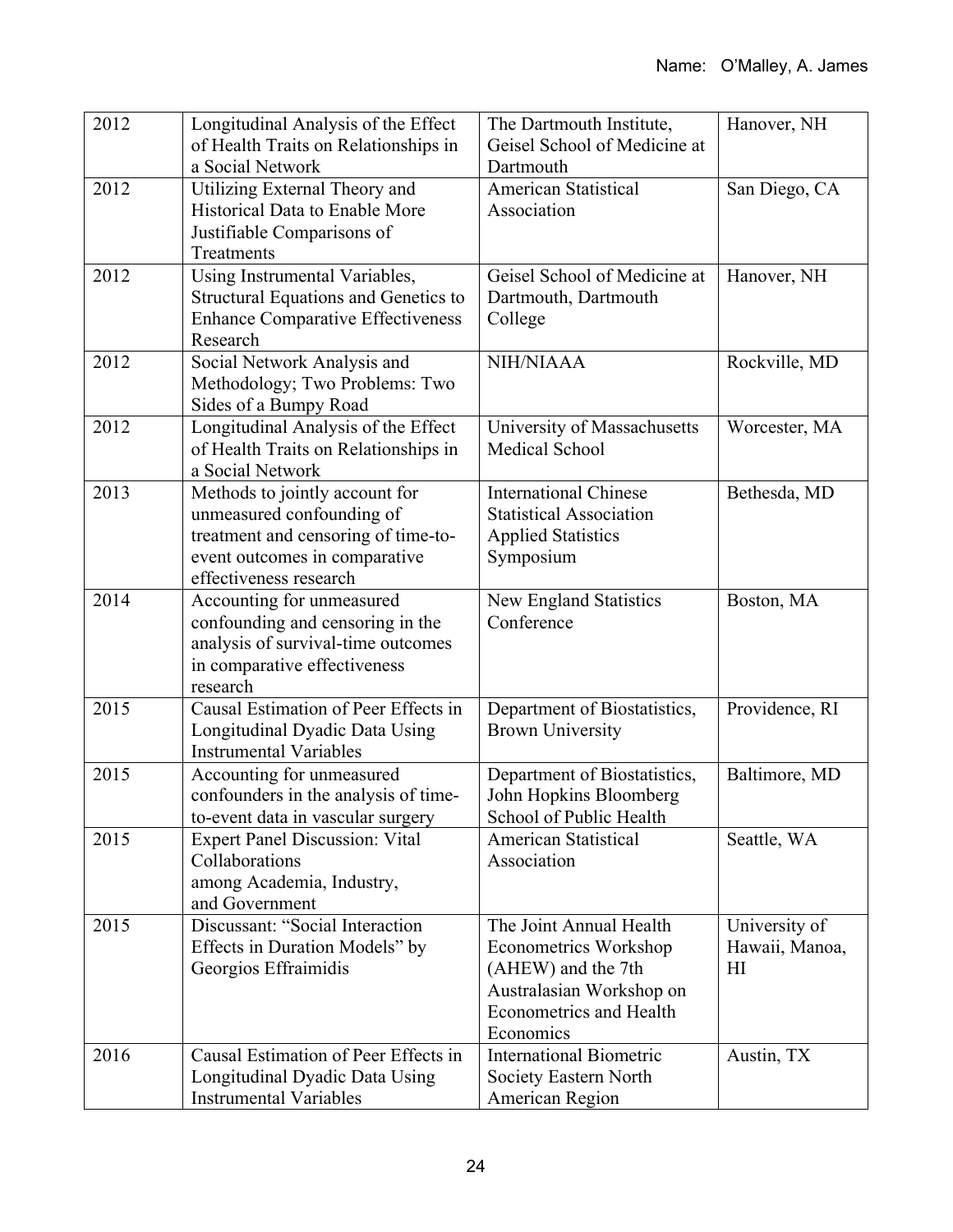| 2016 | Methods Workshop: A study of<br>variation in ICD treatment in the<br>U.S. from a network science<br>perspective                                                                          | AcademyHealth                                                              | Boston, MA      |
|------|------------------------------------------------------------------------------------------------------------------------------------------------------------------------------------------|----------------------------------------------------------------------------|-----------------|
| 2016 | Methods Workshop: Modeling<br>Bivariate Residential-Workplace<br>Neighborhood Effects on Body Mass<br>Index                                                                              | AcademyHealth Annual<br><b>Research Meeting</b>                            | Boston, MA      |
| 2016 | Hierarchical regression and<br>variance-function modeling to<br>estimate the inter-rater intraclass<br>correlation coefficient in<br>assessments of shared-decision-<br>making           | <b>American Statistical</b><br>Association                                 | Chicago, IL     |
| 2016 | Modeling a Bivariate Residential-<br>Workplace Neighborhood Effect<br>when Estimating the Effect of<br>Proximity to Fast-Food<br>Establishments on Body Mass Index                       | Northwestern University                                                    | Chicago, IL     |
| 2016 | Modeling a Bivariate Residential-<br>Workplace Neighborhood Effect<br>when Estimating the Effect of<br>Proximity to Fast-Food<br>Establishments on Body Mass Index                       | University of Vermont                                                      | Burlington, VT  |
| 2017 | Bayesian Hierarchical regression and<br>variance-function modeling to<br>estimate the inter-rater intra-class<br>correlation coefficient in<br>assessments of shared-decision-<br>making | <b>International Biometric</b><br>Society Eastern North<br>American Region | Washington, DC  |
| 2017 | Adjusting for Bias Introduced by<br>Instrumental<br>Variable Estimation in the Cox<br>Proportional<br>Hazards Model                                                                      | <b>Annual Health Econometrics</b><br>Workshop (AHEW)                       | Saint Louis, MO |
| 2017 | Network Assortativity of Physicians<br>Who Account for Extreme Amounts<br>of Medicare Spending                                                                                           | <b>American Statistical</b><br>Association                                 | Baltimore, MD   |
| 2018 | Network Indicators of Physicians<br>Who Account for Extreme Amounts<br>of Medicare Spending                                                                                              | International Conference on<br><b>Health Policy Statistics</b>             | Charleston, SC  |
| 2018 | Social Network Analyses in Health<br>Care and Medicine                                                                                                                                   | MetroHealth/Case Western<br><b>Reserve University</b>                      | Cleveland, OH   |
| 2018 | Presentation of "The Confidence<br>Interval Method for Selecting Valid                                                                                                                   | <b>Annual Health Econometrics</b><br>Workshop, John Hopkins<br>University  | Baltimore, MD   |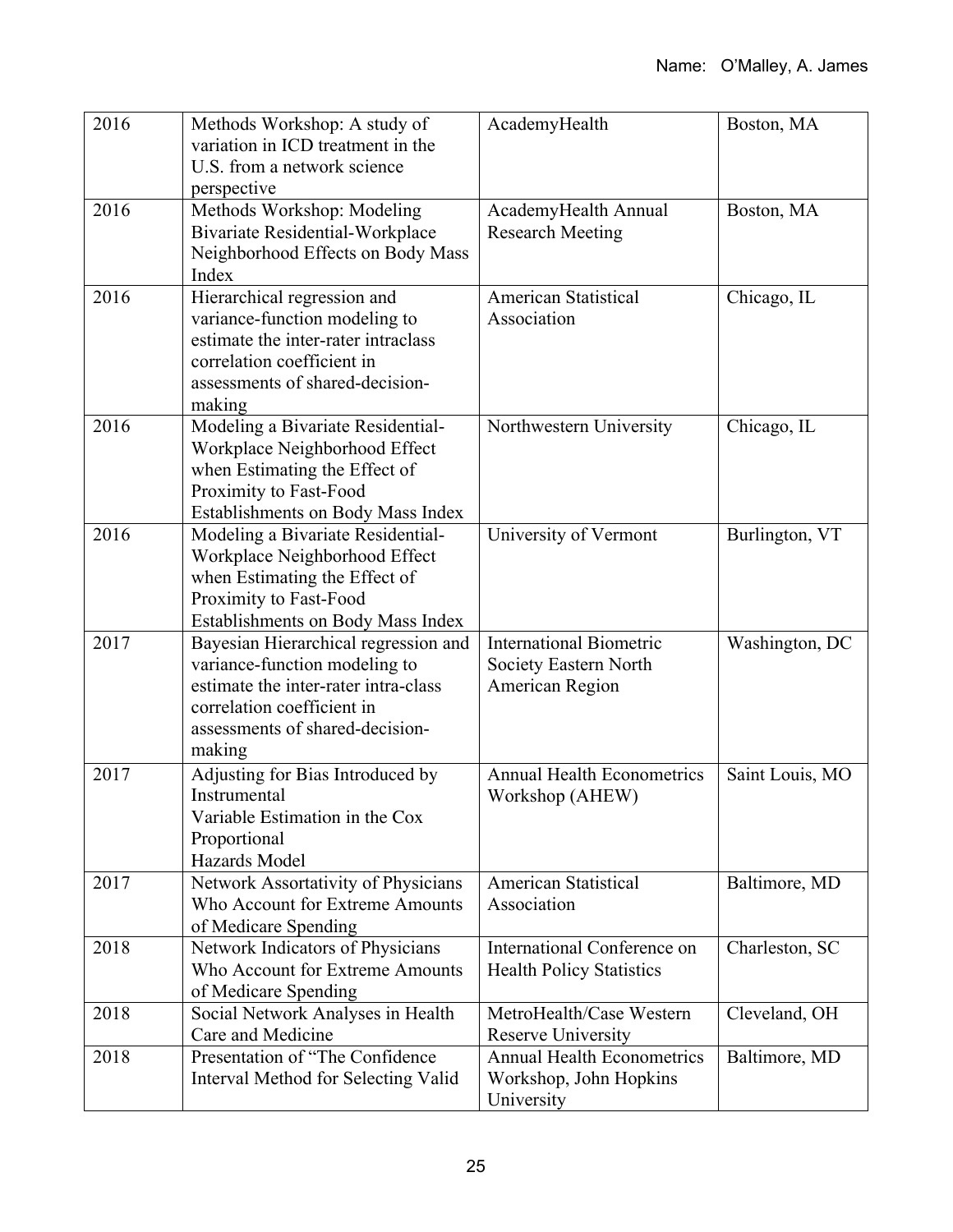|      | Instruments" by Windmeijer, Liang,<br>Hartwig and Bowden                                                                                                                            |                                                                                                                                                        |                        |
|------|-------------------------------------------------------------------------------------------------------------------------------------------------------------------------------------|--------------------------------------------------------------------------------------------------------------------------------------------------------|------------------------|
| 2018 | An instrumental variable for Cox<br>models extended to non-proportional<br>hazards and effect modification                                                                          | State University of New<br>York at Buffalo                                                                                                             | Buffalo, NY            |
| 2018 | The Practice of Statistical Research:<br>Informing Medicine and Science                                                                                                             | Providence College                                                                                                                                     | Providence, RI         |
| 2019 | An Instrumental Variable Procedure<br>for Accounting for Unmeasured<br>Confounding in Cox Proportional<br><b>Hazard Regression Models</b>                                           | IRSA (Institute for Research<br>on Statistics and its<br>Applications) Conference:<br>Causal Inference and Data<br>Science, University of<br>Minnesota | Minneapolis, MN        |
| 2019 | Accounting for unmeasured<br>confounding in Cox Proportional<br>Hazard regression models<br>using instrumental variables                                                            | Medical University of<br>Wisconsin                                                                                                                     | Milwaukee, WI          |
| 2019 | A Novel Cluster Sampling Design<br>that Couples Three Surveys to<br><b>Support Multiple Statistical</b><br>Objectives                                                               | Agency for Health Care<br><b>Research and Quality</b>                                                                                                  | Baltimore, MD          |
| 2019 | Developing a Taxonomy of United<br><b>States Health Systems</b>                                                                                                                     | Agency for Health Care<br><b>Research and Quality</b>                                                                                                  | Baltimore, MD          |
| 2019 | Using Social Network Analyses to<br><b>Estimate Peer Effects allowing</b><br>Modification by Network Position<br>with Application to the Intensity of<br>End-of-life Care in Cancer | <b>MD Anderson Cancer</b><br><b>Research Center</b>                                                                                                    | Houston, TX            |
| 2020 | Modeling Peer Effects and their<br>Modification by an Actor's Structural<br>Prominence in a Social Network                                                                          | International Conference on<br><b>Health Policy Statistics</b>                                                                                         | San Diego, CA          |
| 2020 | Using Instrumental Variables to<br><b>Account for Unmeasured</b><br>Confounding under a Cox model<br>with extension to Non-proportional<br>Hazards                                  | Department of Biostatistics,<br><b>Brown University</b>                                                                                                | Providence, RI         |
| 2020 | Using Instrumental Variables to<br><b>Account for Unmeasured</b><br>Confounding under a Cox model<br><b>Extended to Non-proportional</b><br>Hazards                                 | <b>American Statistical</b><br>Association, Joint Statistical<br>Meetings                                                                              | <b>Virtual Session</b> |
| 2020 | Presentation of "Cold and Mortality<br>in a Cross-Sectional and Lifecycle<br>Perspective: Evidence from<br>Competing Models by CM Dahl, M                                           | <b>Annual Health Econometrics</b><br>Workshop                                                                                                          | <b>Virtual Session</b> |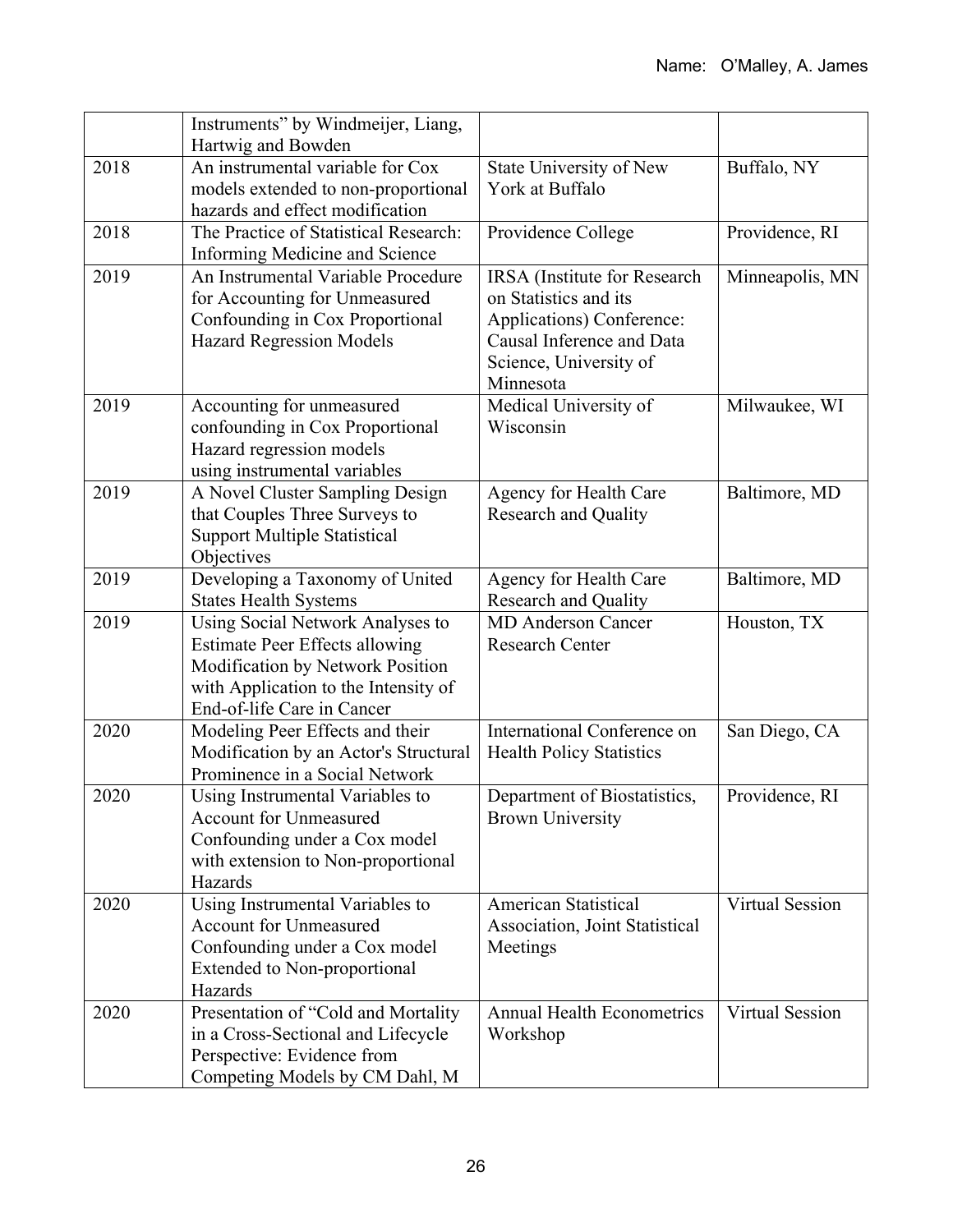|      | Karlsson, EN Sorensen and NR<br>Ziebarth"                                                                                                                                        |                                                                          |                            |
|------|----------------------------------------------------------------------------------------------------------------------------------------------------------------------------------|--------------------------------------------------------------------------|----------------------------|
| 2021 | Enabling causal inference through<br>parameter expansion of the Cox<br>model to allow effects to vary with<br>follow-up                                                          | Division of Biostatistics, The<br>Albert Einstein College of<br>Medicine | Virtual Invited<br>Seminar |
| 2021 | Using medical insurance claims to<br>measure network features of both<br>health organizations and the<br>physicians within them to aid the<br>study of variations in health care | International Biometric<br>Society Western North<br>American Region      | Virtual Invited<br>Seminar |

# **Regional/local location:**

| <b>DATE</b> | <b>TOPIC/TITLE</b>                        | <b>ORGANIZATION</b>                    | <b>LOCATION</b> |
|-------------|-------------------------------------------|----------------------------------------|-----------------|
| 1993        | A Novel DOE for Comparing                 | Firestone Tire and Rubber              | Christchurch,   |
|             | Multiple Designs of Tires                 | Company                                | New Zealand     |
| 1996        | Where to From Here?                       | Department of Corrections              | Christchurch,   |
|             |                                           |                                        | New Zealand     |
| 2000        | The Minimum Detectable                    | Department of Health Care              | Boston, MA      |
|             | Concentration of an Assay/HCP             | Policy, Harvard Medical School         |                 |
|             | <b>Seminar Series in Statistics</b>       |                                        |                 |
| 2001        | Design & Analysis of Medical              | Department of Biostatistics,           | Boston, MA      |
|             | Device Clinical Trials/Bayesian           | Harvard School of Public               |                 |
|             | Methodology Working Group                 | Health                                 |                 |
|             | Seminar                                   |                                        |                 |
| 2002        | Analysis & Design of Medical              | <b>Effective and Affordable Health</b> | Boston, MA      |
|             | Device Clinical Trials/Technology         | Care Seminar, Harvard                  |                 |
|             | <b>Assessment Group</b>                   | University                             |                 |
| 2003        | <b>Statistical Methods for Developing</b> | <b>Effective and Affordable Health</b> | Boston, MA      |
|             | Recommendations for Use of                | Care Seminar, Harvard                  |                 |
|             | Coronary-Artery Stents/ Technology        | University                             |                 |
|             | Assessment Group                          |                                        |                 |
| 2003        | Application of Models for                 | Center for Health Quality,             | New Bedford,    |
|             | Multivariate Mixed Outcomes to            | Outcomes & Economics                   | <b>MA</b>       |
|             | Medical Device Trials: Coronary           | Research                               |                 |
|             | <b>Artery Stenting</b>                    |                                        |                 |
| 2004        | New Statistical Methods for               | <b>Effective and Affordable Health</b> | Boston, MA      |
|             | Detecting Improvements in and             | Care Seminar, Harvard                  |                 |
|             | Developing Recommendations for            | University                             |                 |
|             | <b>Using Medical Devices: Coronary-</b>   |                                        |                 |
|             | <b>Artery Stents</b>                      |                                        |                 |
| 2004        | Design and Analysis of Medical            | Department of Radiology,               | Boston, MA      |
|             | <b>Device Clinical Trials</b>             | Harvard Medical School                 |                 |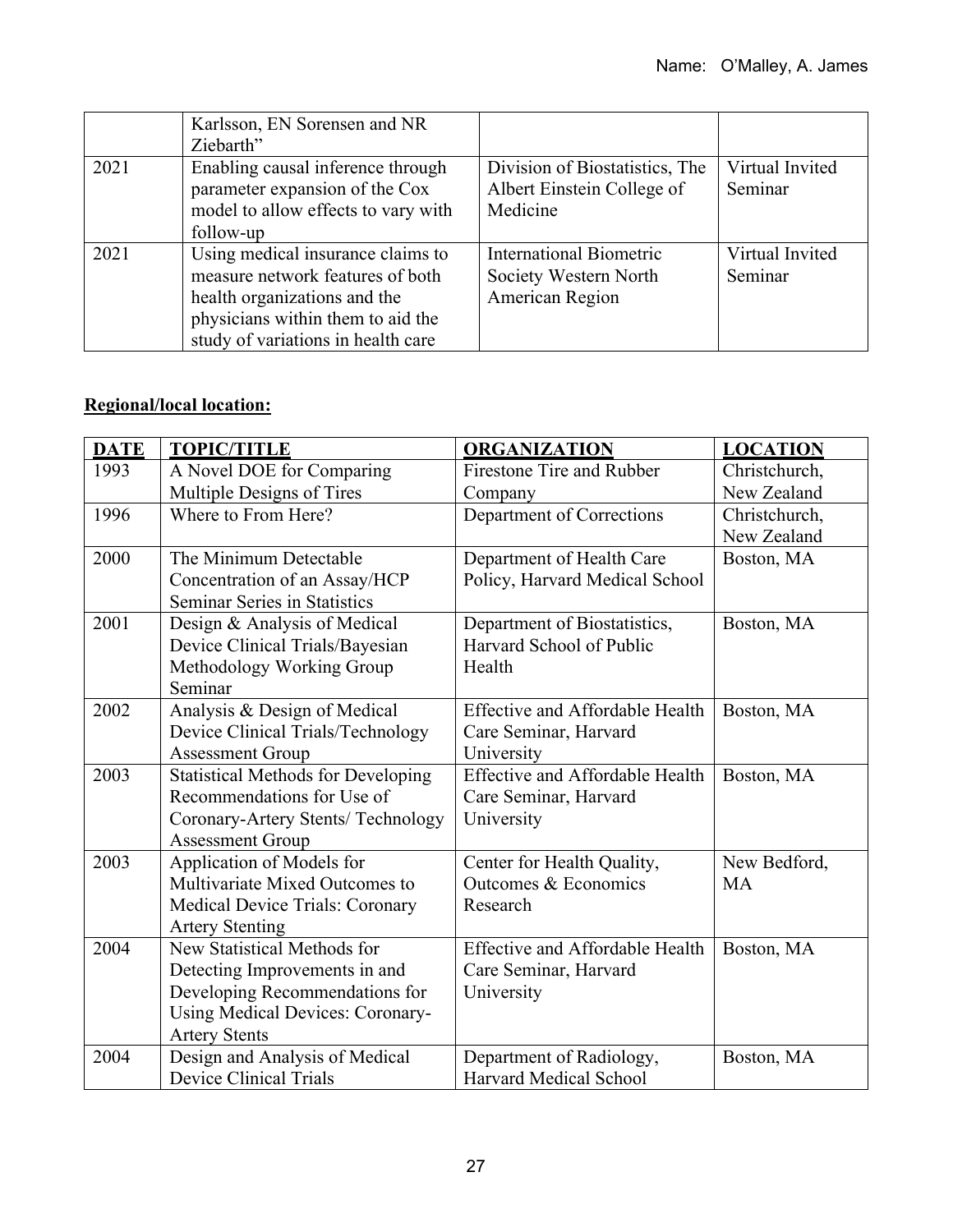| 2005 | <b>Statistical Methods for Evaluating</b><br>the Consumer Assessments of<br>Health Plans. Technology<br><b>Assessment Group</b>                                       | Effective and Affordable Health<br>Care Seminar<br>Harvard University                                                                               | Boston, MA    |
|------|-----------------------------------------------------------------------------------------------------------------------------------------------------------------------|-----------------------------------------------------------------------------------------------------------------------------------------------------|---------------|
| 2005 | Hierarchical Factor Analysis for<br><b>Survey Data with Structured</b><br>Nonresponse/Bayesian Methodology<br><b>Working Group Seminar</b>                            | Department of Biostatistics,<br>Harvard School of Public<br>Health                                                                                  | Boston, MA    |
| 2006 | Likelihood Methods for<br>Longitudinal Randomized Trials:<br><b>Accounting for Treatment</b><br>Noncompliance and Missing<br>Outcomes. Technology Assessment<br>Group | <b>Effective and Affordable Health</b><br>Care Seminar, Harvard<br>University                                                                       | Boston, MA    |
| 2007 | Bayesian Methods for Analyzing<br>Data in Cardiology and Radiology                                                                                                    | Clinical Research Program,<br>Children's Hospital                                                                                                   | Boston, MA    |
| 2007 | Deriving a Model of the Time<br>Between Hospital Stays for Nursing<br>Home<br>Residents. Technology Assessment<br>Group                                               | <b>Effective and Affordable Health</b><br>Care Seminar, Harvard<br>University                                                                       | Boston, MA    |
| 2008 | <b>Comparing Traditional Instrumental</b><br>Variables Methods to Parametric<br>Simultaneous<br>Equations Models, Technology<br><b>Assessment Group</b>               | <b>Effective and Affordable Health</b><br>Care Seminar, Harvard<br>University                                                                       | Boston, MA    |
| 2009 | Introduction to Matlab: Seminar to<br><b>Statistical Programmers</b>                                                                                                  | Department of Health Care<br>Policy, Harvard Medical School                                                                                         | Boston, MA    |
| 2009 | Factors Influencing Changes in<br>Employment Among Women with<br>Newly Diagnosed<br><b>Breast Cancer/Technology</b><br><b>Assessment Group</b>                        | <b>Effective and Affordable Health</b><br>Care Seminar, Harvard<br>University                                                                       | Boston, MA    |
| 2009 | Health Behaviors and the Formation<br>and Dissolution of Close Friendships                                                                                            | <b>Statistical Modeling for</b><br>Networks in the Biological,<br>Computational, and Social<br>Sciences, Radcliffe Institute,<br>Harvard University | Cambridge, MA |
| 2009 | Bayesian Methods in Clinical Trials                                                                                                                                   | Boston University School of<br>Public Health                                                                                                        | Boston, MA    |
| 2009 | Using the Framingham Heart Study<br>Social Networks to Study How<br>Health Affects Friendship<br>Relationships.                                                       | Meeting on Methodology for<br><b>Empirical Research on Social</b><br>Interactions, Social Networks,<br>and Health II, Harvard<br>University         | Boston, MA    |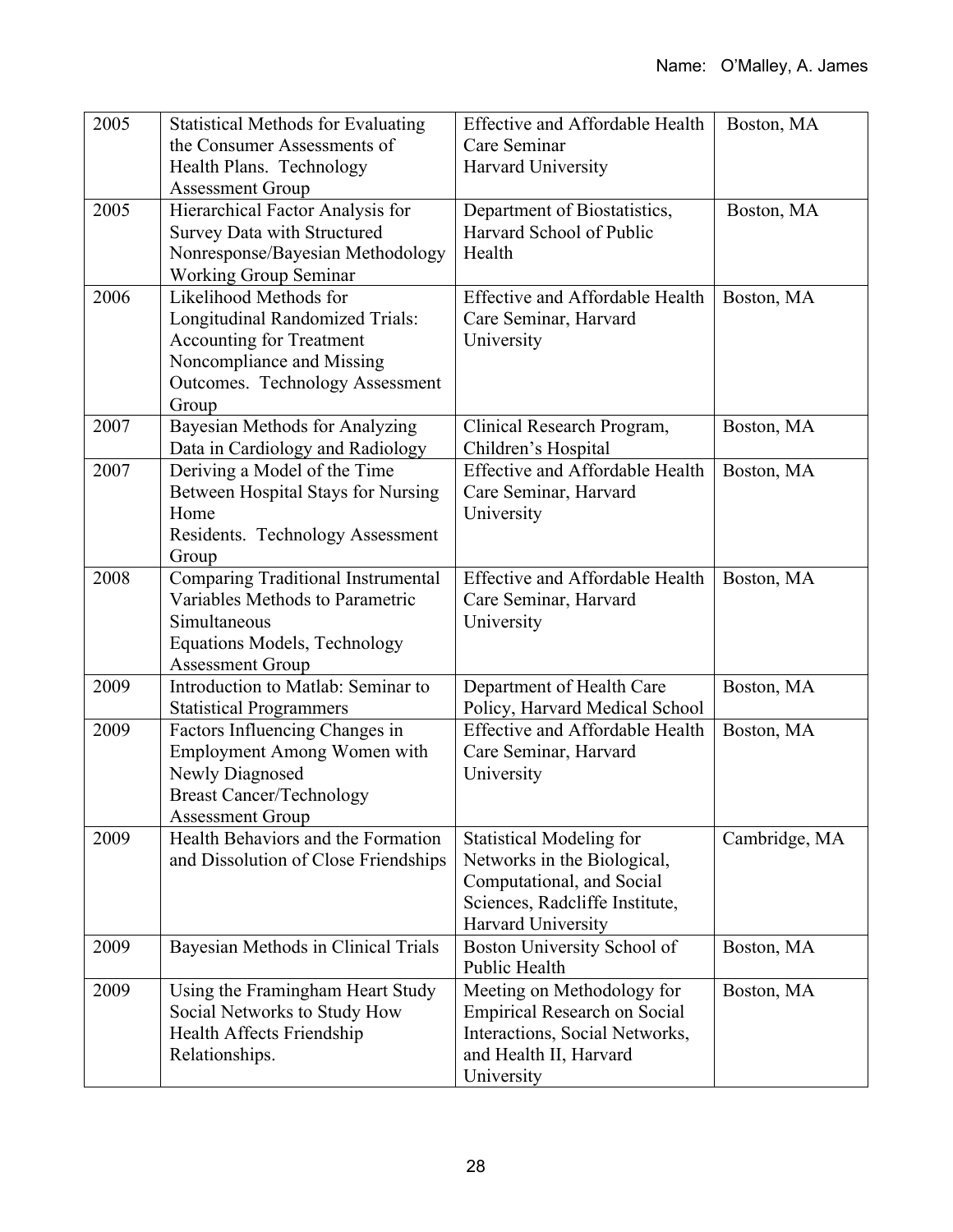| 2009 | <b>Traditional Instrumental Variables</b><br>Methods versus Likelihood and<br>Bayesian Approaches for<br>Comparing Antipsychotic                  | Boston Chapter of the<br><b>American Statistical</b><br>Association                                                                | Cambridge, MA |
|------|---------------------------------------------------------------------------------------------------------------------------------------------------|------------------------------------------------------------------------------------------------------------------------------------|---------------|
| 2010 | Medications<br>Longitudinal Models of Social<br><b>Networks</b>                                                                                   | Nunn Laboratory, Department<br>of<br>Anthropology, Harvard<br>University                                                           | Boston, MA    |
| 2010 | Using the Framingham Heart Study<br>Social Network to Study How<br><b>Health Affects</b><br>Friendship Relationships                              | <b>Effective and Affordable Health</b><br>Care Seminar, Harvard<br>University                                                      | Boston, MA    |
| 2011 | Challenges in Obtaining and<br>Utilizing Judicial Data: YAD Project                                                                               | Incarceration and Health<br>Disparities Symposium,<br>Brigham & Women's Hospital,<br>Harvard University                            | Boston, MA    |
| 2011 | Joint Modeling of Treatment<br>Selection and Survival in AAA<br>Repair                                                                            | <b>Effective and Affordable Health</b><br>Care Seminar, Harvard<br>University                                                      | Boston, MA    |
| 2011 | Conditionally Dyadic Independent<br>Models for Longitudinal Analysis of<br>the Effect of Health Traits on<br>Relationships in a Social Network    | Workshop on Social Networks<br>and Social Capital, Harvard<br>University                                                           | Boston, MA    |
| 2011 | Symposium on Social Network<br>Research in Medical<br>Literature/Discussant                                                                       | Department of Biostatistics and<br>Department of Epidemiology,<br>Harvard School of Public<br>Health                               | Boston, MA    |
| 2012 | Estimating Cost Offsets of New<br>Mental Health Drugs for<br>Schizophrenia                                                                        | <b>Effective and Affordable Health</b><br>Care Seminar, Harvard<br>University                                                      | Boston, MA    |
| 2012 | Network Mega Analysis:<br>Applications to Historically<br><b>Controlled Clinical Trials</b>                                                       | New England Statistical<br>Symposium                                                                                               | Boston, MA    |
| 2012 | Optimal Small-Area Estimation and<br>Design When Nonrespondents are<br>Subsampled for Followup in a<br>Comparative Study of Healthcare<br>Quality | <b>Statistical Methods in</b><br>Epidemiology Working Group,<br>Department of Biostatistics,<br>Harvard School of Public<br>Health | Boston, MA    |
| 2013 | The Analysis of Social Network<br>Data: An Exciting Frontier for<br>Statisticians. Effective and<br>Affordable Health Care Seminar                | Harvard University                                                                                                                 | Cambridge, MA |
| 2014 | Statistical methods research to<br>advance medicine, health services<br>and medical sociology                                                     | Center for Technology and<br>Behavioral Health, Geisel                                                                             | Lebanon, NH   |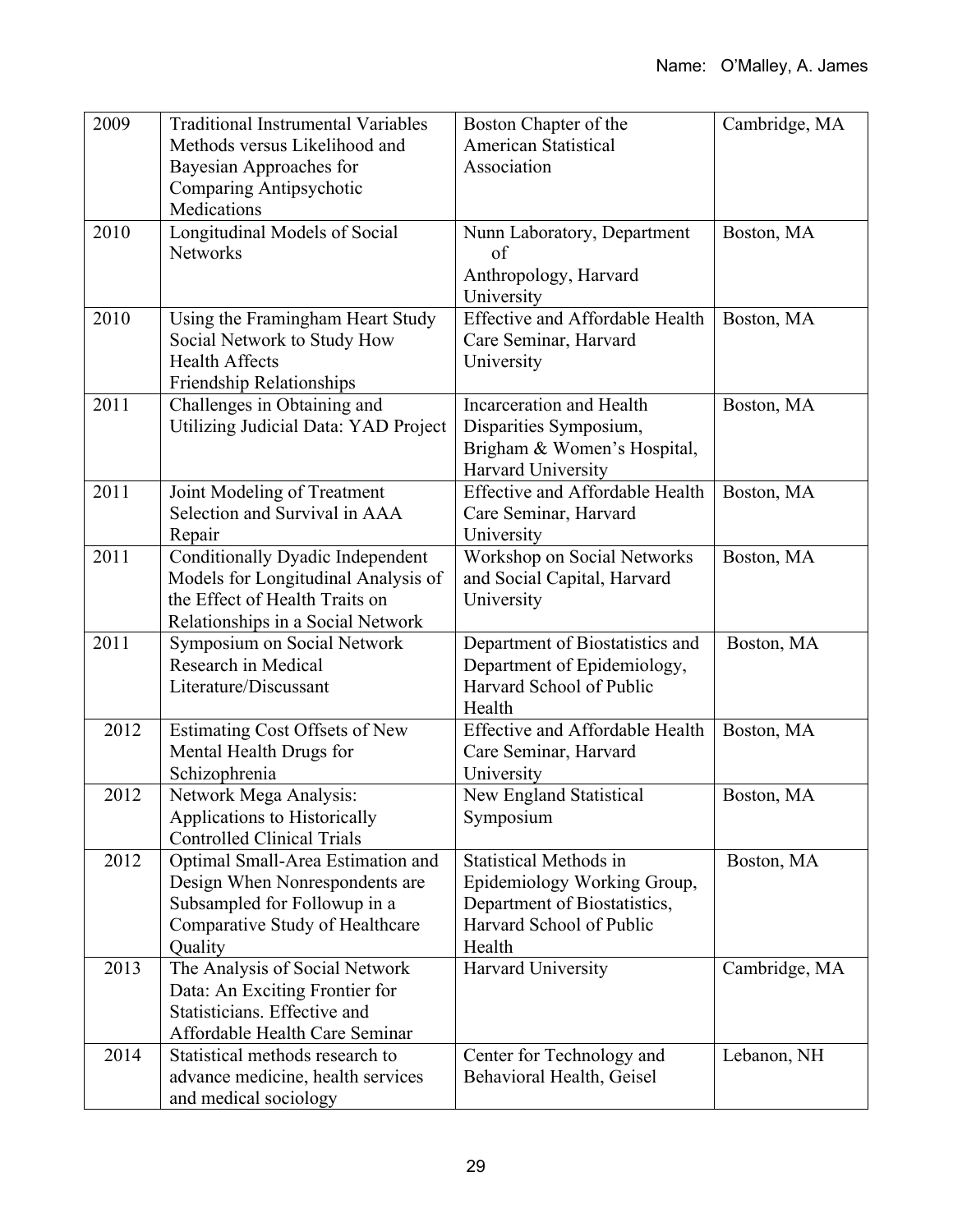|      |                                   | School of Medicine at            |             |
|------|-----------------------------------|----------------------------------|-------------|
|      |                                   | Dartmouth                        |             |
| 2015 | Workshop on Social Network        | Dartmouth Interdisciplinary      | Hanover, NH |
|      | Analysis: Types of Studies and    | Network Research Group           |             |
|      | Methods for Analyzing Them        |                                  |             |
| 2016 | Modeling a Bivariate Residential- | Center for Technology and        | Lebanon, NH |
|      | Workplace Neighborhood Effect     | Behavioral Health, Geisel        |             |
|      | when Estimating the Effect of     | School of Medicine at            |             |
|      | Proximity to Fast-Food            | Dartmouth                        |             |
|      | Establishments on Body Mass Index |                                  |             |
| 2018 | A Conversation on Social Network  | Data Analysis Center, The        | Lebanon, NH |
|      | Analysis                          | Dartmouth Institute of Health    |             |
|      |                                   | Policy and Clinical Practice     |             |
| 2019 | Workshop on An Introduction to    | Dartmouth Data Analytics         | Hanover, NH |
|      | Bayesian Thinking, Modeling and   | Association, Information         |             |
|      | Implementation                    | <b>Technology and Consulting</b> |             |

### **XIX. BIBLIOGRAPHY:**

#### **A. Peer-reviewed publications in print or other media**

#### **Original articles:**

- 1. Tandberg D, Deely JJ, **O'Malley, AJ**. Generalized Likelihood Ratios for Quantitative Diagnostic Test Scores. The American Journal of Emergency Medicine 1997, 15, 694-699. PMID: 9375556
- 2. **O'Malley AJ**, Zou KH, Fielding JR, Tempany CMC. Bayesian Regression Methodology for Estimating a Receiver Operating Characteristic Curve with Two Radiologic Applications: Prostate Biopsy and Spiral CT of Ureteral Stones. Academic Radiology 2001, 8, 713-725. PMID: 11508750
- 3. **O'Malley AJ**, Normand S-L, Kuntz RE. Sample Size Calculation for a Historically-Controlled Clinical Trial with Adjustment for Covariates. Journal of Biopharmaceutical Statistics 2002, 12, 227-247. PMID: 12413242
- 4. **O'Malley AJ**, Deely JJ. Bayesian Measures of the Minimum Detectable Concentration of an Immunoassay. Australian and New Zealand Journal of Statistics 2003, 45, 43-65.
- 5. **O'Malley AJ**, Normand S-L, Kuntz RE. Application of Models for Multivariate Mixed Outcomes to Medical Device Trials: Coronary Artery Stenting. Statistics in Medicine 2003, 22, 313-336. PMID: 12520564
- 6. Hunt MO, **O'Malley AJ**, Feist WC, McCabe GP, Evans JW, Cassens DL. Weathering of painted wood construction: Façade restoration. Forest Products Journal 2003, 53, 51-60.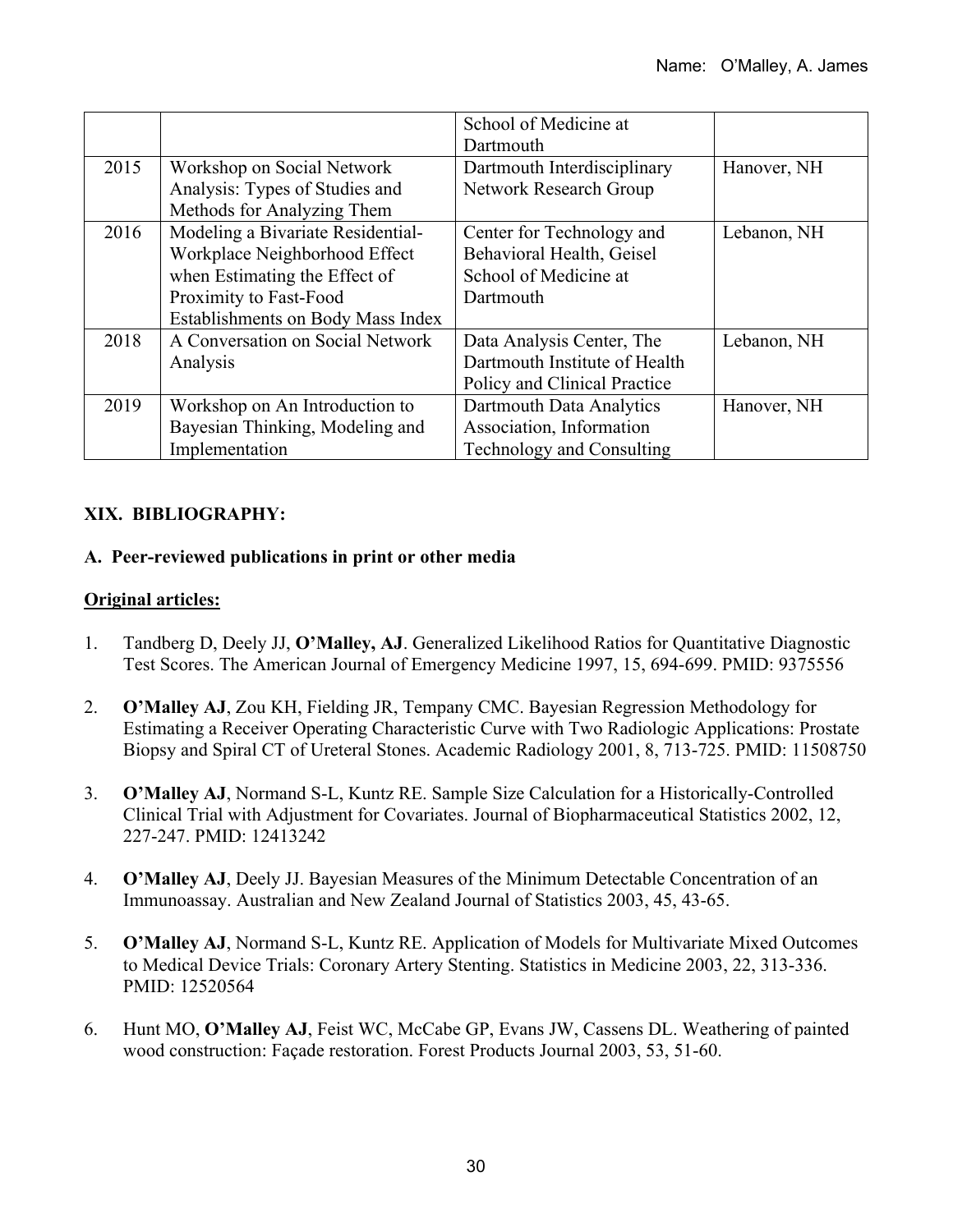- 7. **O'Malley AJ**, Normand S-LT. Statistics: Keeping Pace with the Medical Technology Revolution. Chance 2003; 16(4):41-44.
- 8. Mauri L, **O'Malley AJ**, Cutlip DE, Ho KKL, Popma JJ, Chauhan MS, Baim DS, Cohen DJ, Kuntz RE. Effects of Stent Length and Lesion Length on Coronary Restenosis. American Journal of Cardiology 2004, 93, 1340-1346. PMID: 15165911
- 9. **O'Malley AJ**. Development and Communication of Bayesian Methodology for Medical Device Clinical Trials. Applied Bayesian Statistical Studies in Biology and Medicine, edited by M. DiBacco and G. D'Amore and F. Scalfari, Norwell, MA: Kluwer, 2004, Paper 10: 189-218.
- 10. Levy DE, **O'Malley AJ**, Normand S-LT. Covariate Adjustment in Clinical Trials with Non-Ignorable Missing Data and Non-Compliance. Statistics in Medicine 2004, 23, 2319-2339. PMID: 15273951
- 11. **O'Malley AJ**, Normand SLT. Likelihood methods for treatment noncompliance and subsequent nonresponse in randomized trials. Biometrics 2005, 61, 325-334. PMID: 16011678
- 12. Horvitz-Lennon M, **O'Malley AJ**, Frank RG, Normand S-LT. Improving traditional intention-totreat analyses: a new approach. Psychological Medicine 2005, 35, 961-970. PMID: 16045063
- 13. Mauri L, Orav EJ, **O'Malley AJ**, Popma JJ, Moses JW, Leon MB, Holmes DR, Teirstein PS, Schofer J, Breithardt G, Cutlip DE, Firth BG, Donahoe DJ, Kuntz RE. Relationship of Late Loss in Lumen Diameter to Coronary Restenosis in Sirolimus-Eluting Stents. Circulation 2005, 111, 321- 327. PMID: 15877983
- 14. Mauri L, **O'Malley AJ**, Popma JJ, Moses JW, Leon MB, Holmes DR, Teirstein PS, Cutlip DE, Donahoe D, Kuntz RE. Comparison of Thrombosis and Restenosis Risk from Stent Length of Sirlimus-Eluting Stents Versus Bare Metal Stents. American Journal of Cardiology 2005, 95, 1140- 1145. PMID: 15877983
- 15. Zou KH, **O'Malley AJ**. A Bayesian hierarchical non-linear regression model in receiver operating characteristic analysis of clustered continuous diagnostic data. Biometrical Journal 2005, 47, 417- 427. PMID: 16161801
- 16. **O'Malley AJ**, Zaslavsky AM, Elliot MN, Zaborski L, Cleary PD. Case-Mix Adjustment of the CAHPS® Hospital Survey. Health Services Research 2005, 40, 2162-2181. PMID: 16316443
- 17. **O'Malley AJ**, Zaslavsky AM, Hays RD, Hepner KA, Keller S, Cleary PD. Exploratory Factor Analyses of the CAHPS® Hospital Pilot Survey Responses across and within Medical, Surgical, and Obstetric services. Health Services Research 2005, 40, 2078-2095. PMID: 16316439
- 18. Keller S, **O'Malley AJ**, Hays RD, Matthew RA, Zaslavsky AM, Hepner KA, Cleary PD. Methods Used to Streamline the CAHPS® Hospital Survey. Health Services Research 2005, 40, 2057-2077. PMID: 16316438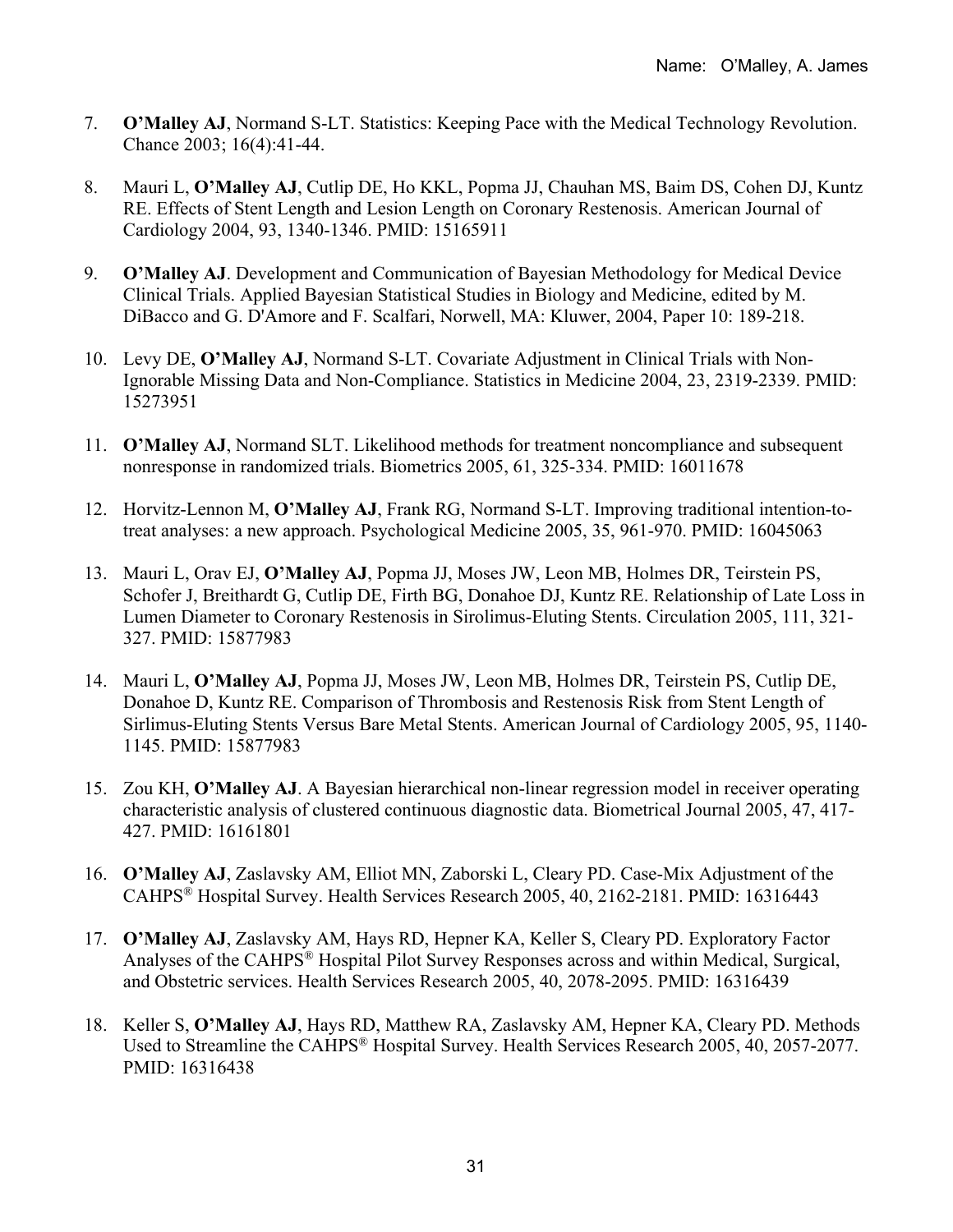- 19. Serruys PW, Ong ATL, Morice M-C, De Bruyne B, Colombo A, Macaya C, Richardt G, Fajadet J, Hamm C, Dawkins K, **O'Malley AJ,** Bressers M, Donohoe D. Arterial Revascularization Therapies Study Part II - Sirolimus-Eluting Stents for the Treatment of Patients with Multivessel De Novo Coronary Artery Lesions. EuroIntervention 2005, 1, 147-156. PMID: 19758896
- 20. **O'Malley AJ**, Zaslavsky AM. Variance-Covariance Functions for Domain Means of Ordinal Survey Items. Survey Methodology 2005, 31, 169-182.
- 21. **O'Malley AJ**, Zou KH. Bayesian Multivariate Hierarchical Transformation Models for ROC Analysis. Statistics in Medicine 2006, 25, 459-479. PMID: 16217836
- 22. Holmes DR, Teirstein P, Satler L, Sketch M, **O'Malley AJ**, Popma JJ, Kuntz RE, Fitzgerald PJ, Wang H, Caramanica E, Cohen SA. Sirolimus-Eluting Stents vs Vascular Brachytherapy for In-Stent Restenosis Within Bare-Metal Stents. Journal of the American Medical Association 2006, 295, 1264-1273. PMID: 16531619
- 23. Buchanan JL, Murkofsky RL, **O'Malley AJ**, Karon SL, Zimmerman D, Caudry DJ, Marcantonio ER. Nursing Home Capabilities and Decisions to Hospitalize: A Survey of Medical Directors and Directors of Nursing. Journal of the American Geriatrics Society 2006, 54, 458-465. PMID: 16551313
- 24. Jacobson M, **O'Malley AJ**, Earle CC, Pakes J, Gaccione P, Newhouse JP. Does Reimbursement Influence Chemotherapy Treatment for Cancer Patients? Health Affairs 2006, 25, 437-443. PMID: 16522584
- 25. **O'Malley AJ**, Frank RG, Kaddis A, Rothenberg BM, McNeil, BJ. Impact of Alternative Interventions on Changes in Generic dispensing rates. Health Services Research 2006, 41, 1876- 1894. PMID: 16987306
- 26. Hasset MJ, **O'Malley AJ**, Pakes JR, Newhouse JP, Earle CC. Frequency and cost of chemotherapy-related serious adverse effects in a population sample of women with breast cancer. Journal of the National Cancer Institute 2006, 98, 1108-1117. PMID: 16912263
- 27. Keating NL, **O'Malley AJ**, Smith MR. Diabetes and Cardiovascular Disease During Androgen Deprivation Therapy for Prostate Cancer. Journal of Clinical Oncology 2006, 24, 4448-4456. PMID: 16983113
- 28. Landon BE, Normand SLT, Lessler A, **O'Malley AJ**, Schmaltz S, Loeb J, McNeil B. Quality of Care for the Treatment of Acute Medical Conditions in United States Hospitals. Archives of Internal Medicine 2006, 166, 2511-2517. PMID: 17159018
- 29. Marcantonio ER, **O'Malley AJ**, Murkofsky RL, Caudry DJ, Buchanan JL. Derivation and Confirmation of Scales Measuring Medical Directors' Attitudes about the Hospitalization of Nursing Home Residents. The Journal of Aging and Health 2006, 18, 869-884. PMID: 17099138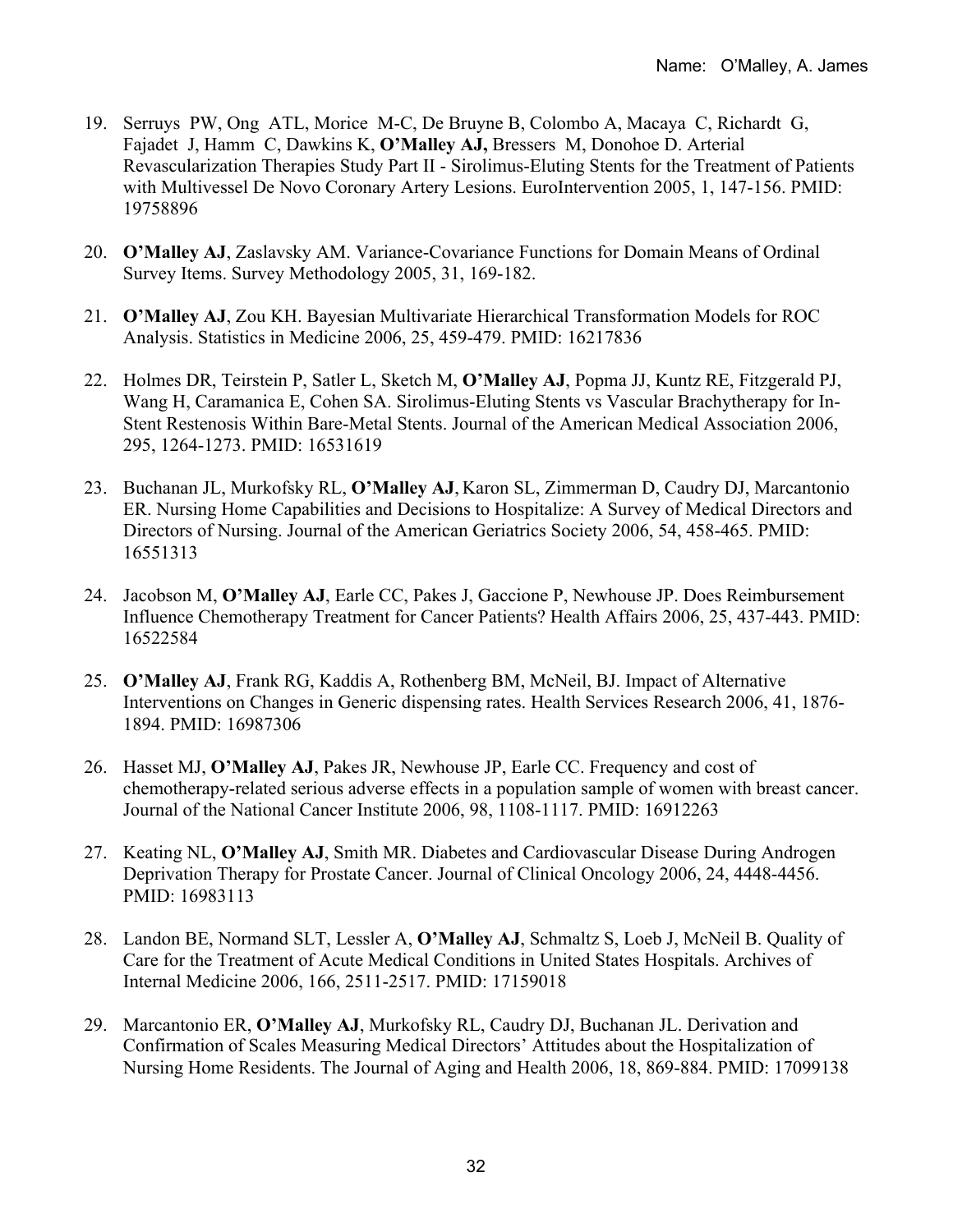- 30. Hicks LS, **O'Malley AJ**, Lieu TA, Keegan T, Cook NK, McNeil, BJ, Landon BE, Guadagnoli E. Determinants of Quality of Chronic Disease Management Among Community Health Centers in the United States. Health Affairs 2006, 25, 1712-1723. PMID: 17102197
- 31. **O'Malley AJ**, Landon BE, Guadagnoli E. The Use of Multiple Informants Data in Health Services Research. Health Services Research 2007, 42, 146-164. PMID: 17355586
- 32. Zou KH, **O'Malley AJ**, Mauri L. Receiver Operating Characteristic (ROC) Analysis for Evaluating Diagnostic Tests and Predictive Models. Circulation 2007, 115, 654-657. PMID: 17283280
- 33. Landon BE, Hicks LS, **O'Malley AJ**, Lieu TA, Keegan T, McNeil BJ, Guadagnoli E. Improving Chronic Disease Management at Community Health Centers. New England Journal of Medicine 2007, 356, 921-934. PMID: 17329699
- 34. Cook NL, Hicks LS, **O'Malley AJ**, Keegan T, Guadagnoli E, Landon BE. Access to Specialty Care and Medical Services in Community Health Centers. Health Affairs 2007, 26, 1459-1468. PMID: 17848458
- 35. Grabowski DC, **O'Malley AJ**, Barhydt, NR. The Costs and Potential Savings Associated with Nursing Home Hospitalizations. Health Affairs 2007, 26, 1753-1761. PMID: 17978395
- 36. **O'Malley AJ**, Marcantonio ER, Murkofsky RL, Caudry DJ, Buchannan JL. Deriving a Model of the Necessity to Hospitalize Nursing Home Residents. Research on Aging 2007, 29, 606-625.
- 37. Keating NL, **O'Malley AJ**, McNaughton Collins M, Oh WK, Smith MR. Use of androgen deprivation therapy for metastatic prostate cancer in older men. British Journal of Urology International 2008, 101, 1077-1083. PMID: 18190632
- 38. **O'Malley AJ**. Probability Formulas and Statistical Analysis in Tennis. Journal of Quantitative Analysis in Sports: 2008 4 (2), Article 15. Available at: http://www.bepress.com/jqas/vol4/iss2/15
- 39. Schermerhorn ML, **O'Malley AJ**, Jhaveri A, Cotterill P, Pomposelli F, Landon BE. Endovascular versus Open Repair of Abdominal Aortic Aneurysms in the Medicare Population. New England Journal of Medicine 2008 358, 464-474. PMID: 18234751
- 40. Grossman E, Keegan T, Ly M, Lessler A, Huynh L, **O'Malley AJ**, Guadagnoli E, Landon BE. Inside the Health Disparities Collaboratives: A detailed exploration of quality improvement at community health centers. Medical Care 2008, 46, 489-496. PMID: 18438197
- 41. **O'Malley AJ**. A Bayesian precision profile for measuring the quality of immunoassay experiments. Philosophical Transactions of the Royal Society, Series A 2008, 366, 2301-2312. PMID: 18407899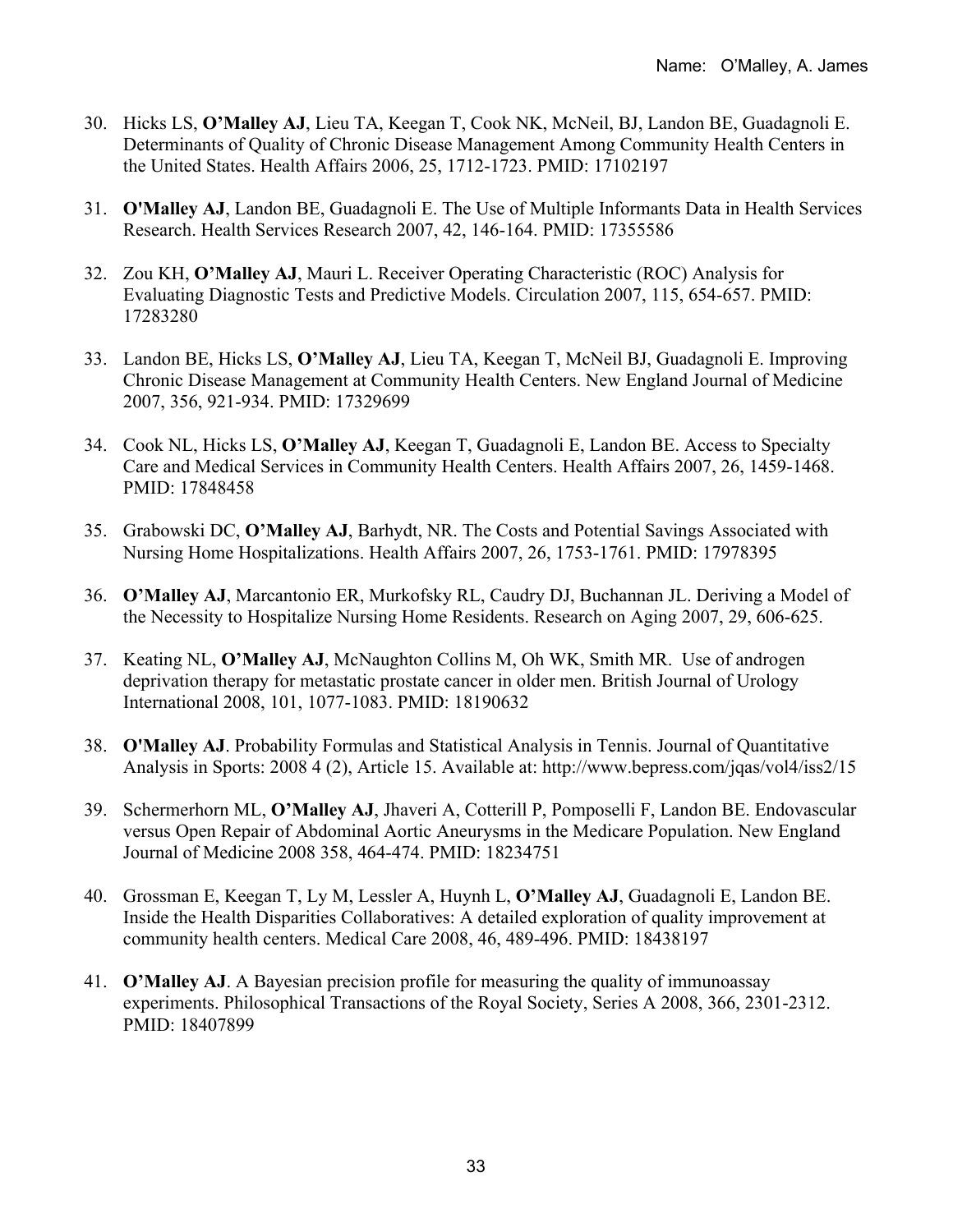- 42. Smith MR, **O'Malley AJ**, Keating NL. Gonadotrophin-releasing hormone agonists, Diabetes, and Cardiovascular Disease in Men with Prostate Cancer: Which Metabolic Syndrome? British Journal of Urology International 2008, 101, 1335-1336. PMID: 18454791
- 43. Coolong A, Baim D, Kuntz RE, **O'Malley AJ**, Marulkar S, Cutlip DE, Popma JJ, Mauri, L. Saphenous Vein Graft Stenting and Major Adverse Clinical Events: A Predictive Model Derived from Pooled Analysis of 3,958 Patients. Circulation 2008, 117, 790-797. PMID: 18212287
- 44. **O'Malley AJ**, Smith MH, Sadler WA. A Restricted Maximum Likelihood Procedure for Estimating the Variance Function of an Immunoassay. Australian and New Zealand Journal of Statistics 2008, 50, 161-177.
- 45. **O'Malley AJ**, Marsden PV. The Analysis of Social Networks. Health Services and Outcomes Research Methodology 2008, 8, 222-269. PMID: 20046802
- 46. **O'Malley AJ**, Zaslavsky AM. Domain-Level Covariance Analysis for Multi-Level Survey Data with Structured Nonresponse. Journal of the American Statistical Association 2008, 103, 1405- 1418.
- 47. Hassett MJ, **O'Malley AJ**, Keating NL. Factors Influencing Changes in Employment Among Women with Newly Diagnosed Breast Cancer. Cancer 2009, 115, 2775-2782. PMID: 19365847
- 48. Shimada S, Zaslavsky AM, Zaborski L, **O'Malley AJ**, Heller A, Cleary PD. Market and Beneficiary Characteristics Associated with Enrollment in Medicare Managed Care Plans and Fee for Service. Medical Care 2009, 47, 517-523. PMID: 19365291
- 49. Giles KA, Schermerhorn ML, **O'Malley AJ,** Cotterill P, Jhaveri A, Pomposelli F, Landon BE. Risk prediction for perioperative mortality of endovascular versus open repair of abdominal aortic aneurysms using the Medicare population. Journal of Vascular Surgery 2009, 50, 256-262. PMID: 19249184
- 50. Ndumele CD, Russell B, Ayanian JZ, Landon BE, Keegan T, **O'Malley AJ**, Hicks LS. Strategies to improve chronic disease management in seven metro Boston community health centers. Programs in Community Health Partnership 2009, 3, 203-211. PMID: 19802379
- 51. Keating NL, **O'Malley AJ**, Freedland SJ, Smith MR. Diabetes and cardiovascular disease during androgen deprivation therapy: observational study of veterans with prostate cancer. Journal of the National Cancer Institute 2010, 102, 39-46. PMID: 19996060
- 52. Landon BE, **O'Malley AJ**, Keegan T. Can Choice of the Sample Population Affect Perceived Performance: Implications for Performance Assessment. Journal of General Internal Medicine 2010, 25, 104-109. PMID: 19936847
- 53. Hicks LS, **O'Malley AJ**, Lieu TA, Keegan T, McNeil BJ, Guadagnoli E, Landon BE. Impact of Health Disparities Collaboratives on Racial/Ethnic and Insurance Disparities in U.S. Community Health Centers. Archives of Internal Medicine 2010, 170, 279-286. PMID: 20142575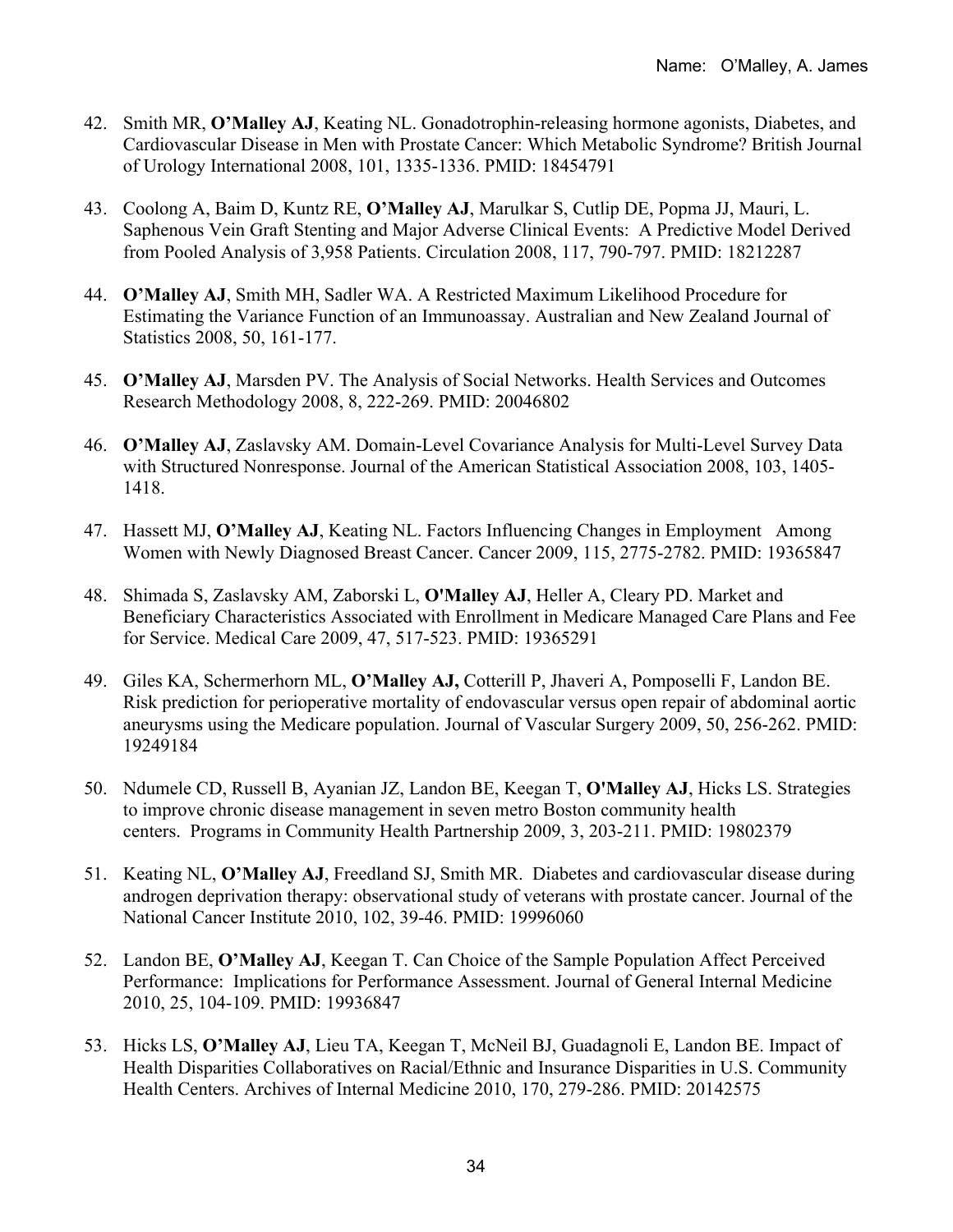- 54. Keenan PS, Cleary PD, **O'Malley AJ**, Zaborski L, Zaslavsky AM. Geographic Area Variations in the Medicare Health Plan Era. Medical Care 2010, 48, 260-266. PMID: 20182269
- 55. Landon BE, **O'Malley AJ**, Giles K, Cotterill P, Schermerhorn, ML. Volume Outcome Relationships and Abdominal Aortic Aneurysm Repair. Circulation 2010, 122, 1290-1297. PMID: 20837892
- 56. Neelon BH, **O'Malley AJ**. The Use of Power Prior Distributions for Incorporating Historical Data into a Bayesian Analysis. Journal of Biometrics and Biostatistics 2010, 1:103, doi:10.4172/2155- 6180.1000103.
- 57. **O'Malley AJ**, Caudry DJ, Grabowski, DC. Predictors of Nursing Home Residents' Time to Hospitalization. Health Services Research 2011, 46, 82-104. PMID: 20849556
- 58. Neelon BH, **O'Malley AJ\***, Normand S-LT. A Bayesian Model for Repeated Measures Zero-Inflated Count Data with Application to Psychiatric Outpatient Service Use. Statistical Modelling 2010, 10, 421-439. PMID: 21339863. (\*=primary mentor).
- 59. Neelon BH, **O'Malley AJ\***, Normand S-LT. A Bayesian two-part latent class model for longitudinal medical expenditure data: Assessing the impact of mental health and substance abuse parity. Biometrics 2011, 67, 280-289. PMID: 20528856. Presented in special Biometrics showcase section at 2012 Joint Statistical Meetings. (\*=primary mentor).
- 60. Russell BE, Gurrolla E, Ndumele CD, Landon BE, **O'Malley AJ**, Keegan T, Ayanian JZ, Hicks LS. Perspectives of Non-Hispanic Black and Latino Patients in Boston's Urban Community Health Centers on their experiences with Diabetes and Hypertension. Journal of General Internal Medicine 2010, 25, 504-509. PMID: 20180156
- 61. Giles KA, Landon BE, Cotterill P, **O'Malley AJ**, Pomposelli FB, Schermerhorn ML. Thirty-Day Mortality and Late Survival with Reinterventions and Readmissions After Open and Endovascular Aortic Aneurysm Repair in Medicare Beneficiaries. Journal of Vascular Surgery 2011, 53, 6-13. PMID: 21030195
- 62. **O'Malley AJ**, Christakis NA. Longitudinal Analysis of Large Social Networks: Estimating the Effect of Health Traits on changes in Friendship Ties. Statistics in Medicine 2011, 30, 9, 950-964. PMID: 21287589
- 63. Keating NL, **O'Malley AJ**, Murabito JM, Smith KP, Christakis NA. What is the Role of Social Networks in Screening Behavior? Cancer 2011, 117, 3045-3052. PMID: 21264828
- 64. Schermerhorn ML, Giles KA, Sachs T, Bensley RP, **O'Malley AJ**, Cotterill P, Landon BE. Defining Perioperative Mortality after Open and Endovascular Aortic Aneurysm Repair in the US Medicare Population. Journal of the American College of Surgeons 2011, 212, 349-355. PMID: 21296011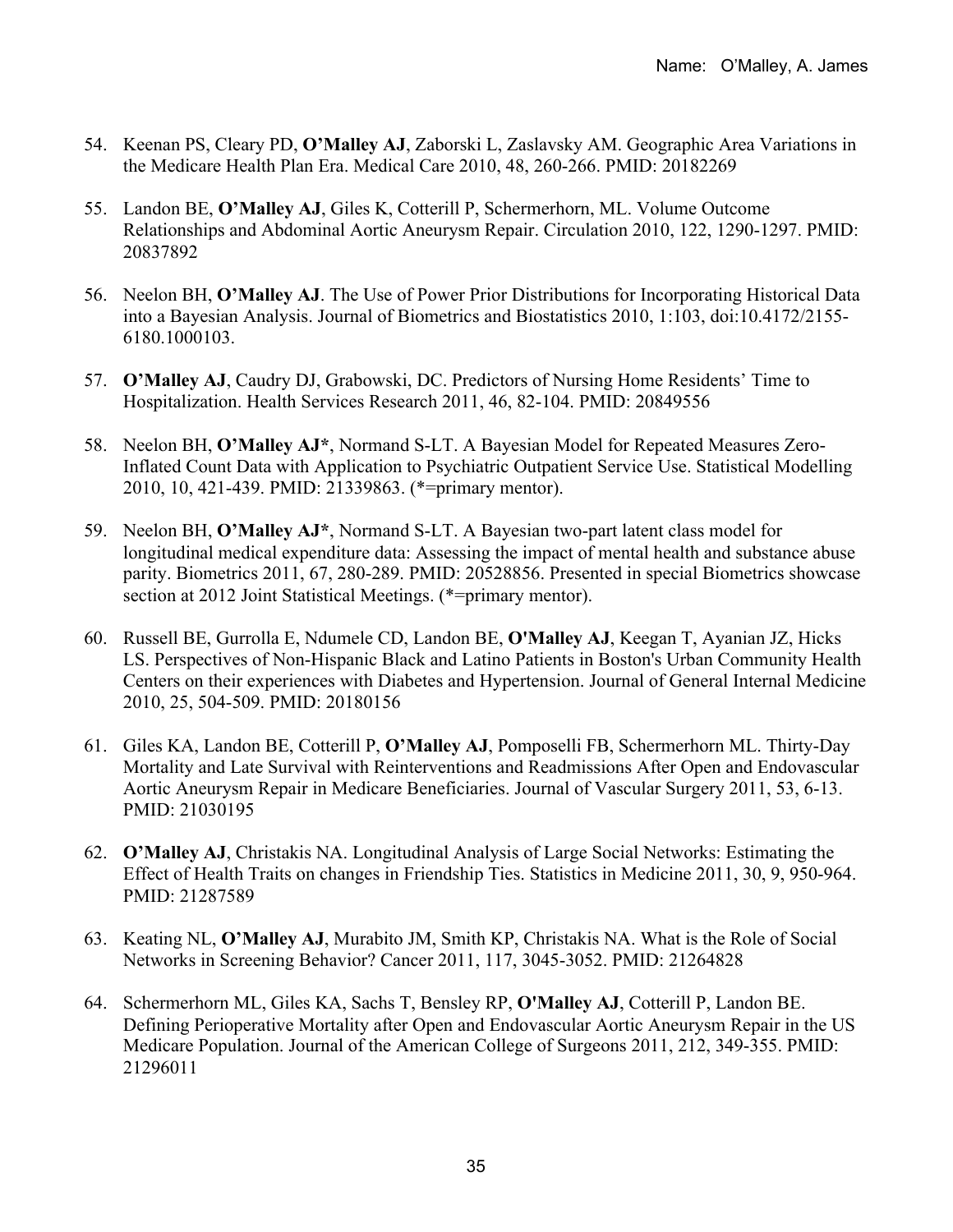- 65. Studdert DM, Spittal MJ, Mello MM, **O'Malley AJ**, Stevenson DG. Relationship between Quality of Care and Negligence in Nursing Homes. New England Journal of Medicine 2011, 364, 1243- 1250. PMID: 21449787
- 66. Barnett ML, Landon BE, **O'Malley AJ**, Keating NL, Christakis NA. Mapping physician networks with self-reported and administrative data. Health Services Research 2011, 46, 1592-1609. PMID: 21521213
- 67. **O'Malley AJ**, Frank RG, Normand S-LT. Estimating Cost-Offsets of New Medications: Use of New Antipsychotics and Mental Health Costs for Schizophrenia. Statistics in Medicine 2011, 30, 1971-1988. PMID: 21520217
- 68. Ligibel JA, **O'Malley AJ**, Fisher M, Daniel GW, Winer EP, Keating NL. Risk of Myocardial Infarction, Stroke, and Fracture in a Cohort of Community-Based Breast Cancer Patients. Breast Cancer Research and Treatment. 2012, 131, 589-597. PMID: 22791365
- 69. Landon BE, Reschovsky JD, **O'Malley AJ**, Pham HH, Hadley J. The Relationship between Physician Compensation Strategies and the Intensity of Care Delivered to Medicare Beneficiaries. Health Services Research 2011, 46, 1863-1882. PMID: 21790586
- 70. Sachs T, Schermerhorn ML, Pomposelli F, Cotterill P, **O'Malley AJ**, Landon BE. Resident and fellow experiences after the introduction of endovascular aneurysm repair for abdominal aortic aneurysm. Journal of Vascular Surgery 2011, 54, 881-888. PMID: 21620615
- 71. Block JP, Christakis NA, **O'Malley AJ**, Subramanian SV. Proximity to Food Establishments and Body Mass Index in the Framingham Heart Study Offspring Cohort over 30 Years. American Journal of Epidemiology 2011, 174, 1108-1114. PMID: 21965186
- 72. Barnett ML, Christakis NA, **O'Malley AJ**, Onnela J-P, Keating NL, Landon BE. Physician Patient-Sharing Networks and the Cost and Intensity of Care in US Hospitals. Medical Care 2012, 50, 152-60. PMID: 22249922.
- 73. Barnett ML, Keating NL, Christakis NA, **O'Malley AJ**, Landon BE. Reasons for Referral among Primary Care and Specialist Physicians. Journal of General Internal Medicine, 2012, 27, 506-512. PMID: 21922159
- 74. **O'Malley AJ**, Cotterill P, Schermerhorn ML, Landon BE. Optimal Referral Strategies Involving Treatment Selection and Volume-Outcome Relationships for AAA Repair. Medical Care 2011, 49, 1126-1132. PMID: 22011709
- 75. Hu JC, Williams SB, **O'Malley AJ**, Smith MR, Nguyen PL, Keating NL. Androgen-deprivation therapy for non-metastatic prostate cancer is associated with an increased risk for peripheral arterial disease and venous thromboembolism. European Urology 2012; 61, 1119-1128. PMID: 22336376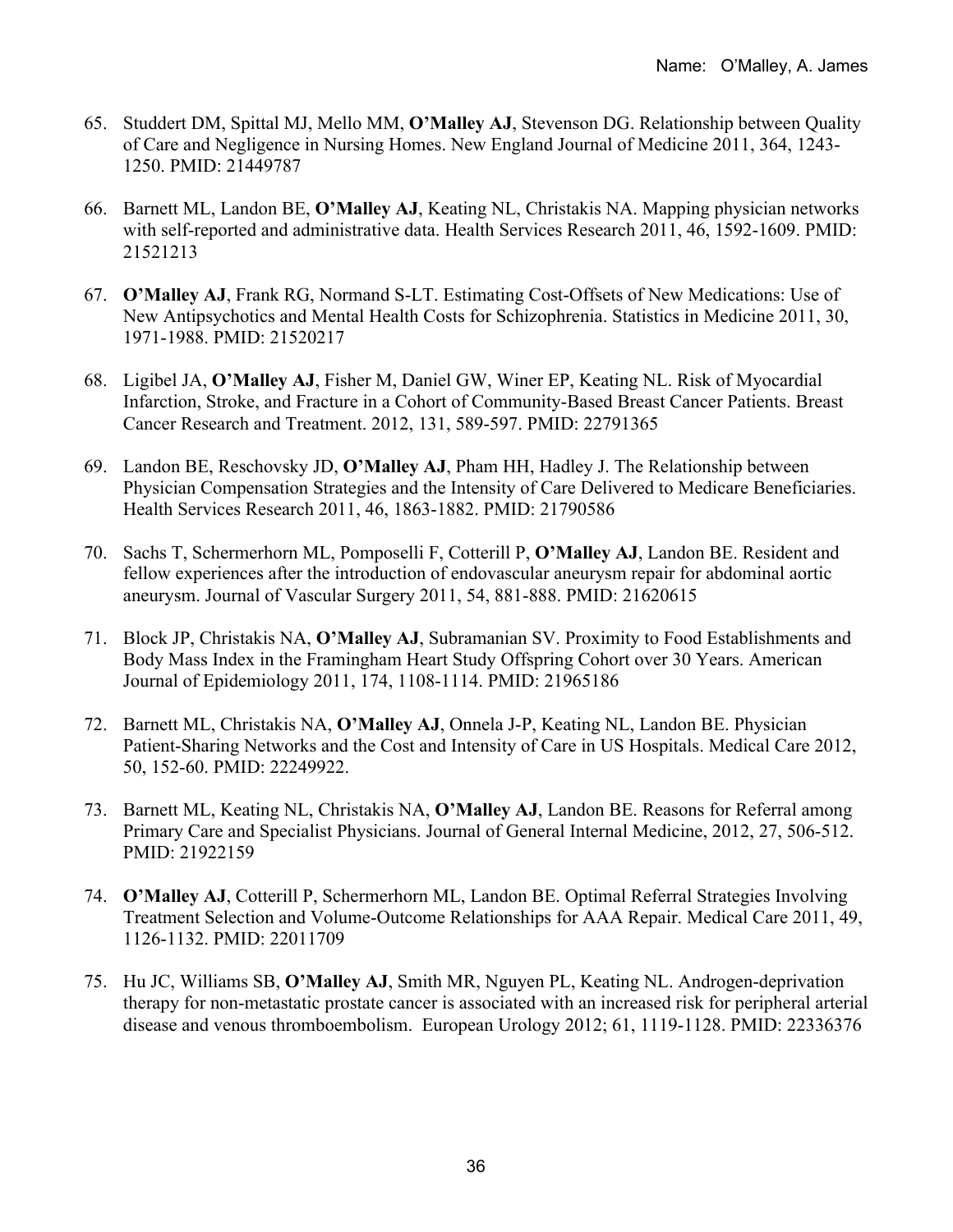- 76. Schermerhorn M, Bensley RP, Giles K, Sachs T, Hurks R, **O'Malley AJ**, Cotterill P, Landon BE. Changes in Abdominal Aortic Aneurysm Rupture and Short Term Mortality1995-2008. Annals of Surgery, 2012, 256, 651-658. PMID: 22964737
- 77. **O'Malley AJ\***, Arbesman S\*, Steiger DM, Fowler JH, Christakis NA. Egocentric Social Network Structure, Health, and Pro-Social Behaviors in a National Panel Study of Americans. PLoS One 2012, 7(5):e36250. Epub 2012 May 15. \*=co-first authors. PMID: 22615760
- 78. Keating NL, **O'Malley AJ**, Freedland SJ, Smith MR. Does comorbidity influence risk of myocardial infarction or diabetes during androgen deprivation therapy for prostate cancer? European Urology, 2013, 64,1, 159–166. DOI: 10.1016/j.eururo.2012.04.035. PMID: 22537796
- 79. Landon BE, Keating NL, Barnett ML, Onnela JP, Paul S, **O'Malley AJ**, Keegan T, Christakis NA. Variation in Patient-Sharing Networks of Physicians Across the United States. Journal of the American Medical Association, 2012, 308, 265-73. PMID: 22797644
- 80. Ligibel JA, **O'Malley AJ**, Fisher M, Daniel GW, Winer EP, Keating, NL. Patterns of Bone Density Evaluation in a Community Population Treated with Aromatase Inhibitors. Breast Cancer Research and Treatment, 2012, 134, 3, 1305–1313. doi: 10.1007/s10549-012-2151-0. PMCID: PMC3449001
- 81. **O'Malley AJ**. Instrumental Variable Specifications and Assumptions for Longitudinal Analysis of Mental Health Cost Offsets. Health Services and Outcomes Research Methodology, 2012, 12, 254- 272. PMID: 23226968
- 82. Morgans AK, Smith MR, **O'Malley AJ**, Keating NL. Bone Density Testing Among Prostate Cancer Survivors Treated with Androgen Deprivation Therapy. Cancer, 2013, 119, 863-870. PMID: 23065626
- 83. **O'Malley AJ**. The Analysis of Social Network Data: An Exciting Frontier for Statisticians. Statistics in Medicine, 2013, 32, 539-555. PMID: 23023735
- 84. Huskamp HA, **O'Malley AJ**, Horvitz-Lennon M, Taub AL, Bendt ER, Donohue JM. How Quickly Do Physicians Adopt New Drugs? The Case of Antipsychotics. Psychological Services 2013, 64, 324-330. PMID: 23280376
- 85. Paul S, **O'Malley AJ**. Hierarchical longitudinal models of relationships in social networks. Journal of the Royal Statistical Society, Series C (Applied Statistics), 2013, 62 (5), 705-722. PMID: 24729637
- 86. Saylor P, Smith MR, **O'Malley AJ**, Keating NL. Androgen-Deprivation Therapy and Risk for Biliary Disease in Men with Prostate Cancer. European Urology, 2014, 65 (3), 642-649. PMID: 23428068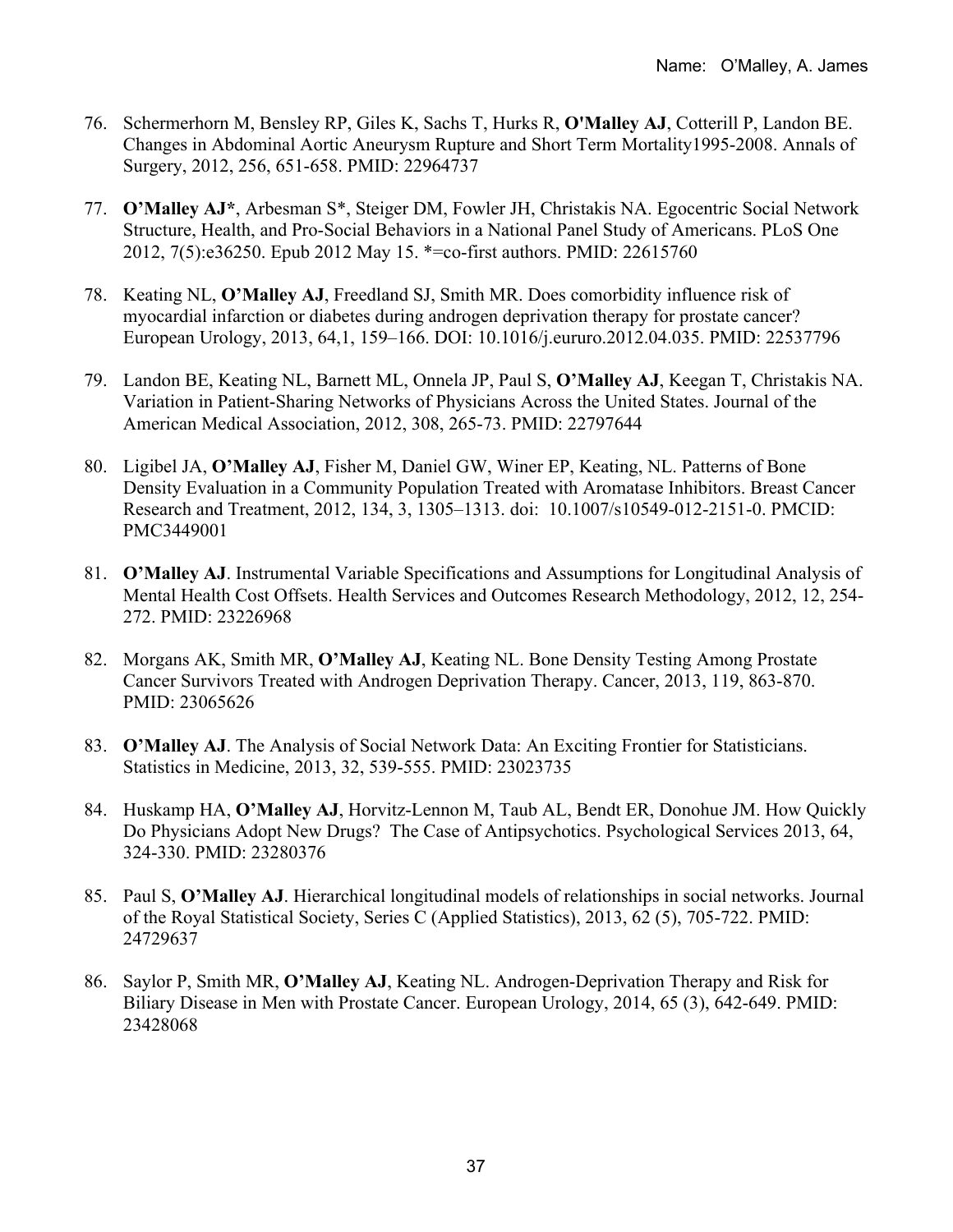- 87. Bensley RP, Schermerhorm ML, Hurks R, Sachs T, Boyd CA, **O'Malley AJ**, Cotterill P, Landon BE. Risk of late onset adhesions and incisional hernia repairs after surgery. Journal of the American College of Surgeons 2013, 216(6), 1159-1167. PMID: 23623220
- 88. Keating NL, Liu P-H, **O'Malley AJ**, Freedland SJ, Smith MR. Androgen deprivation therapy and diabetes control among diabetic men with prostate cancer. European Urology. 2014, 65 (4), 816- 24. doi: 10.1016/j.eururo.2013.02.023. Epub 2013 Feb 22. PMID: 23453420. PMID: 234353420
- 89. Landon BE, Onnela JP, Keating NL, Barnett ML, Paul S, **O'Malley AJ**, Keegan T, Christakis NA. Using Administrative Data to Identify Naturally Occurring Networks of Physicians. Medical Care, 2013, 51 (8), 715-721. PMID: 23807593.
- 90. Block JP, Subramanian SV, Christakis NA, **O'Malley AJ**. Population Trends and Variation in Body Mass Index From 1971 to 2008 in the Framingham Heart Study Offspring Cohort. PLoS One. Epub May 10, 2013, 8 (5), e63217. PMID: 23675464.
- 91. Yu B, **O'Malley AJ**, Ghosh P. Linear Mixed Models for Multiple Outcomes using extended multivariate skew-T distributions. Statistics and its Interface, 2014, 7, 101–111.
- 92. Huskamp HA, Stevenson DG, **O'Malley AJ**, Dusetzina SB, Mitchell SL, Zarowitz BJ, Chernew ME, Newhouse JP. Medicare Part D Plan Generosity and Medication Use among Dual Eligible Nursing Home Residents. Medical Care, 2013, 51 (10), 894-900. PMID: 24025658.
- 93. Reschovsky JD, Hadley J, **O'Malley AJ**, Landon BE. Geographic Variations in the Cost of Treating Condition-Specific Episodes of Care among Medicare Patients. Health Services Research, 2014, 49 (1), 32-51. PMID: 23829388.
- 94. Donohue J, **O'Malley AJ**, Horvitz-Lennon M, Taub AL, Berndt ER, Huskamp HA. Changes in Physician Antipsychotic Prescribing Preferences, 2002-2007. Psychiatric Services, 2014, 65, 315– 322; doi:10.1176/appi.ps.201200536. PubMed PMID: 24337224.
- 95. Edwards ST, Schermerhorn ML, **O'Malley AJ**, Bensley RP, Hurks R, Cotterill P, Landon BE. Comparative effectiveness of endovascular versus open repair of ruptured abdominal aortic aneurysm in the Medicare population. Journal of Vascular Surgery, 2014, Journal of Vascular Surgery, 59 (3), 575-582. PMID: 24342064.
- 96. Grabowski DC, **O'Malley AJ**, Afendulis CC, Caudry DJ, Elliot A, Zimmerman S. Culture change and nursing home quality of care. Gerontologist, 2014, 54, S35-45. PMID: 24443604.
- 97. Grabowski DC, **O'Malley AJ**. Use of telemedicine can reduce hospitalizations of nursing home residents and generate savings for Medicare. Health Affairs, 2014, 33(2), 244-250. PMID: 2443604.
- 98. Smulowitz P, **O'Malley AJ**, Landon BE. Increased Use of the Emergency Department After Health Care Reform in Massachusetts. Annals of Emergency Medicine, 2014, 64 (2), 107-115.e1- 3. PMID: 24656759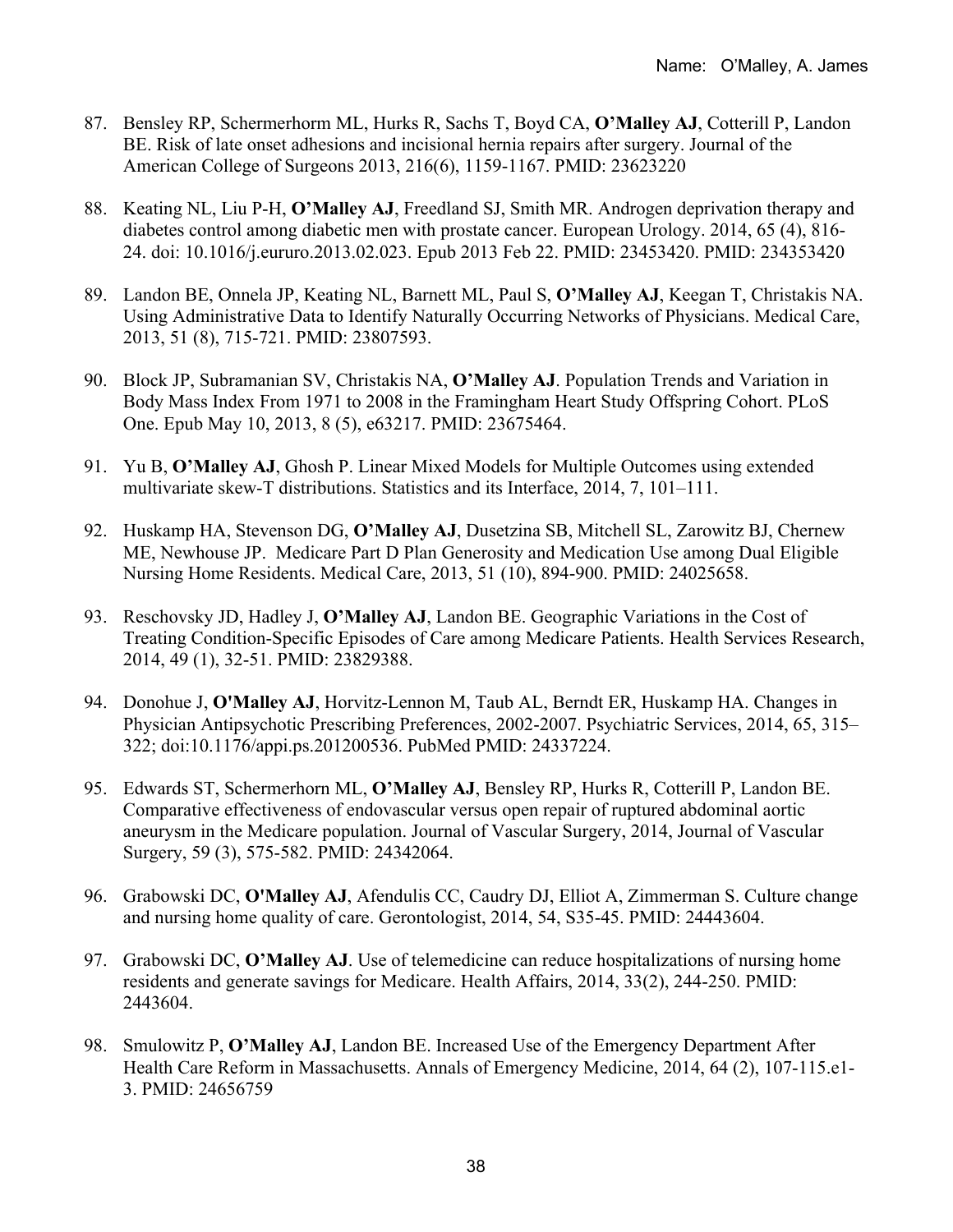- 99. Landon BE, **O'Malley AJ**, Reschovsky JD, Hadley J. Physician Compensation Strategies and Quality of Care for Medicare Beneficiaries. The American Journal of Managed Care, 2014, 20 (10), 804-811. PMID: 25365683.
- 100. Landon BE, **O'Malley AJ**, McKellar MR, Hadley J, Reschovsky JD. Higher Practice Intensity is Associated With Higher Quality of Care but More Avoidable Admissions for Medicare Beneficiaries. Journal of General Internal Medicine, 2014; 29, 81188-94. PMID: 24740516
- 101. **O'Malley AJ**, Elwert F, Rosenquist JN, Zaslavsky AM, Christakis NA. Estimating peer effects in longitudinal dyadic data using instrumental variables. Biometrics, 2014, 70, 3, 506–515. (Published online: 29 APR 2014, DOI:10.1111/biom.12172). PMID: 24779654
- 102. Hadley J, Reschovsky JD, **O'Malley AJ**, and Landon BE. Relative reimbursement rates and geographic variation in cost per episode of care for three medical conditions. Health Economics Review, 2014, 4:8, http://www.healtheconomicsreview.com/content/4/1/8. PMID: 24949281
- 103. Fricano CJ, DeSpenza T, Frazel PW, Li M, **O'Malley AJ**, Westbrook GL, and Luikart BW Fatty Acids Increase Neuronal Hypertrophy of PTEN Knockdown Neurons. Frontiers of Molecular Neuroscience, 2014, 7:30. PMID: 24795563
- 104. Stevenson DG, **O'Malley AJ**, Dusetzina SB, Mitchell SL, Zarowitz BJ, Chernew ME, Newhouse JP, Huskamp HA. The Effect of Part D Coverage Restrictions for Antidepressants, Antipsychotics, and Cholinesterase Inhibitors on Related Nursing Home Resident Outcomes. Journal of General Internal Medicine, 2014, 62 (9), 1666-1674. PMID: 25123044.
- 105. MacKenzie TA, Tosteson T, Morden NE, Stukel TL, **O'Malley AJ**. Using Instrumental Variables to Estimate a Cox's Proportional Hazards Regression Subject to Additive Confounding. Health Services and Outcomes Research Methodology, 2014, 14, 54-68. PMID: 25506259.
- 106. Paul S, Keating NL, Landon BE, **O'Malley AJ**. Results from using a new dyadic-dependence model to analyze sociocentric physician networks. Social Science & Medicine, 2014 (published online 19 July 2014), 67-75, doi: 10.1016/j.socscimed.2014.07.014. (Republished: Social Science & Medicine 125 (2015), 51-59, http://dx.doi.org/10.1016/j.socscimed.2014.08.027.) PMID: 25047711.
- 107. Stevenson DG, Dusetzina SB, **O'Malley AJ**, Mitchell SL, Zarowitz BJ, Chernew ME, Newhouse JP, Huskamp HA. High-Risk Medication Use by Nursing Home Residents Before and After Hospitalization, 2014, Medical Care, 52 (10), 804-811. PMID: 25185637.
- 108. **O'Malley AJ** and Paul S. Using Retrospective Sampling to Estimate Models of Relationship Status in Large Longitudinal Social Networks. Computational Statistics and Data Analysis, 2014, 82, 35– 46. http://dx.doi.org/10.1016/j.csda.2014.08.001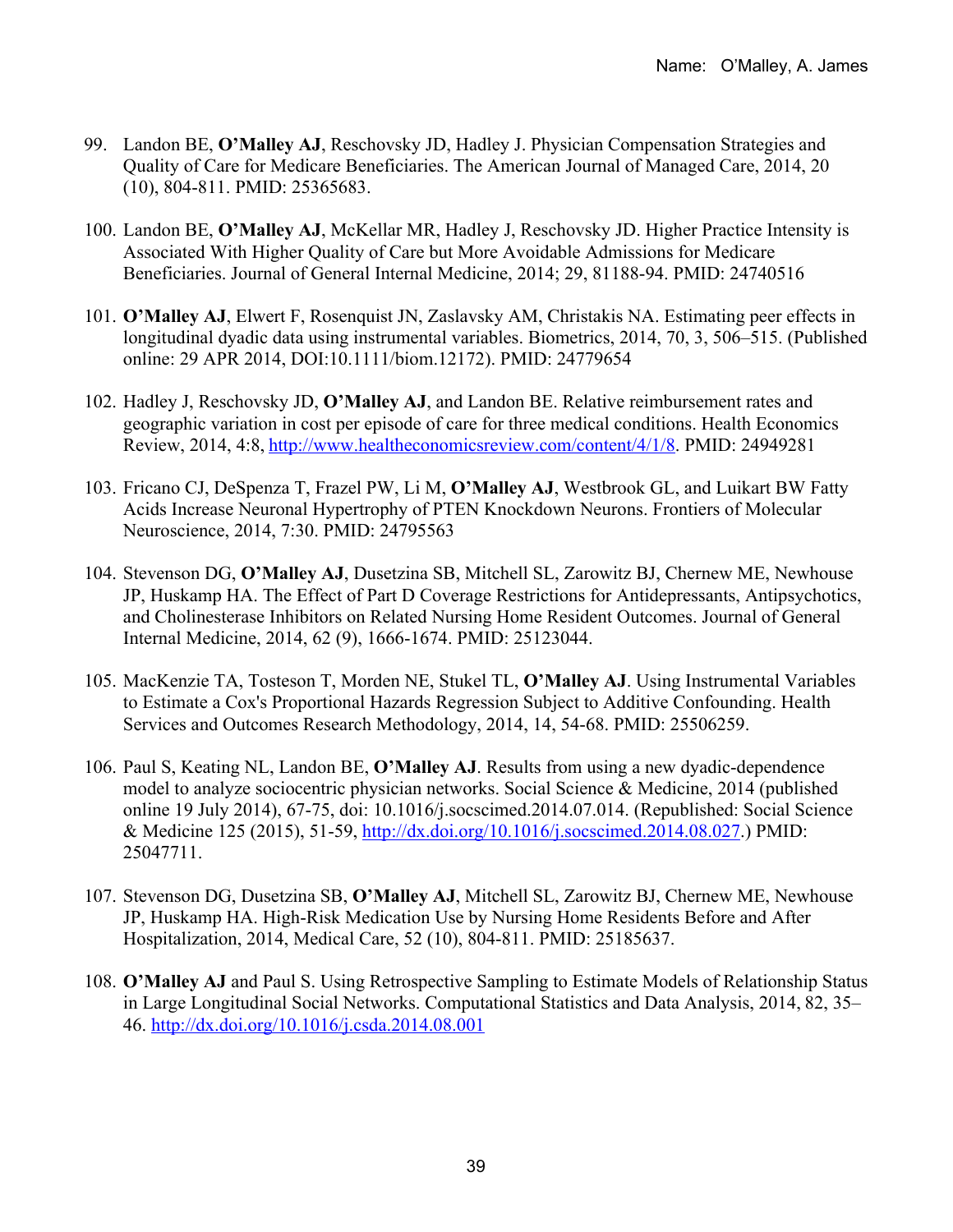- 109. MacKenzie T, Grunkemeier G, Grunwald GK, **O'Malley AJ**, Bohn C, Xu Y and Malenka D. A Primer on Using Shrinkage to Compare In-Hospital Mortality Between Centers: Adjust and Shrink. The Annals of Thoracic Surgery, 2015, 99 (3), 757-761. PMID: 25742812.
- 110. Busch AB, He Y, Zelevinsky K, **O'Malley AJ**. Which Patients Participate in Clinical Trials? Psychiatric Services, Published online (March 31, 2015), http://ps.psychiatryonline.org/doi/pdfplus/10.1176/appi.ps.201300557. PMID: 25828873
- 111. Rosenquist JNR, Lehrer S, **O'Malley AJ**, Zaslavsky AM, Smoller JW, and Christakis NA. Cohort of birth modifies the association between FTO genotype and BMI. PNAS, 2015,112 (2), 354-9. PMID: 25548176
- 112. Kim DA, Hwong AR, Stafford D, Hughes DA, **O'Malley AJ**, Fowler JH, and Christakis NA. A Randomised Controlled Trial of Social Network Targeting to Maximise Population Behaviour Change. Lancet, 2015, 386, 145-153. PMID: 25952354
- 113. Barr P, **O'Malley AJ**, Tsulukidzi M, Elwyn G. The psychometric properties of Observer OPTION5: a brief measure of shared decision making. Patient Education and Counseling, 2015, 98 (8), 970-976. PMID: 25956069
- 114. Weeks WB, Tosteson TD, Whedon JM, Leninger B, Lurie JD, Swenson R, Goertz CM, **O'Malley AJ**. Comparing propensity score methods for creating comparable cohorts of chiropractic users and non-users in older, multiply comorbid Medicare patients with chronic low back pain. Journal of Manipulative and Physiological Therapeutics. 2015 Nov-Dec;38(9):620-8. doi: 10.1016/j.jmpt.2015.10.005. Epub 2015 Nov 5. PMID: 26547763
- 115. Schermerhorn ML, Buck DB, **O'Malley AJ**, Curran T, McCallum JC, Darling J, and Landon BE. Long-term Outcomes of Abdominal Aortic Aneurysms in the Medicare Population. New England Journal of Medicine, 373(4):328-38. PMID: 26200979
- 116. **O'Malley AJ**, Zelevinsky K, He Y, and Busch AB. Do Patients at Sites with High RCT Enrollment Propensity have Better Outcomes? Medical Care, 2015, 53 (11), 989–995. doi: 10.1097/MLR.0000000000000429. PMID: 26465127
- 117. Bekelis K, Gottlieb D, Su Y, **O'Malley AJ**, Labropoulos N, Goodney P, MacKenzie TA. Surgical clipping versus endovascular coiling for elderly patients presenting with subarachnoid hemorrhage. Journal of Neurointerventional Surgery, 2015, Aug 26. pii: neurintsurg-2015-011890. PMID: 26311713
- 118. **O'Malley AJ**, Zaslavsky AM. Optimal small-area estimation and design when nonrespondents are subsampled for followup. Journal of Survey Statistics and Methodology, 2016, 4 (1): 2-21. http://jssam.oxfordjournals.org/
- 119. Grabowski DC, Caudry DJ, **O'Malley AJ**, Afendulis CC, Kemper P. The Impact of Green House Adoption on Medicare Spending and Utilization. Health Services Research, 2016, 51 (Suppl 1), 433-53. doi: 10.1111/1475-6773.12438. PMID: 26743665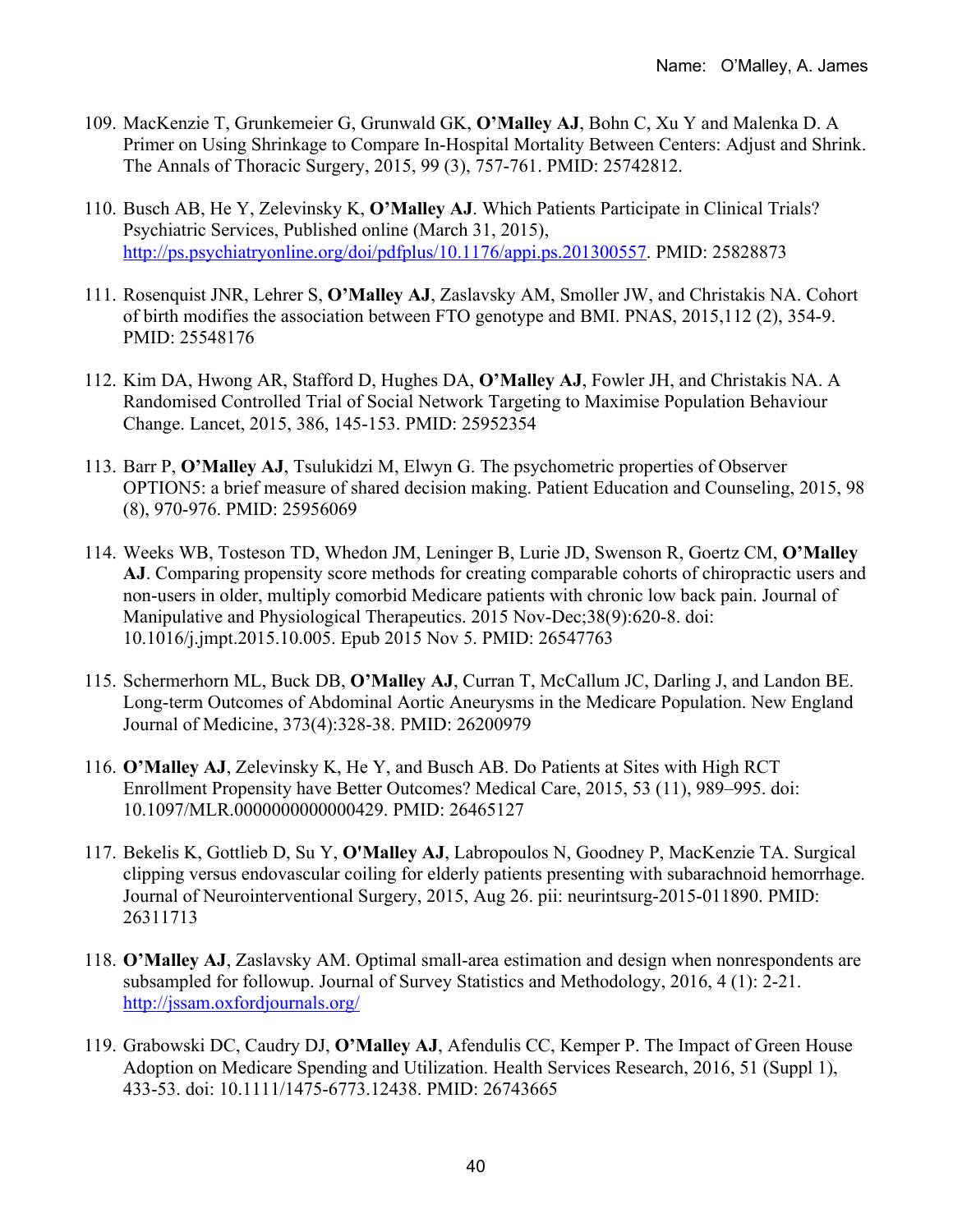- 120. Weeks WB, Leininger B, Whedon JM, Lurie JD, Tosteson TD, Swenson R, **O'Malley AJ**, Goertz CM. The association between use of chiropractic care and costs of care among older Medicare patients with chronic low back pain and multiple comorbidities. Journal of Manipulative and Physiological Therapeutics. 2016 Feb;39(2):63-75.e2. doi: 10.1016/j.jmpt.2016.01.006. Epub 2016 Feb 19. PMID: 26907615
- 121. Afendulis CC, Caudry DJ, **O'Malley AJ**, Kemper P, Grabowski DC. For the THRIVE Research Collaborative. Green House Adoption and Nursing Home Quality. Health Services Research, 2016, 51 (Suppl 1), 454-74. doi: 10.1111/1475-6773.12436. PMID: 26743545
- 122. Newhall K, Burnette M, Brooke BS, Schanzer A, Tan T, Flocke S, Farber A, Goodney P, VAPOR Investigators (includes **O'Malley AJ**). Smoking cessation counseling in vascular surgical practice using the results of interviews and focus groups in the Vascular Surgeon offer and report smoking cessation pilot trial. J Vasc Surg. 2015 Dec 30. pii: S0741-5214(15)02213-2. doi: 10.1016/j.jvs.2015.10.086.
- 123. Moen EL, Fricano-Kugler CJ, Luikart BW, **O'Malley AJ**. Analyzing Clustered Data: Why and How to Account for Multiple Observations Nested within a Study Participant? PLoS ONE, 2016, 11(1): e0146721. doi:10.1371/journal.pone.0146721. PMID: 26743665
- 124. Onnela J-P, Landon BE, Kahn A-L, Ahmed D, Verma H, **O'Malley AJ**, Bahl S, Sutter RW, Christakis NA. Polio vaccine hesitancy in the networks and neighborhoods of Malegaon, India. Social Science & Medicine 153 (2016) 99-106. PMID: 26889952
- 125. Luciano A, Metcalfe JD, Bond GR, Xie H, Miller AL, Riley J, **O'Malley AJ**, Drake RE. Hospitalization risk before and after employment among people with severe psychiatric disorders. Psychiatric Services, 2016, 67(10), 1131-1138. PMID: 27247173
- 126. Belekis K, Gottlieb DJ, Su Y, **O'Malley AJ**, Labropoulos N, Goodney P, Lawton MT, MacKenzie TA. Comparison of clipping and coiling in elderly patients with unruptured cerebral aneurysms. Journal of Neurosurgery, 2017, 126(3), 811-818. doi: 10.3171/2016.1.JNS152028. PMID: 27203150
- 127. MacKenzie TA, Loberg M, **O'Malley AJ**. Patient Centered Hazard Ratio Estimation Using Principal Stratification Weights: Application to the NORCCAP Randomized Trial of Colorectal Cancer Screening. Observational Studies, 2016, 2, 29-50. PMID: 29644344
- 128. Choi J, **O'Malley AJ**. Estimating the Causal Effect of Treatment in Observational Studies with Survival Time Endpoints and Unmeasured Confounding. Journal of the Royal Statistical Society, Series C (Applied Statistics), 2017, 66, 159-185. PMID: 30686843
- 129. Colla CH, Lewis VA, Kao LS, **O'Malley AJ**, Chang CH, Fisher ES. Association Between Medicare Accountable Care Organization Implementation and Spending Among Clinically Vulnerable Beneficiaries. JAMA Internal Medicine. JAMA Internal Medicine, 2016, 176 (8), 1167-1175 (Retracted and placed: 2017, 177 (11), 1702-1703). PMID: 28892536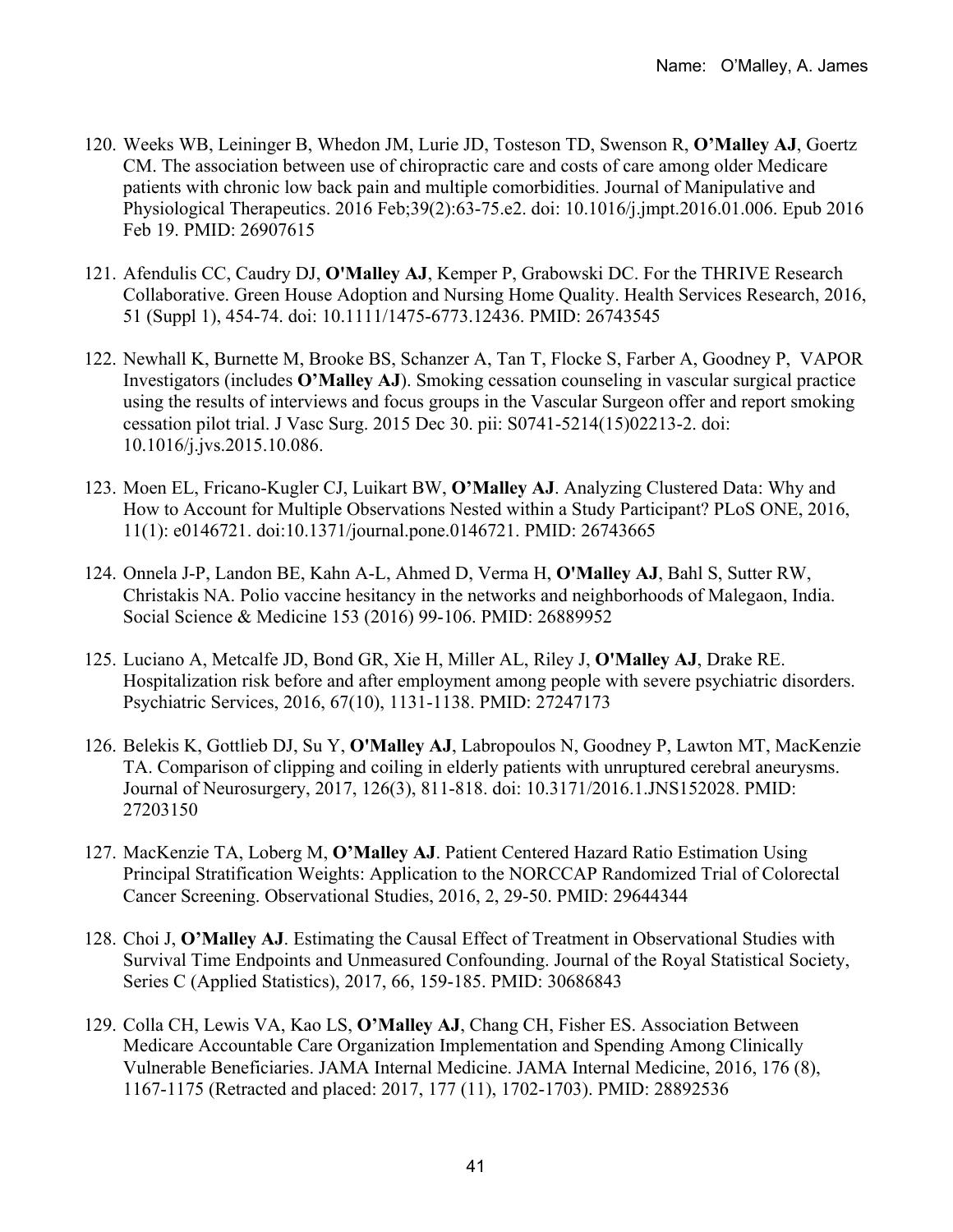- 130. Meara ER, Horwitz JC, Powell W, McClelland L, Zhou W, **O'Malley AJ**, Morden N. State Legal Restrictions and Prescription Opioid Use among Disabled Adults. New England Journal of Medicine, 2016, 375, 44-53. PMID: 27332619
- 131. Chang, C-H, **O'Malley AJ**, Goodman DC. Association between Temporal Changes in Primary Care Workforce and Patient Outcomes. Health Services Research, 2017, 52, 634-655. doi: 10.1111/1475-6773.12513 (\*Winner of Winner of the 2018 John M. Eisenberg Article-of-the-Year Award for the journal Health Services Research.) PMID: 27256769
- 132. Soden PA, Zettervall SL, Ultee KHJ, Landon BE, **O'Malley AJ**, Goodney PP, DeMartino RR, Schermerhorn ML. Dual Antiplatelet Therapy is Associated with Prolonged Survival After Lower Extremity Revascularization. Journal of Vascular Surgery, 2016 Dec;64(6):1633-1644.e1. doi: 10.1016/j.jvs.2016.05.098. PMID: 27575814
- 133. Welch HG, Prorok PC, **O'Malley AJ**, Kramer BS. Breast Cancer Size, Mammography, and Screening Effectiveness. New England Journal of Medicine. 2016, 375 (15), 1438-1447. PMID: 27732805
- 134. Nishi A, Christakis NA, Evans AM, **O'Malley AJ**, Rand DG. Social Environment Shapes the Speed of Cooperation. Scientific Reports, 2016, 6, 29622. doi:10.1038/srep29622. PMID: 27435940
- 135. Moen EL, Austin AM, Bynum JP, Skinner JS, **O'Malley AJ**. An analysis of patient-sharing physician networks and implantable cardioverter defibrillator therapy. Health Services and Outcomes Research Methodology, 2016, 16, 132-153. PMID: 27597812
- 136. Grabowski DC, Stevenson DG, Caudry DJ, **O'Malley AJ**, Green LH, Doherty JA, Frank RG. The Impact of Nursing Home Pay-for-Performance on Quality and Medicare Spending: Results from the Nursing Home Value-Based Purchasing Demonstration. Health Services Research, 2017, 52 (4), 1387-1408. doi: 10.1111/1475-6773.12538. PMID: 27491950
- 137. Neelon B, **O'Malley AJ**, Smith VA. Modeling Zero-Modified Count and Semicontinuous Data in Health Services Research, Part 1: Background and Overview. Statistics in Medicine, 2016, 35 (27), 5070-5093. doi: 10.1002/sim.7050. PMID: 27500945
- 138. Neelon B, **O'Malley AJ**, Smith VA. Modeling Zero-Modified Count and Semicontinuous Data in Health Services Research, Part 2: Case Studies. Statistics in Medicine, 2016, 35 (27), 5094-5112. doi: 10.1002/sim.7063. PMID: 27500973
- 139. Aschbrenner KA, Naslund JA, Gill L, Bartels SJ, **O'Malley AJ**, Brunette M. Preferences for Smoking Cessation Support from Family and Friends among Adults with Serious Mental Illness. Psychiatric Quarterly, 2017, 88 (4), 701-710. doi: 10.1007/s11126-016-9485-4. PMID: 28091796
- 140. Barr PJ, Forcino RC, Thompson RL, Ozanne E, Arend R, Castalso M, **O'Malley AJ**, Elwyn G. Evaluating CollaboRATE in a clinical setting: analysis of mode effects on scores, response rates,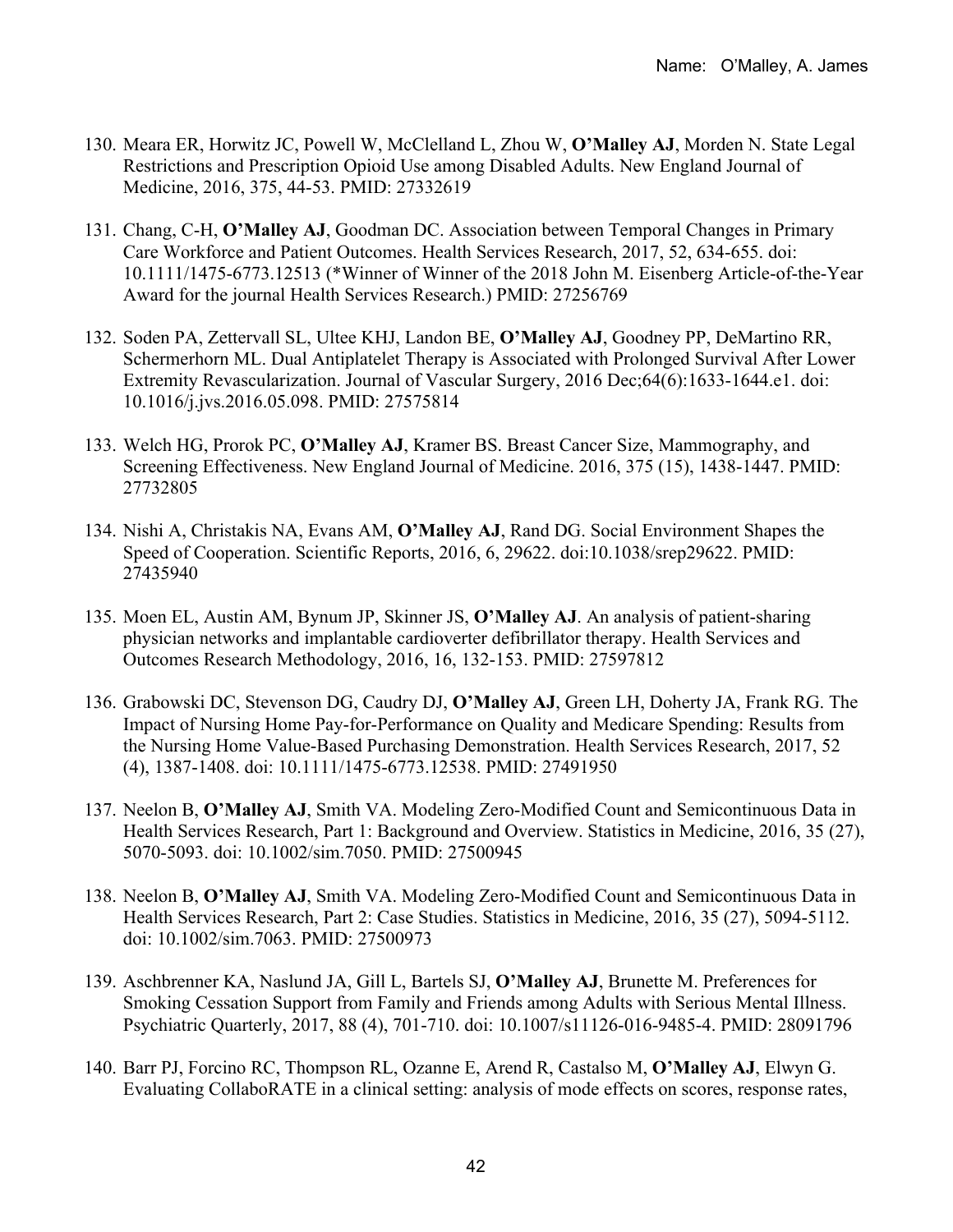and costs of data collection. BMJ Open, 2018 21 (1), 82-89. doi: 10.1111/hex.12588. PMID: 28678426

- 141. Koff MD, Brown JR, Marshall EJ, **O'Malley AJ**, Jensen JT, Heard SO, Longtine K, O'Neill M, Longtine J, Houston D, Robison C, Moulton E, Patel HM, Loftus RW. Frequency of hand decontamination of intraoperative providers and reduction of postoperative healthcare-associated infections: A randomized clinical trial of a novel hand hygiene system. Infect Control Hosp Epidemiol, 2016, 37 (8), 888-895. doi: 10.1017/ice.2016.106. PMID: 27267310
- 142. James P, Seward MW, **O'Malley AJ**, Subramanian SV, Block JP. Changes in the Food Environment over Time: Examining 40 years of data in the Framingham Heart Study. International Journal of Behavioral Nutrition and Physical Activity, 2017, 14, 84, doi:10.1186/s12966-017- 0537-4
- 143. Keating NL, **O'Malley AJ**, Onnela J-P, Landon BE. Assessing the impact of colonoscopy complications on use of colonoscopy among primary care physicians and other connected physicians: an observational study of older Americans. BMJ Open, 7, (6), e014239. doi:10.1136/bmjopen-2016-014239
- 144. Zettervall SL, Schermerhorn ML, Soden PA, McCallum JC, Shean KE, Deery SE, **O'Malley AJ**, Landon BE. The effect of surgeon and hospital volume on mortality after open and endovascular repair of abdominal aortic aneurysms. Journal of Vascular Surgery, 2017, 65 (3), 626-634. PMID: 27988158
- 145. Forcino RC, Barr PJ, **O'Malley AJ**, Arend R, Castaldo MG, Ozanne EM, Percac-Lima S, Stults CD, Tai-Seale M, Thompson R, Elwyn G. Using CollaboRATE, a brief patient-reported measure of shared decision making: Results from three clinical settings in the United States. Health Expectations. 2017, 21, (1), 82-89. doi: 10.1111/hex.12588. PMID: 28678426
- 146. Buck DB, Soden PA, Deery SE, Zettervall SL, Ultee KHJ, Landon BE, **O'Malley AJ**, Schermerhorn ML. Comparison of Endovascular Stent Grafts for Abdominal Aortic Aneurysm Repair in Medicare Beneficiaries. Annals of Vascular Surgery. 2018, 47, 31-42. doi: 10.1016/j.avsg.2017.08.021. PMID: 28890065
- 147. Aschbrenner KA, Naslund JA, Gill L, Hughes T, **O'Malley AJ**, Bartels SJ, Brunette MF. Qualitative Analysis of Social Network Influences on Quitting Smoking among Individuals with Serious Mental Illness. Journal of Mental Health, 2017, 4, 1-7. doi: 10.1080/09638237.2017.1340600. PMID: 28675331
- 148. Landon BE, Keating NL, Onnela J-P, Zaslavsky AM, Christakis NAC, **O'Malley AJ**. Patient-Sharing Networks of Physicians and Healthcare Utilization and Spending Among Medicare Beneficiaries. JAMA Internal Medicine, 2018, 178 (1), 66-73. doi: 10.1001/jamainternmed.2017.5034. PMID: 29181504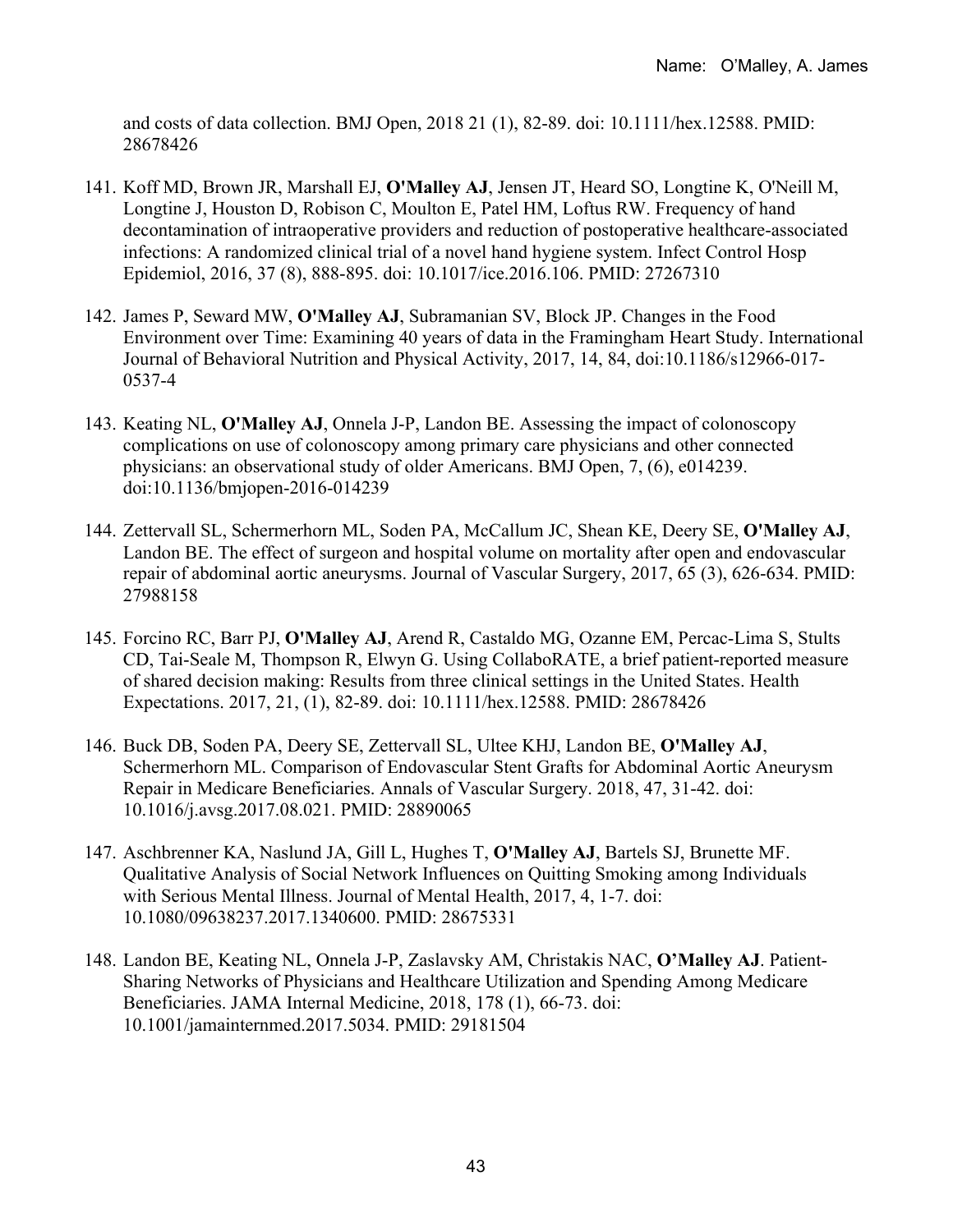- 149. Aschbrenner KA, Bobak CA, Schneider EJ, Nasland JA, Brunette MF, **O'Malley AJ**. Egocentric Social Networks and Smoking Among Adults with Serious Mental Illness. Translational Behavioral Medicine, 2018, 8(4): 531-539. PMID: 30016519
- 150. An C, **O'Malley AJ**, Rockmore DN, Stock CD. Analysis of the U.S. Patient Referral Network. Statistics in Medicine, 2018, 37, (5), 847-866. doi: 10.1002/sim.7565. PMID: 29205445
- 151. Martinez-Camblor P, MacKenzie TA, Staiger D, Goodney PP, and **O'Malley AJ**. Adjusting for bias introduced by instrumental variable estimation in the Cox Proportional Hazards Model. Biostatistics, 2019, 20 (1), 80-96. PMID: 29267847
- 152. Fricano-Kugler C, Getz SA, Williams MR, Zurawel AA, DeSpenza T, Frazel PW, Li M, **O'Malley AJ**, Moen EL, Luikart BW. Nuclear-Excluded Autism-Associated PTEN Mutations Dysregulate Neuronal Growth. Biological Psychiatry. https://doi.org/10.1016/j.biopsych.2017.11.025
- 153. Moen EL, Bynum JPW, Austin AM, Chakraborti G, Skinner JS, **O'Malley AJ**. Assessing variation in implantable cardioverter defibrillator therapy guideline adherence with physician and hospital patient-sharing networks. Medical Care, 2018, 56, (4), 350-357. doi: 10.1097/MLR.0000000000000883. PMID: 29419707
- 154. Deery SE, O'Donnell T, Zettervall SL, Darling J, Shean K, **O'Malley AJ**, Landon BE, Schermerhorn ML. Use of an assistant surgeon does not mitigate the effect of lead surgeon volume on outcomes following open repair of intact abdominal aortic aneurysms. European Journal of Vascular and Endovascular Surgery, 55, (5), 714-719. doi: 10.1016/j.ejvs.2018.02.026. Epub 2018 Mar 31. PMID: 29609964
- 155. Columbo JA, Martinez-Camblor P, MacKenzie TA, Staiger DO, Kang R, Goodney PP, **O'Malley AJ**. A Comparative Analysis of Long-Term Mortality After Carotid Endarterectomy and Carotid Stenting. The Journal of Vascular Surgery, 2017, 66, 104-109. PMID: 29914828
- 156. Kotz D, Lord S, **O'Malley AJ**, Stark L, Marsch LA. Workshop on Emerging Technology and Data Analytics for Behavioral Health. JMIR Research Protocols, 2018, 7(6):e158. PMID: 29925493
- 157. Columbo JA, Martinez-Camblor P, MacKenzie TA, Staiger DO, Kang R, Goodney PP, **O'Malley AJ**. Comparing Long-term Mortality After Carotid Endarterectomy vs Carotid Stenting Using a Novel Instrumental Variable Method for Risk Adjustment in Observational Time-to-Event Data. JAMA Network Open 2018; 1(5): e181676. doi:10.1001/jamanetworkopen.2018.1676. PMID: 30646140
- 158. MacKenzie TA, **O'Malley AJ**, Belekis K. Interpreting the compliers. Reporting of Baseline Characteristics to Accompany Analysis by Instrumental Variables. Epidemiology, 2018, 29(6), 817-820. PMID: 30188381
- 159. An C, **O'Malley AJ**, Rockmore DN. Referral Paths in the U.S. Physician Network. Applied Network Science, 2018, 3(1):20, doi.org/10.1007/s41109-018-0084-1. PMID: 30839747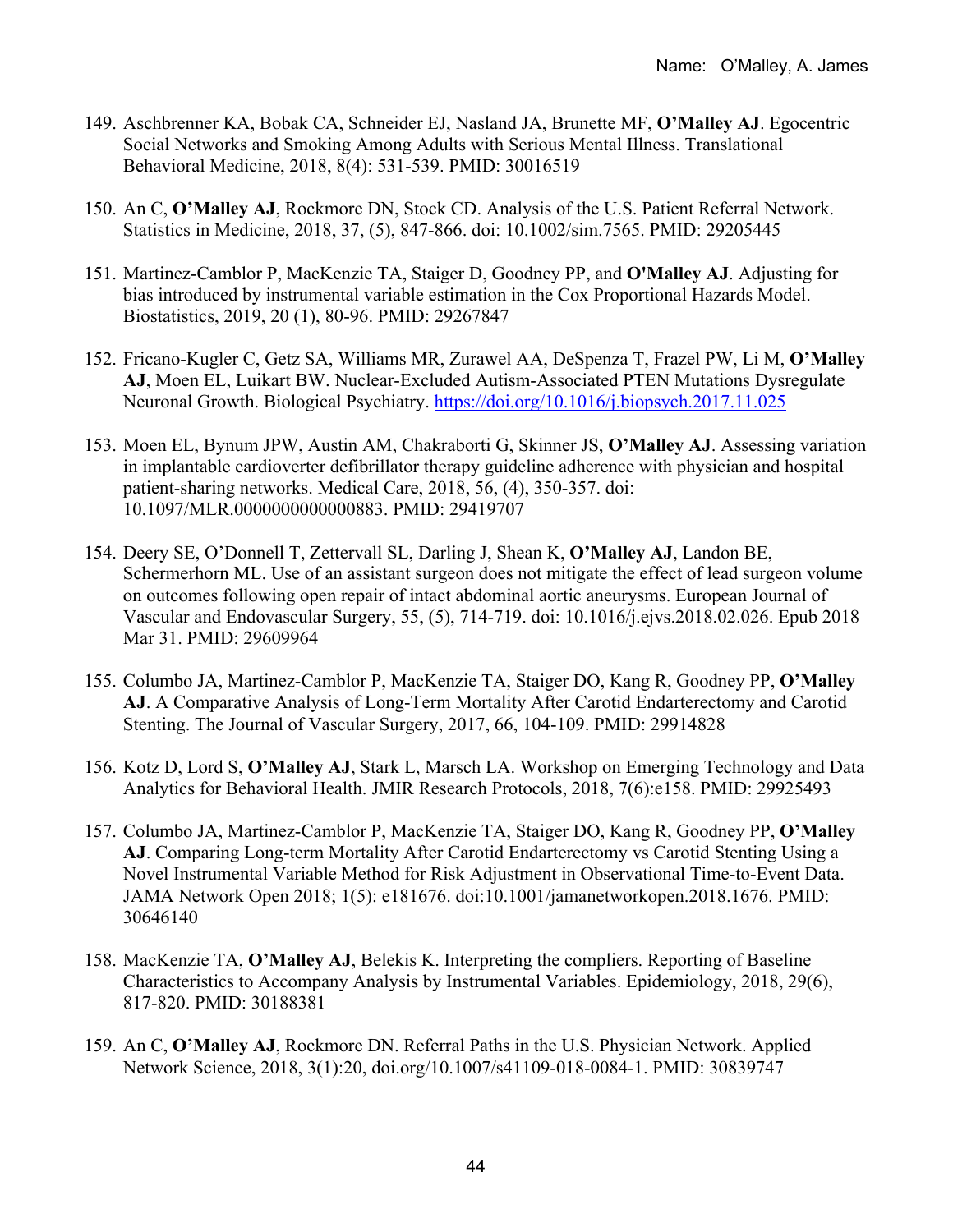- 160. Onnela J-P, **O'Malley AJ**, Keating NL, Landon BE. Comparison of physician networks constructed from thresholded ties versus shared clinical episodes. Applied Network Science, 2018, 3(1), 28. PMID: 30839809
- 161. Bobak CA, Barr PJ, **O'Malley AJ**. Estimation of an inter-rater intra-class correlation coefficient that overcomes common assumption violations in the assessment of health measurement scales. BMC Medical Research Methodology, 2018, 18(1), 93. Doi: 10.1093/tbm/ibx014. PMID: 30016519
- 162. Durand M-A, Song J, Yen R, Sepucha K, Politi M, Dhage S, Rosenkranz K, Margenthaler J, Tosteson A, Crayton E, Jackson S, Bradley A, **O'Malley AJ**, Volk R, Ozanne E, Percac-Lima S, Acosta J, Mir N, Scalia P, Ward A, Elwyn G. Adapting the Breast Cancer Surgery Decision Quality Instrument for Lower Socioeconomic Status: Improving Readability, Acceptability, and Relevance. Medical Decision Making Policy & Practice, 2018, https://doi.org/10.1177/2381468318811839
- 163. Huling J, Yu M, **O'Malley AJ**. Instrumental Variable Based Estimation Under the Semiparametric Accelerated Failure Time Model. Biometrics, 2019, 75(2), 516-527. PMID: 30357822
- 164. Moen EL, Kapadia NS, **O'Malley AJ**, Onega TL. Evaluating breast cancer care coordination at an NCI Comprehensive Cancer Center in rural northern New England using network analysis and geospatial methods. Cancer Epidemiology, Biomarkers and Prevention, 2019, 28(3), 455-461. PMID: 30377204
- 165. **O'Malley AJ**, James P, MacKenzie TA, Byun J, Subramanian SV, Block JP. Modeling a Bivariate Residential-Workplace Neighborhood Effect when Estimating the Effect of Proximity to Fast-Food Establishments on Body Mass Index. Statistics in Medicine, 2019, 38(6), 1013-1035. doi: 10.1002/sim.8039. PMID: 30460712
- 166. Li Z, Lee K, Karagas MR, Madan JC, Hoen AG, **O'Malley AJ**, H Li. Conditional Regression Based on a Multivariate Zero-Inflated Logistic-Normal Model for Microbiome Relative Abundance Data. Statistics in Biosciences, 2018, 10, (3), 587-608. PMID: 30923584
- 167. Furukawa M, Machta R, Barret K, Jones D, Shortell S, Scanlon DP, Plante E, Lewis VA, **O'Malley AJ**, Meara ER, Rich E. Landscape of Health Systems in the United States. Medical Care Research and Review, 2019, doi: 10.1177/1077558718823130. PMID: 30674227
- 168. Barnato AE, **O'Malley AJ**, Skinner JS, Birkmeyer JD. Use of advance care planning billing codes for hospitalized older adults at high risk of dying: A national observational study. Journal of Hospital Medicine, 2019, 14(4), 229-231. PMID: 30933674
- 169. Martinez-Camblor P, MacKenzie TA, Staiger DO, Goodney PP, **O'Malley AJ**. An instrumental variable procedure for estimating Cox models with non-proportional hazards in the presence of unmeasured confounding. Journal of the Royal Statistical Society, Series C (Applied Statistics). 2019, 985. doi: 10.1111/rssc.12341.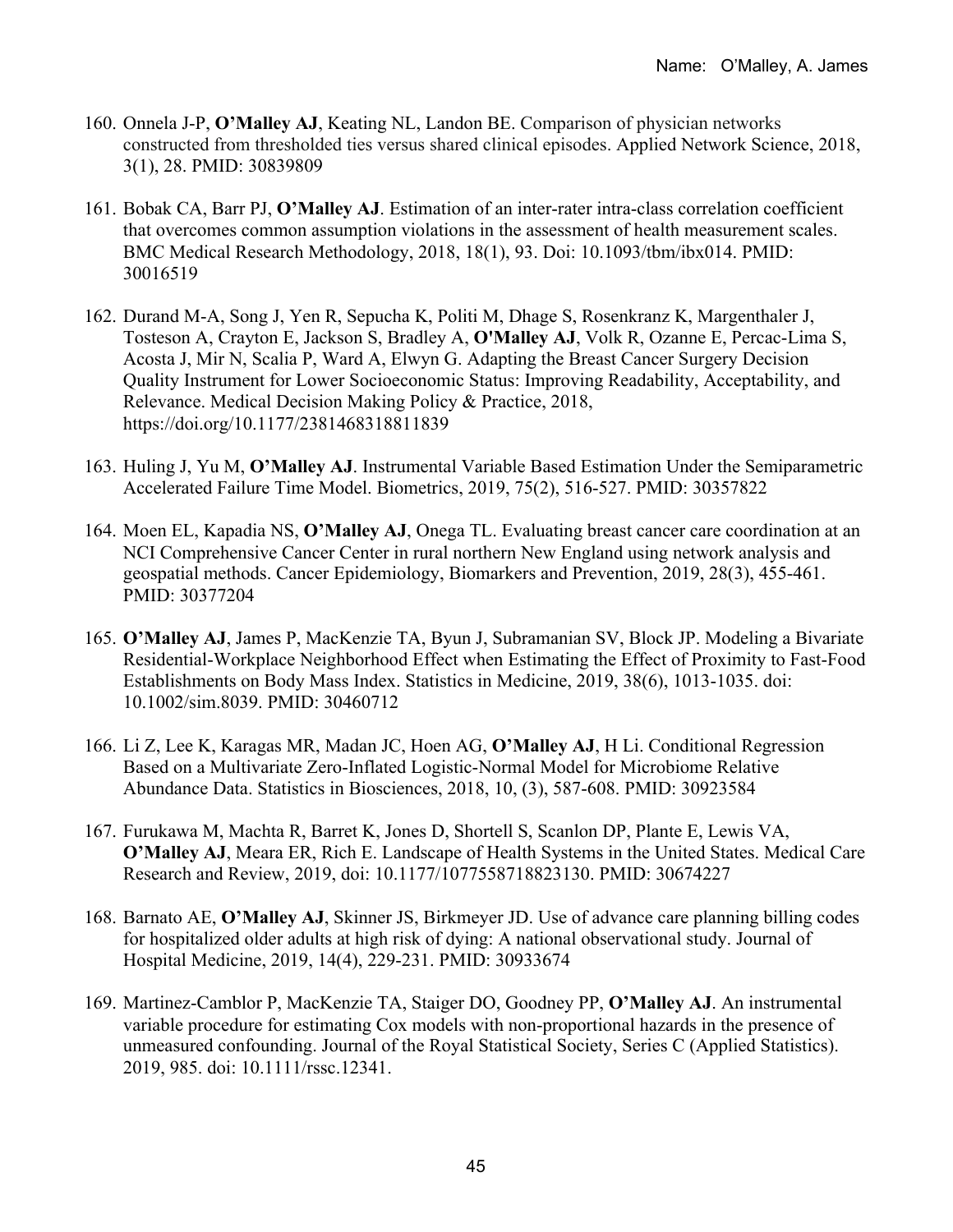- 170. Keating NL, **O'Malley AJ**, Onnela J-P, Gray SW, Landon BE. Influence of Peer Physicians on Intensity of End-of-Life Care for Cancer Decedents. Medical Care, 2019, 57, 6, 468-474. PMID: 31033059
- 171. Moen EL, Bynum JPW, Skinner JS, **O'Malley AJ**. Physician network position and patient outcomes following implantable cardioverter defibrillator therapy. Health Services Research, 2019, 54 (4), 880-889. PMID: 30937894
- 172. Ramkumar N, Martinez-Camblor P, Columbo JA, Osborne NH, Goodney PP, **O'Malley AJ**. Adverse events after atherectomy: Analyzing long-term outcomes of endovascular lower extremity revascularization techniques. Journal of the American Heart Association, 2019, 8(12). doi.org/10.1161/JAHA.119.012081. PMID 31165658
- 173. An C, **O'Malley AJ**, Rockmore DN. Towards intelligent complex networks: the space and prediction of information walks. Applied Network Science, 2019, 4(1), 35. PMID: 31259230
- 174. Takada S, Nyakato V, Nishi A, **O'Malley AJ**, Kakuhikire B, Perkins JM, Christakis NA, Bangsberg DR, Tsai AC. The social network context of HIV stigma: population-based, sociocentric network study in rural Uganda. Social Science and Medicine, 2019, 233, 229-236. PMID: 31229909
- 175. Scalia P, **O'Malley AJ**, Durand MA, Goodney PP, Elwyn G. Presenting time-based risks of stroke and death for Patients facing carotid stenosis treatment options: Patients prefer pie charts over icon arrays. Patient Education and Counseling, 2019, 102(10), 1939-1944. PMID: 31101429
- 176. Columbo JA, Ramkumar N, Martinez-Camblor P, Kang R, Suckow BD, **O'Malley AJ**, Sedrakyan A, Goodney PP. Five-year Reintervention After Endovascular Abdominal Aortic Aneurysm Repair in the Vascular Quality Initiative. Journal of Vascular Surgery, 2019, pii: S0741-5214(19)31735-5. doi: 10.1016/j.jvs.2019.05.057. PMID: 31471231
- 177. Yen RW, Barr P, Cochran NE, Aarts A, Legare F, Reed M, **O'Malley AJ**, Scalia P, Painchaud-Guerard G, Backer GS, Reilly CA, Elwyn G, Durand M-A. Medical students' knowledge and attitudes towards shared decision-making: results from a multinational cross-sectional survey. Medical Decision Making Policy and Practice, 2019, 4(2), doi: 10.1177/2381468319885871. PMID: 31742232
- 178. Emeny RT, Chang C-H, Skinner JS, **O'Malley AJ**, Smith J, Chakraborti G, Rosen CJ, Morden NE. Association of Receiving Multiple Concurrent Fracture-Associated Drugs With Hip Fracture Risk. JAMA Network Open, 2019, 2(11): e1915348. doi: 10.1001/jamanetworkopen.2019.15348. PMID: 31722031
- 179. Forcino RC, Thygeson M, Barr PJ, **O'Malley AJ**, Meinders MJ, Westert GP, Elwyn G. Do CollaboRATE scores reflect differences in perceived shared decision making across diverse patient populations? Evidence from a large-scale patient experience survey in the US. Journal of Patient Experience, 2019, doi: 10.1177/2374373519901039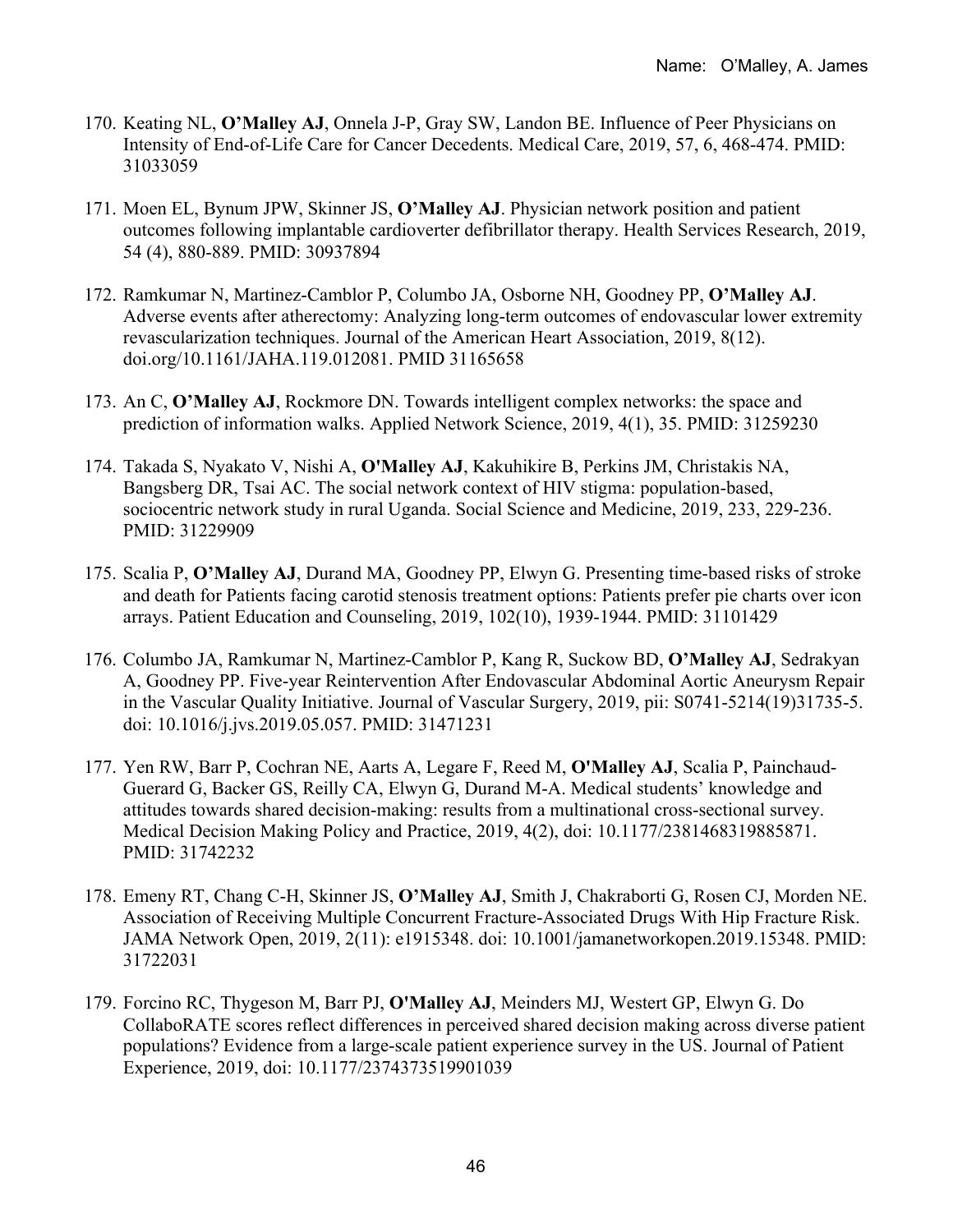- 180. Forcino RC, Thygeson M, Barr PJ, **O'Malley AJ**, Meinders MJ, Westert GP, Elwyn G. Measuring Patient-Reported Shared Decision-Making to Promote Performance Transparency and Value-Based Payment: Assessment of collaboRATE's Group-Level Reliability. Journal of Patient Experience, 2019, 1-7
- 181. Keating NL, **O'Malley AJ**, Onnela JP, Gray SW, Landon BE. Association of Physician Peer Influence With Subsequent Physician Adoption and Use of Bevacizumab, JAMA Network Open, 2020, Jan 3(1): e191858
- 182. **O'Malley AJ**, Moen EL, Bynum JPW, Austin AM, Skinner JS. Modeling Peer Effect Modification by Network Position: The Diffusion of Implantable Cardioverter Defibrillators in the US Hospital Network. Statistics in Medicine, 2020, 39(8), 1125-1144. PMID: 31925971
- 183. **O'Malley AJ**, Park S. A Novel Cluster Sampling Design that Couples Multiple Surveys to Support Multiple Inferential Objectives. Health Services and Outcomes Research Methodology, 2020, 20, 85-110.
- 184. Gilstrap L, Skinner JS, Glassers B, **O'Malley AJ**, Barnato AE, Tosteson ANA, Austin AM. Opportunities and Challenges of Claims-Based Quality Assessment: The Case of Postdischarge β-Blocker Treatment in Patients With Heart Failure With Reduced Ejection Fraction: Cardiovascular Quality and Outcomes, 2020, 13 (3), doi.org/10.1161/CIRCOUTCOMES.119.006180
- 185. Fisher ES, Shortell SM, **O'Malley AJ**, Fraze TK, Wood A, Palm M, Colla CH, Rosenthal MB, Rodriguez HP, Lewis VA, Woloshin S, Shah N, Meara E. Financial Integration's Impact On Care Delivery And Payment Reforms: A Survey Of Hospitals And Physician Practices. Health Affairs, 2020, 39 (8), 1302-1311.
- 186. Jacobson N, Lekkas D, Price G, Song M, **O'Malley AJ**, Barr PJ. Flattening the Mental Health Curve: COVID-19 Stay-at-Home Orders are Associated with Alterations in Mental Health Search Behavior in the United States. In press: JMIR Mental Health
- 187. Levy J, **O'Malley AJ**. Don't Dismiss Logistic Regression: The Case for Sensible Extraction of Interactions in the Era of Machine Learning. In Press: BMC Medical Research Methodology
- 188. Yen RW, Durand MA, Harris C, Cohen S, Ward A, **O'Malley AJ**, Schubbe D, Saunders CH, Elwyn G. Text-only and picture conversation aids both supported shared decision making for breast cancer surgery: analysis from a cluster randomized trial. In press: Patient Education and Counseling.
- 189. Kerr S, Hudenko W, Godfrey D, Lundgren S, **O'Malley AJ**, Sharp C. Validation of the Emotional Tone Index for Families (ETIF): A multi-informant measure of emotional closeness. In press: Family Process.
- 190. Mohan D, Sacks OA, **O'Malley AJ**, Rudolph M, Bynum JPB, Murphy M, Barnato AE. A new standard for Advance Care Planning (ACP) conversations in the hospital: Results from a Delphi panel. In press: Journal of General Internal Medicine.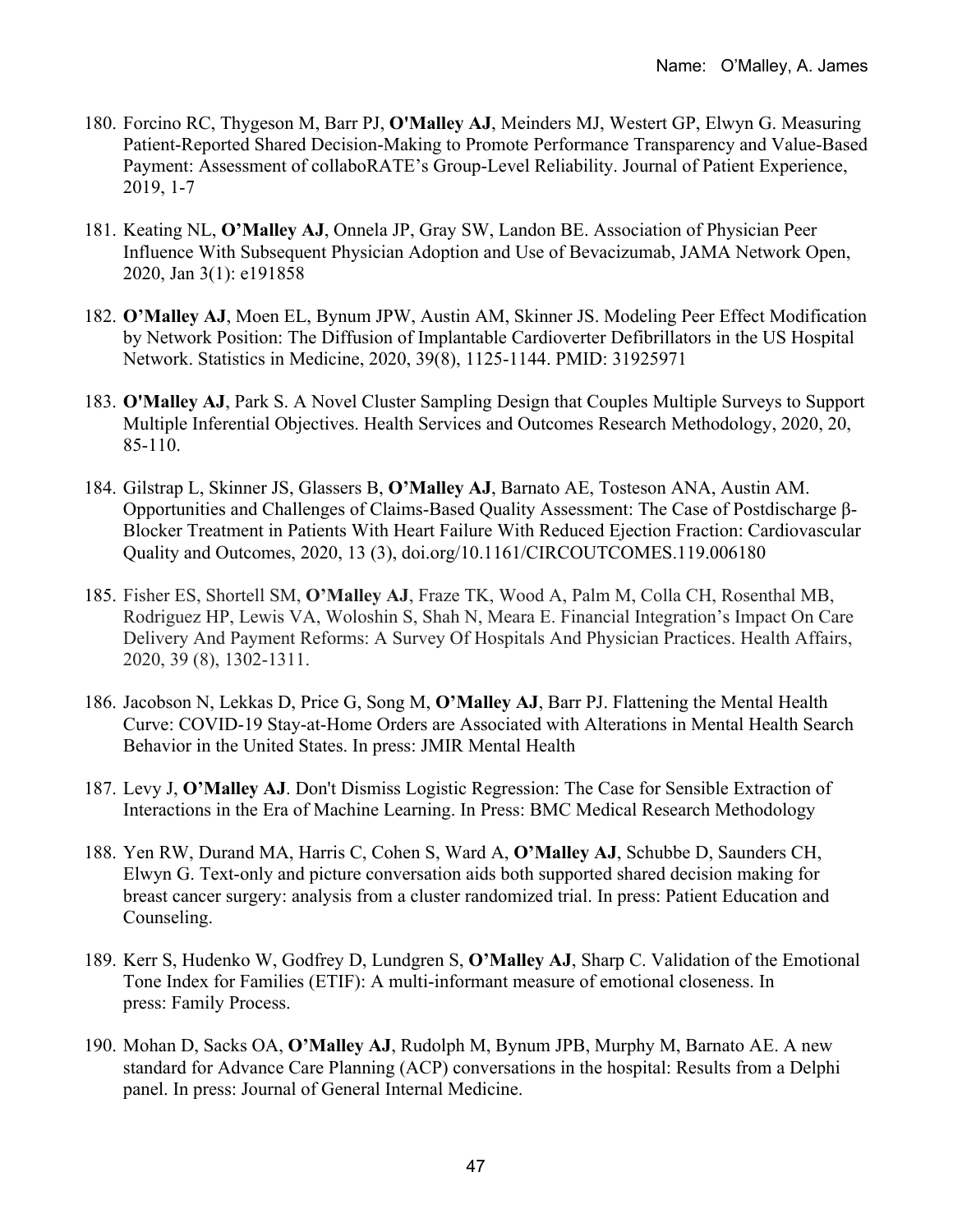- 191. Martinez-Camblor P, MacKenzie TA, Staiger DO, Goodney PP, **O'Malley AJ**. Summarizing causal differences in survival curves in the presence of unmeasured confounding. In press: The International Journal of Biostatistics.
- 192. Durand M-A, Yen RW, **O'Malley AJ**, Schubbe S, Politi MC, Saunders CH, Dhage S, Rosenkranz K, Margenthaler J, Tosteson ANA, Crayton E, Jackson S, Bradley A, Walling L, Marx CM, Volk RJ, Sepucha K, Ozanne E, Percac-Lima S, Bergin E, Goodwin C, Miller C, Harris C, Barth RJ, Aft R, Feldman S, Cyr AE, Angeles CV, Jiang S, Elwyn G. What Matters Most: Randomized Controlled Trial of Breast Cancer Surgery Conversation Aids Across Socioeconomic Strata. Cancer, 2021,127(3), 422-436
- 193. Poletti M, Yen RW, Elwyn G, **O'Malley AJ**, Saunders CH, Schubbe D, Forcino RC, Durand M-A. Women who are young, non-white, with low SES report high financial toxicity up to 1 year from breast cancer surgery: mixed-effects regression analysis. The Oncologist, 26(1), e142-e156, https://doi.org/10.1002/onco.13544
- 194. **O'Malley AJ**, Onnela J-P, Keating NL, Landon BE. The Impact of Sampling Patients on Measuring Physician Patient-Sharing Networks Using Medicare Data. Health Services Research., 2021, 56 (2), 323-333. PMID: 33090491, PMCID: PMC7968944, doi: 10.1111/1475-6773.13568
- 195. Forcino RC, Meinders MJ, Engel JA, **O'Malley AJ**, Elwyn G. Routine patient-reported experience measurement of shared decision-making in the USA: a qualitative study of the current state according to frontrunners. BMJ Open 2020;10:e037087. doi: 10.1136/bmjopen-2020-037087
- 196. Landon BE, Onnela JP, Meneades L, **O'Malley AJ**, Keating NL. Assessment of Racial Disparities in Primary Care Physician Subspecialty Referrals. JAMA Network Open, 4(1), e2029238.
- 197. Durand MA, Yen RW, **O'Malley AJ**, Elwyn G, Mancini J. Examining the association between graph literacy, health literacy, and numeracy in a Medicaid eligible population. In Press: PLOS ONE
- 198. Li Z, Tian L, **O'Malley AJ**, Karagas MR, Hoen AG, Christensen BC, Madan JC, Wu Q, Gharaibeh RZ, Jobin C, Li H. IFAA: Robust association identification and Inference For Absolute Abundance in microbiome analyses. In Press: Journal of the American Statistical Association
- 199. Shortell S, Gottlieb DJ, Martinez-Camblor P, **O'Malley AJ**. Hospital Based Health Systems 20 Years Later: A Taxonomic Analysis To Help Guide The future. In Press: Health Services Research
- 200. Smulowitz PB, **O'Malley AJ**, Zaborski L, McWilliams JM, Landon BE. Variation In Emergency Department Admission Rates Among Medicare Patients: Does The Physician Matter? Health Affairs (Millwood). 2021 Feb;40(2):251-257. doi: 10.1377/hlthaff.2020.00670. PMID: 33523749
- 201. Gilstrap LG, Austin AM, Gladders B, Goyal P, **O'Malley AJ**, Barnato AE, Tosteson ANA, Skinner JS. The association between neurohormonal therapy and motality in older adults with heart failure with reduced ejection fraction. Journal of the American Geriatrics Society, 2021, 1-10.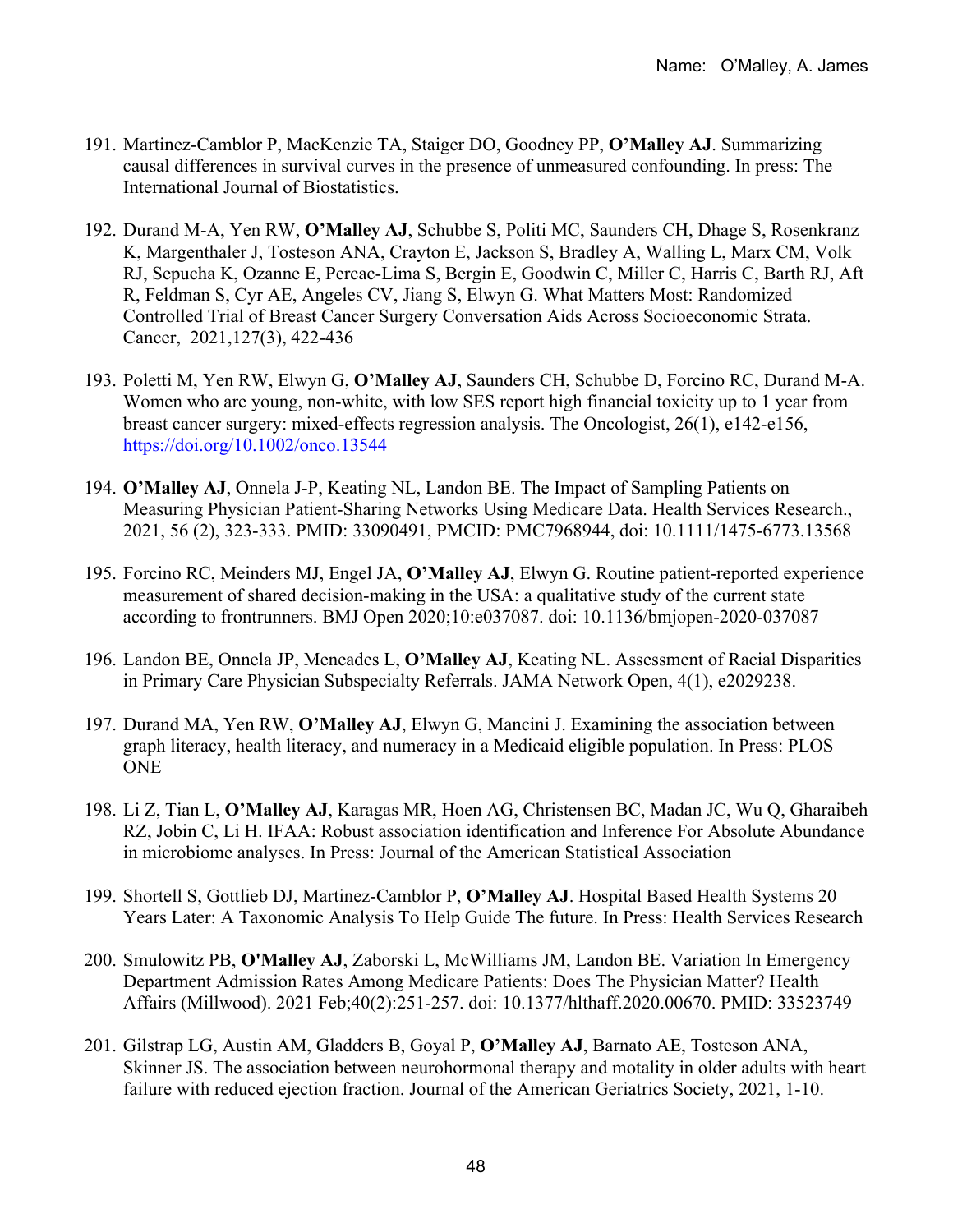- 202. Leyenaar JK, Schaefer A, Wasserman JR, Moen EL, **O'Malley AJ**, Goodman DC. Infant Mortality Associated With Prenatal Opioid Exposure. In Press: JAMA Pediatrics
- 203. Columbo JA, Martinez-Camblor P, **O'Malley AJ**, Stone DH, Kashyap VS, Powell RJ, Schermerhorn ML, Malas M, Nolan BW, Goodney PP. Association of Adoption of Transcarotid Artery Revascularization With Center-Level Perioperative Outcomes. In Press: JAMA Network Open.
- 204. Zipkin R, Schaefer A, Chamberlin M, Onega T, **O'Malley AJ**, Moen EL (2021, In Press). Surgeon and medical oncologist peer network effects on the uptake of the 21-gene breast cancer recurrence score assay. Cancer Med. PMCID: In Press: PMC Journal.
- 205. Levy DE, Pachucki MC, **O'Malley AJ**, Thorndike AN. Evidence of peer influence on the healthfulness of food choices in an employee population. In Press: Nature Human Behavior.
- 206. MacKenzie TA, Martinez-Camblor P, **O'Malley AJ**. Time Dependent Hazard Ratio Estimation Using Instrumental Variables Without Conditioning on an Omitted Covariate. In Press: BMC Methodology
- 207. Schubbe DC, Yen RW, Saunders CH, Elwyn G, Forcino RC, **O'Malley AJ**, Politi MC, Margenthaler J, Volk RJ, Sepucha K, Ozanne E, Percac-Lima S, Bradley A, Goodwin C, van den Muijsenbergh M, Aarts JWM, Scalia P, Durand MA. Implementation and sustainability factors of two early-stage breast cancer conversation aids in diverse practices. In Press: Implementation Science
- 208. Yen RW, Smith J, Engel AJ, Muscat D, Smith-Lickess S, Mancini J, Perez LP, Elwyn G, **O'Malley** AJ, Leyenaar J, Mac O, Giguere A, Housten A, Langford A, McCaffery K, Durand MA. A systematic review and meta-analysis of patient decision aids for socially disadvantaged populations: update from the International Patient Decision Aid Standards (IDPAS). In Press: Medical Decision Making
- 209. Gilstrap LG, Austin AM, **O'Malley AJ**, Gladders B, Barnato AE, Tosteson ANA, Skinner JS. Association between Beta-Blockers and Mortality and Readmission in Older Patients with Heart Failure: An Instrumental Variable Analysis. In Press: Journal of General Internal Medicine
- 210. Scalia P, Schubbe DC, Lu ES, Durand MA, Frascara J, Noel G, **O'Malley AJ**, Elwyn G. Comparing the impact of an icon array versus a bar graph on preference and understanding of risk information: results from an online, randomized study. In press: PLOS ONE
- 211. Emond JA, **O'Malley AJ**, Neelon B, Kravitz RM, Østbye T, Benjamin-Neelon SE. Associations between daily screen time and sleep in a racially and socioeconomically diverse sample of US infants: a prospective cohort study. In Press: BMJ Open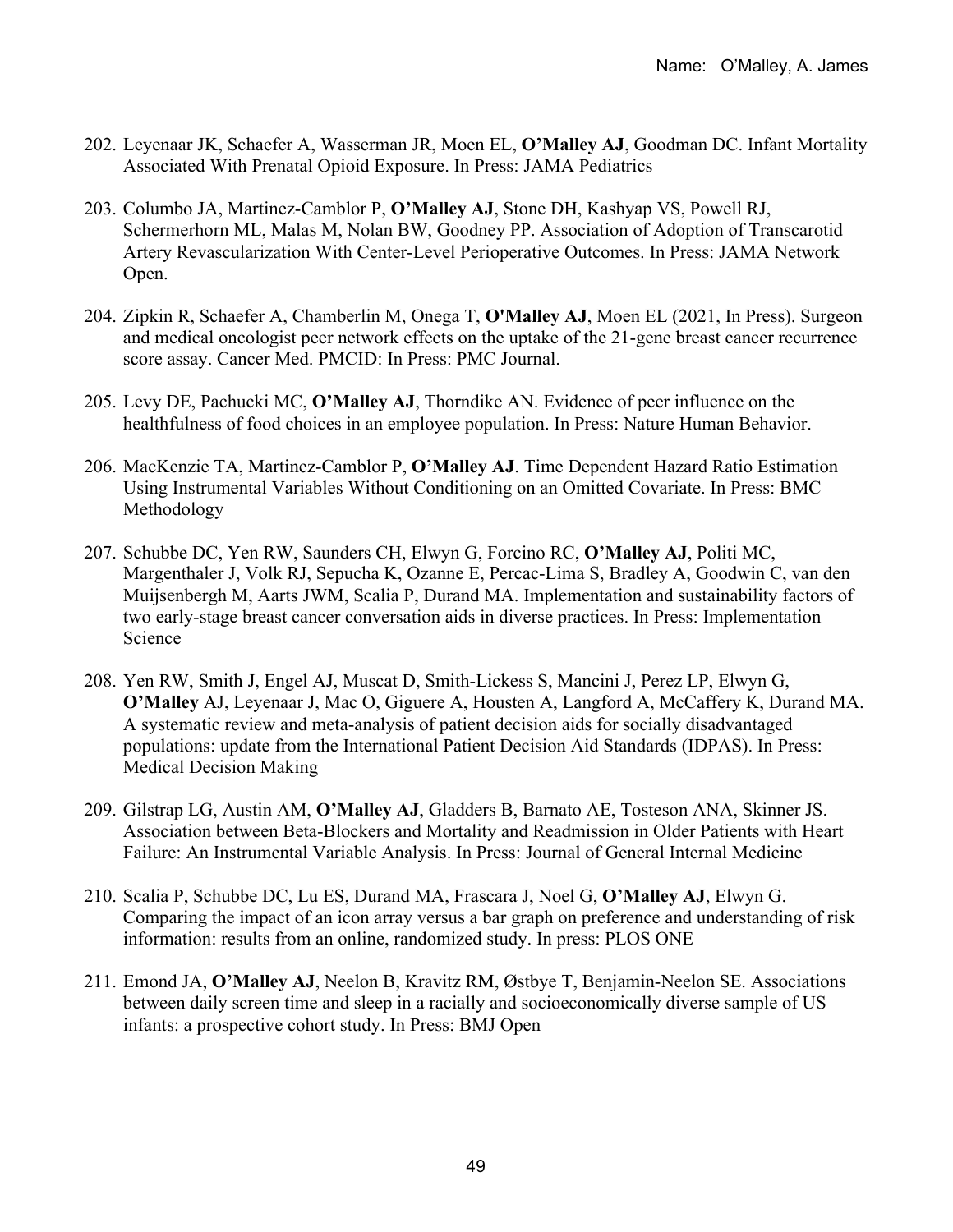212. Newton HE, Busch S, Brunette M, Maust D, **O'Malley AJ**, Meara ER. Implementation of Collaborative Care for Depressive Disorder Treatment among Accountable Care Organizations. In Press: Medicine

#### **Book chapters (Peer-reviewed):**

- 1. **O'Malley AJ**, Neelon BH. Using structural equation, latent factor and latent class models to accommodate heterogeneity. In: Anthony J. Culyer (ed.), Encyclopedia of Health Economics, Vol 2. San Diego: Elsevier; 2014. pp. 131-140.
- 2. Neelon B, **O'Malley AJ**. (2019) Two-Part Models for Zero-Modified Count and Semicontinuous Data. In: Levy A, Goring S, Gatsonis C, Sobolev B, van Ginneken E, Busse R. (eds) Health Services Evaluation, Chapter 28, pp. 695-716. Health Services Research. Springer, New York, NY
- 3. **O'Malley AJ**, Onnela JP (2019) Introduction to Social Network Analysis. In: Levy A, Goring S, Gatsonis C, Sobolev B, van Ginneken E, Busse R (eds) Health Services Evaluation, Chapter 26, pp. 617-660. Health Services Research. Springer, New York, NY
- 4. An C, **O'Malley AJ**, Rockmore DN (2019) Walk Prediction in Directed Networks. In: Aiello L., Cherifi C., Cherifi H., Lambiotte R., Lió P., Rocha L. (eds) Complex Networks and Their Applications VII. COMPLEX NETWORKS 2018. Studies in Computational Intelligence, vol 812, pp. 15-27. Springer, Cham. DOI: https://doi.org/10.1007/978-3-030-05411-3\_2

#### **Protocols (Peer-reviewed):**

- 1. Durand MA, Yen RW, **O'Malley AJ**, Politi MC, Dhage S, Rosenkranz K, Weichman K, Margenthaler J, Tosteson ANA, Crayton E, Jackson S, Bradley A, Volk RJ, Sepucha K, Ozanne E, Percac-Lima S, Song J, Acosta J, Mir N, Elwyn G. What matters most: protocol for a randomized controlled trial of breast cancer surgery encounter decision aids across socioeconomic strata. BMC Public Health, 2018, 18(1):241. PMID: 29439691
- 2. Schott SL, Danneberg MD, Dodge SE, Schoonmaker JA, Caisse MM, Barr PJ, **O'Malley AJ**, Bruce ML. Heart sounds: a pilot randomised trial to determine the feasibility and acceptability of audio recordings to improve discharge communication for cardiology inpatients protocol. Open Heart, 2019, 6(2):e001062. PMID: 31363416
- 3. Scalia P, Durand MA, Forcino RC, Schubbe D, Barr PJ, O'Brien N, **O'Malley AJ**, Foster T, Politi MC, Laughlin-Tommaso S, Banks E, Madden T, Anchan RM, Aarts JWM, Velentgas P, Balls-Berry J, Bacon C, Adams-Foster M, Mulligan CC, Venable S, Cochran NE, Elwyn G. Implementation of the uterine fibroids Option Grid patient decision aids across five organizational settings: a randomized stepped-wedge study protocol. Implementation Science, 2019, 14(1), 88. doi: 10.1186/s13012-019-0933-z. PMID: 31477140
- 4. Leyenaar JK, McDaniel CE, Acquilano S, Schafer A, Bruce ML, **O'Malley AJ**. Comparative effectiveness of direct admission and admission through emergency departments for children: a randomized stepped wedge study protocol. Trials, 2020, 21:988. doi: 10.1186/s13063-020-04889-9.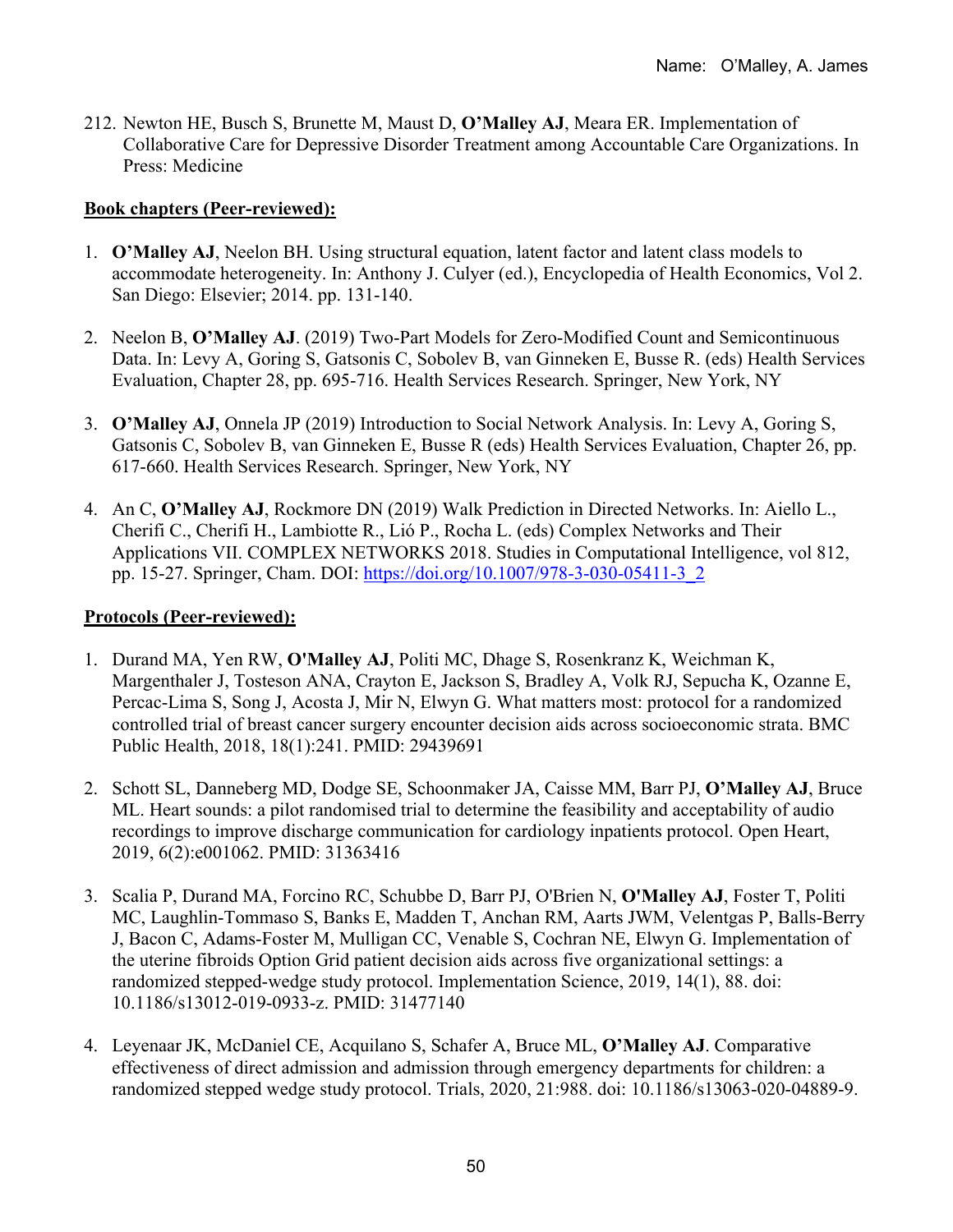5. Mohan D, **O'Malley AJ**, Chelen J, MacMartin M, Murphy M, Rudolph M, Barnato AE. A videogame intervention to increase advance care planning conversations by hospitalists with older adults: study protocol for a stepped wedge clinical trial. *BMJ Open*. 2021; Forthcoming

#### **Letters to the editor, commentaries and book reviews:**

- 1. Schermerhorn ML, **O'Malley AJ**, Landon BE. Endovascular versus Open Repair of Abdominal Aortic Aneurysms – Reply. New England Journal of Medicine, 2008, 358, 2645-2645.
- 2. Subramanian SV, **O'Malley AJ**. The futility in comparing mixed and marginal approaches to modeling neighborhood effects. Epidemiology 2010, 21, 475-478. PMID: 20539108
- 3. **O'Malley AJ**. Commentary on Separated at Birth: Statisticians, Social Scientists and Causality in Health Services Research by Bryan Dowd. Health Services Research, 2011, 46, 430-436.
- 4. Love TE, **O'Malley AJ**. Introduction to the Special Issue: Recap of the Ninth International Conference on Health Policy Statistics. Health Services and Outcomes Research Methodology, 12, 81-83
- 5. Schermerhorn ML, **O'Malley AJ**, Landon, BE. Long-Term Outcomes of Abdominal Aortic Aneurysm Repair – Reply. New England Journal of Medicine, 2015, 373 (21), 2088-2089.
- 6. **O'Malley AJ**, Wong S. Crystal ball or Magic8 ball? Reply hazy, try again. Commentary on: Variability in Predictions from Online Tools: A Demonstration Using Internet-Based Melanoma Predictors by Zabor et al. Annals of Surgical Oncology, 25(8), 2111-2113. doi: 10.1245/s10434-018- 6536-0. PMID: 29786127
- 7. **O'Malley AJ**, Bansal A. A Conversation including 39 Questions with Anirban Basu. Health Services and Outcomes Research Methodology, 2018, 18 (4), 287-297.
- 8. **O'Malley AJ**. Review of Methods in Comparative Effectiveness Research by Constantine A Gatsonis and Sally C. Norton. Biometrics, 2019, 75 (1), 358-360.
- 9. **O'Malley AJ**. Plausibility and the Benefit of Theoretical Reasoning: Comment on Austin Bradford-Hill (1965). Accepted for Publication: Observational Studies

### **Open access reviewer reports:**

1. **O'Malley AJ**. Referee Report For: Respondent driven sampling of wheelchair users: A lack of traction? [version 1; referees: 3 approved with reservations]. F1000Research 2016, 5:753 (doi: 10.5256/f1000research.9259.r14896)

### **Thesis**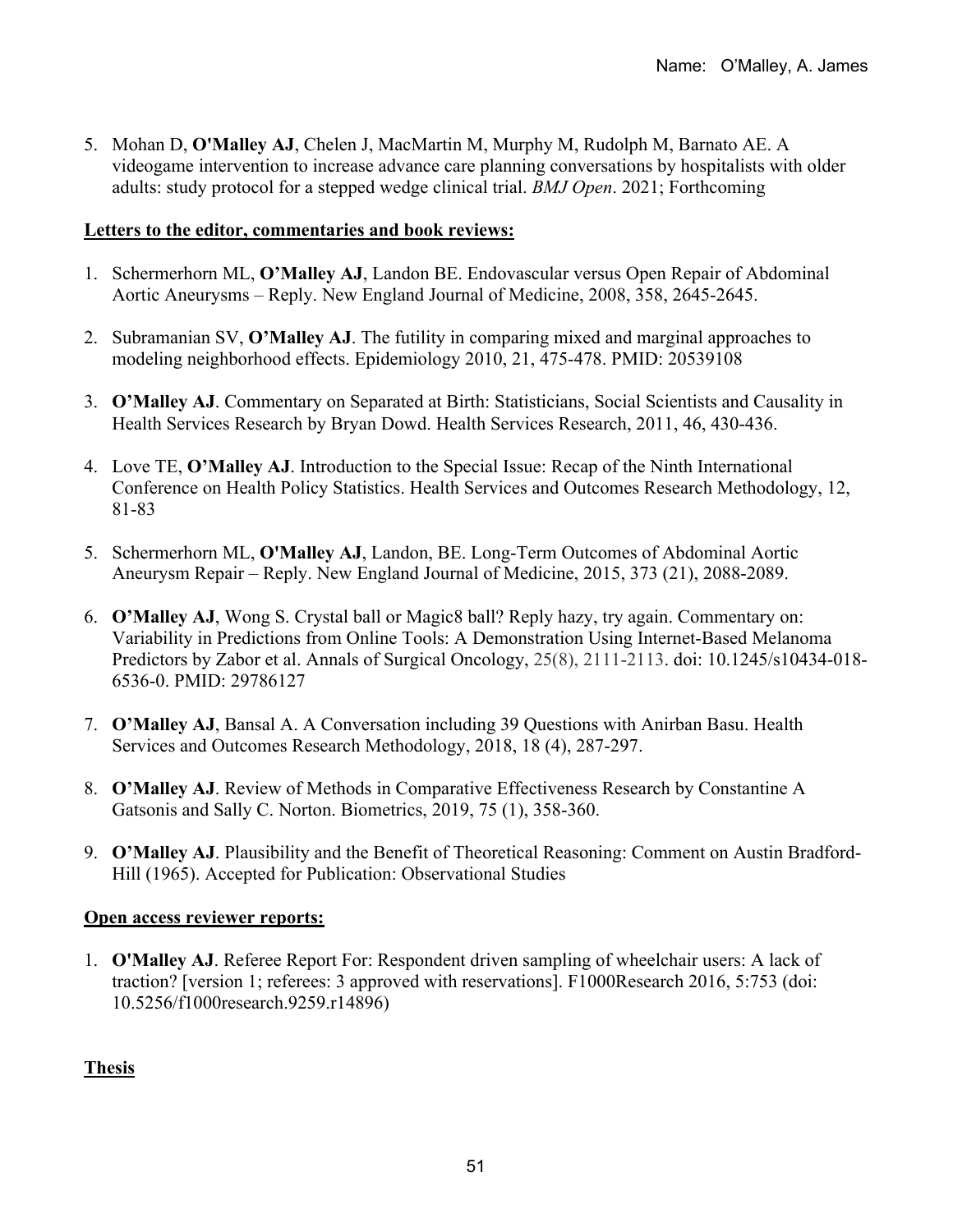**O'Malley AJ**. Some New Considerations for the Statistical Analysis of an Assay. Christchurch, New Zealand: University of Canterbury; 1999.

#### **Abstracts:**

- 1. Zou KH, **O'Malley AJ**, Caudry DJ, Tempany CM, McNeil BJ. Bayesian statistical hierarchical nonlinear regression models for ROC analysis: The accuracy of diagnostic markers for prostate cancer staging: An RDOG experience. Radiology, 2001, 221, 426-426 (Supplement S).
- 2. **O'Malley AJ**, Mauri L, Kuntz RE, Normand S-LT. New statistical methods for detecting improvements in and developing recommendations for using medical devices: Coronary artery stents. Circulation, 2002, 106, E97-E98 (Meeting Abstract P119).
- 3. Murkofsky RL, Marcantonio ER, **O'Malley AJ**, Caudry DJ, Buchanan JL. Hospitalization of Nursing Home Residents: Findings from an expert panel. Journal of General Internal Medicine, 2003, 18, 197-197 (Supplement 1)
- 4. Hassett M, Pakes J, **O'Malley AJ**, Newhouse J, Earle CMC. Chemotherapy-related serious adverse events and health care expenditures among commercially insured women with breast cancer. Journal of Clinical Oncology, 2005, 23, 528S-528S (Supplement S).
- 5. **O'Malley AJ**, Marcantonio ER, Murkofsky RL, Caudry DJ, Buchanan JL. Deriving and Validating a Model of the Necessity to Hospitalize Nursing Home Residents. AcademyHealth Meeting, 2005 (P217).
- 6. Landon BE, Hicks LS, **O'Malley AJ**, Keegan T, Lieu T, McNeil BJ, Guadagnoli E. Improving chronic disease management for underserved populations: A national evaluation of the HRSA health disparities collaboratives. Journal of General Internal Medicine, 2006, 21, 72-72 (Supplement 4).
- 7. Coolong A, **O'Malley AJ**, Baim DS, Kuntz RE, Cutlip DE, Mauri L. Validation of Model Predicting 30-day Major Adverse Cardiac Events in Saphenous Vein Graft Percutaneous Coronary Intervention. Journal of the American College of Cardiology, 2008, 51, B79-B79 (Supplement B).
- 8. Murkofsky RL, Marcantonio ER, **O'Malley AJ**, Caudry DJ, Buchanan JL. Influence of resident and facility factors on the hospitalization of nursing home residents: Findings from an expert panel. Journal of General Interval Medicine, 2008, 23, 329-329 (Supplement 2).
- 9. Buck DB, Landon BE, **O'Malley AJ** et al. Comparison of Endovascular Stent Grafts for Abdominal Aortic Aneurysm Repair in Medicare Patients. Journal of Vascular Surgery, 2015, 61 (6), S84.
- 10. Durand MA, Song J, Sepucha K, Politi MC, Dhage S, Rosenkranz K, Margenthaler J, Tosteson ANA, Crayton E, Jackson S, Bradley A, **O'Malley AJ**, Volk RJ, Ozanne E, Percac-Lima S, Acosta J, Mir N, Scalia P, Ward A, Elwyn G. Adapting the Breast Cancer Surgery Decision Quality Instrument for Lower Socioeconomic Status: Improving Readability, Acceptability, and Relevance. Medical Decision Making Policy and Practice, 2018, 3(2).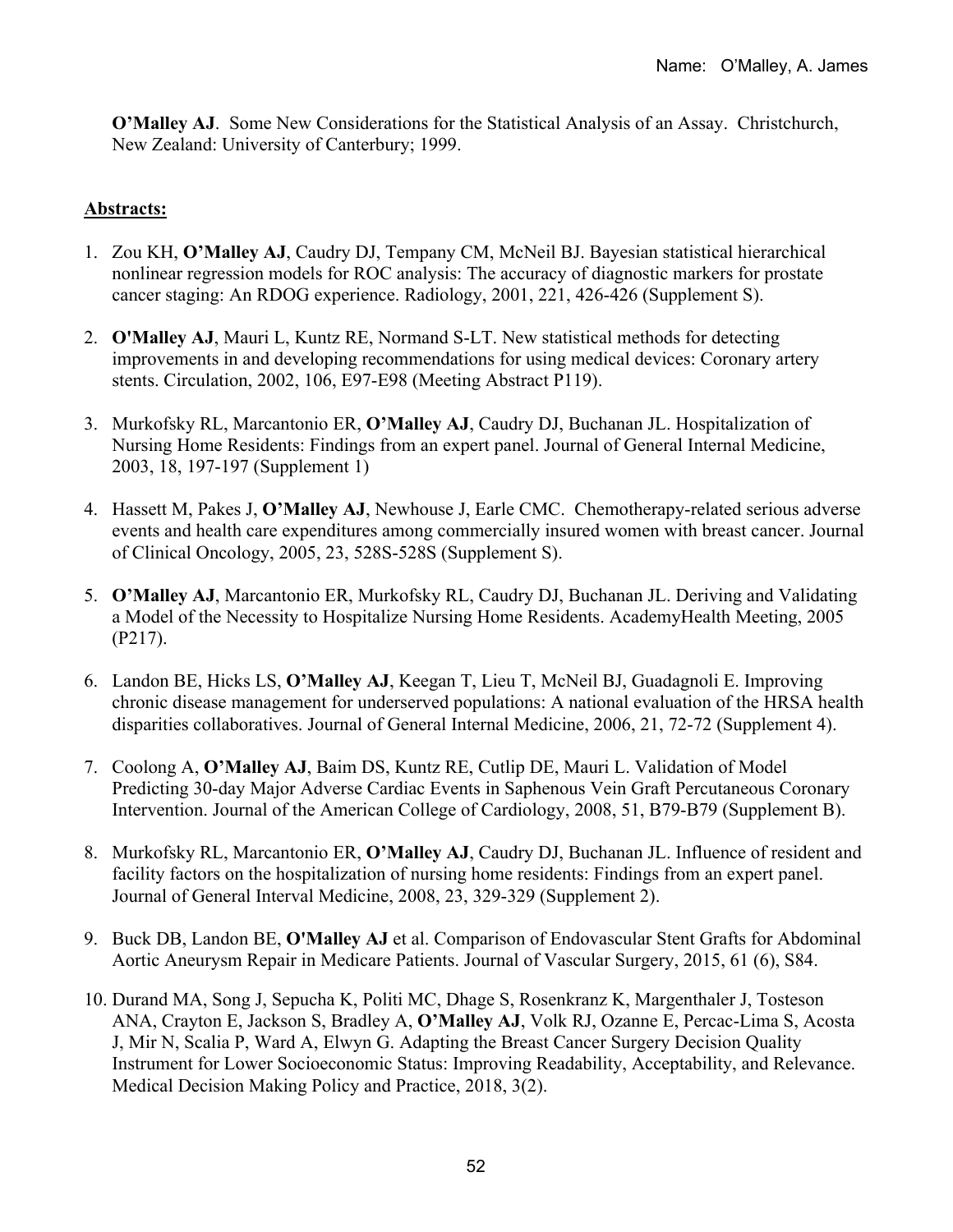11. Columbo JA, Martinez-Camblor P, **O'Malley AJ**, Suckow BD, Hoel AW, Stoen DH, Schanzer A, Schermerhorm ML, Sedrakyan A, Goodney PP. Long-term Reintervention After Endovascular Abdominal Aortic Aneurysm Repair in the Vascular Quality Initiative. Annals of Surgery, 2019, doi: 10.1097/SLA.0000000000003446. PMID: 31290764

#### **B. Non-peer-reviewed publications in print or other media**

### **Original articles:**

- **1. O'Malley AJ**. Radioimmunoassay Analysis: An Overview. In: Neyland J, Clark M, editors. Proceedings of the NZSA Conference: Research in the Learning of Statistics, 1996, 62-66.
- **2. O'Malley AJ**, Normand S-LT, Kuntz RE. Power Calculation For Historically-Controlled Clinical Trials. ASA Proceedings of the Bayesian Statistical Sciences Section, 2000, 72-77.
- **3.** Zou KH, **O'Malley AJ**. Bayesian Regression Methodology for Receiver Operating Characteristic Curve Analysis. Applied Stochastic Models and Data Analysis, Proceedings of 10<sup>th</sup> International Symposium, 2001, 1043-1048.
- **4. O'Malley, AJ**, Zou, KH. Bayesian Hierarchical Transformation Models For Receiver Operating Characteristic Curve Analysis. ASA Proceedings of the Health Policy Statistics Section. 2002, 2541- 2550.
- **5. O'Malley AJ**, Normand S-LT. Likelihood Methods for All-Or-Nothing Treatment Noncompliance and Subsequent Nonresponse in Randomized Trials. ASA Proceedings of the Biometrics Section 2003, 3087-3106.
- 6. **O'Malley AJ**, Zaslavsky AM. Cluster-Level Factor Analysis for Survey Data with Structured Nonresponse. ASA Proceedings of the Biopharmaceutical Section 2003, 3095-3106.
- 7. **O'Malley AJ**, Zaslavsky AM. Implementation of cluster-level covariance analysis for survey data with structured nonresponse. ASA Proceedings of the Health Policy Section 2004, 1907-1914.
- 8. **O'Malley AJ**, Zaslavsky AM. Optimal Survey Design When Nonrespondents are Subsampled for Followup. ASA Proceedings of the Survey Research Methods Section 2007, 3268-3273.
- 9. **O'Malley AJ**, Christakis NA. The Role of Health and Health Traits in the Longitudinal Formation and Dissolution of Friendship Ties. ASA Proceedings of the Health Policy Statistics Section 2008, 4290-4297.
- 10. **O'Malley AJ**, Frank RG, Normand S-LT. Comparing Traditional Instrumental Variables Estimation to Parametric Modeling of a Problem in Health Policy. ASA Proceedings of the Health Policy Statistics Section 2008, 1181-1188.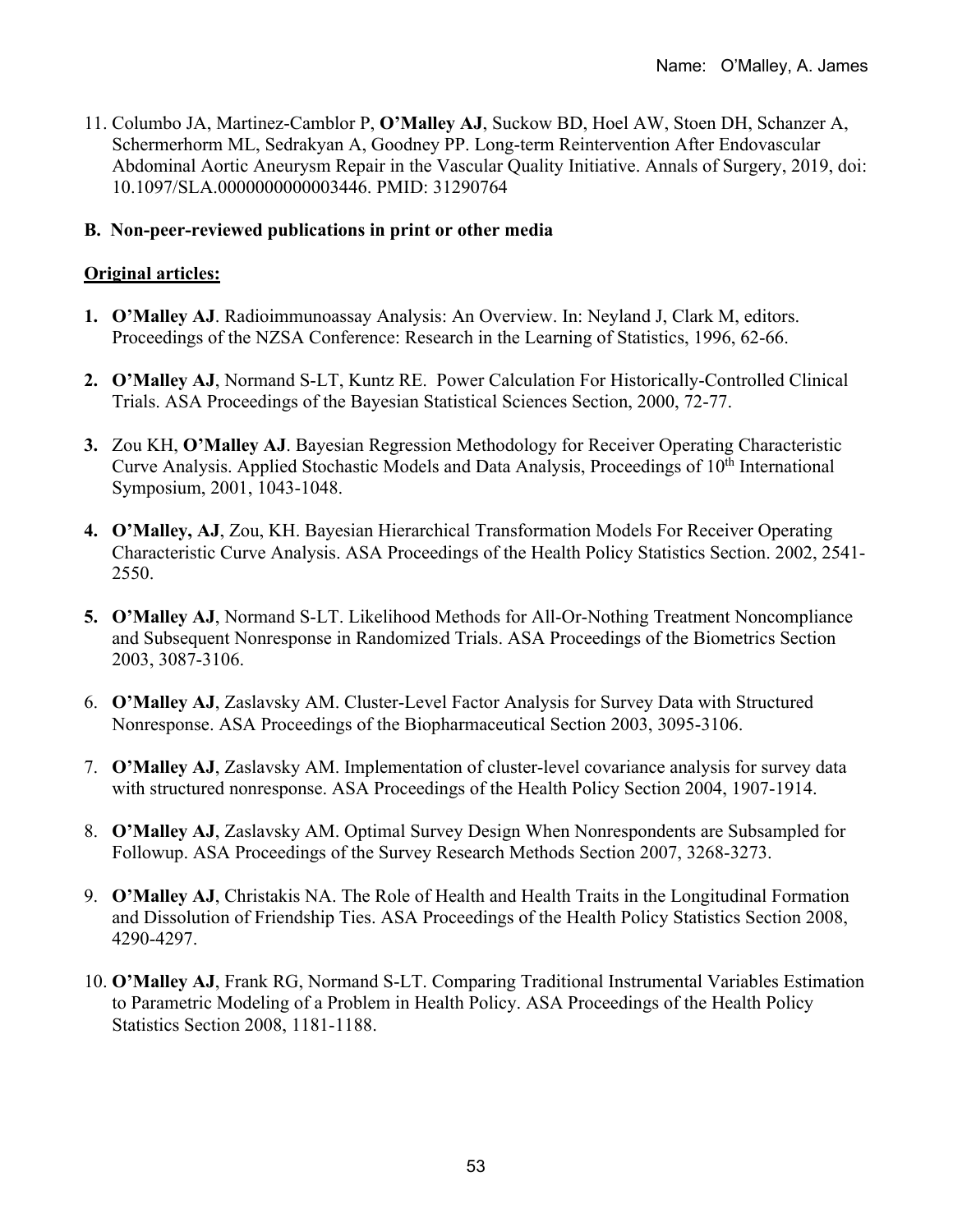- 11. Neelon B, **O'Malley AJ**, Margolis PA. Bayesian Analysis Using Historical Data with Application to Pediatric Quality of Care. ASA Proceedings of the Bayesian Statistical Sciences Section 2008, 2960- 2967.
- 12. **O'Malley AJ**, Paul S. Retrospective Sampling in Social Networks. ASA Proceedings of the Biometrics Section 2011, 5082-5096.
- 13. Paul S, **O'Malley AJ**. Conditionally Dyadic Independent Models for Longitudinal Analysis of the Effect of Health Traits on Relationships in a Social Network. ASA Proceedings of the Biometrics Section 2011, 61-75.
- 14. Choi J, **O'Malley AJ**. Estimating the Causal Effect of Treatment in Observational Studies with Survival Time Endpoints and Unmeasured Confounding. ASA Proceedings of the Health Policy Statistics Section 2014, 1893-1907.
- 15. **O'Malley AJ**, Park S. A Novel Cluster Sampling Design that Entwines Three Surveys to Support Multiple Statistical Objectives. ASA Proceedings of the Health Policy Statistics Section 2019, 2656- 2676.

### **Technical Reports:**

- 1. **O'Malley AJ**. Statistical Models for Recidivism. Research Report for Psychological Service, Department of Corrections, Christchurch, New Zealand. 1996.
- 2. Bakker L, **O'Malley AJ**, Riley D. Storm Warning: Statistical Models for Predicting Violence. Psychological Service, Department of Corrections, New Zealand Publication. 1998. Publication no.: ISBN 0-478-11303-X.
- 3. Bakker L, **O'Malley AJ**, Riley D. End of the Road: Identifying High Risk Traffic Offenders. Psychological Service, Department of Corrections, New Zealand. 1998 Publication no.: ISBN 0- 478-11304-8.
- 4. **O'Malley AJ**, Becker R. Quality Improvement Plan for a Small Manufacturing Company (Client's name confidential). Technical Assistance Program, Purdue University Publication. 1998. Report no.: TAP980605.
- 5. **O'Malley AJ**, Becker R. Guidelines on the Sample Size for checking the Accuracy of Employee Records (Client's name confidential). Technical Assistance Program, Purdue University Publication. 1998. Report no.: TAP980417.
- 6. **O'Malley AJ**, Normand S-L, Kuntz RE. Estimation of the Objective Performance Criterion for Medical Device Clinical Trials: Coronary-Artery Stenting. Technical Series in Statistics, Department of Health Care Policy, Report #HCP 2001-3.
- 7. Neelon BH, **O'Malley, AJ**. The Use of Power Prior Distributions for Incorporating Historical Data into a Bayesian Analysis. Duke University, Durham, NC: CEHI Working Paper 2010-01.